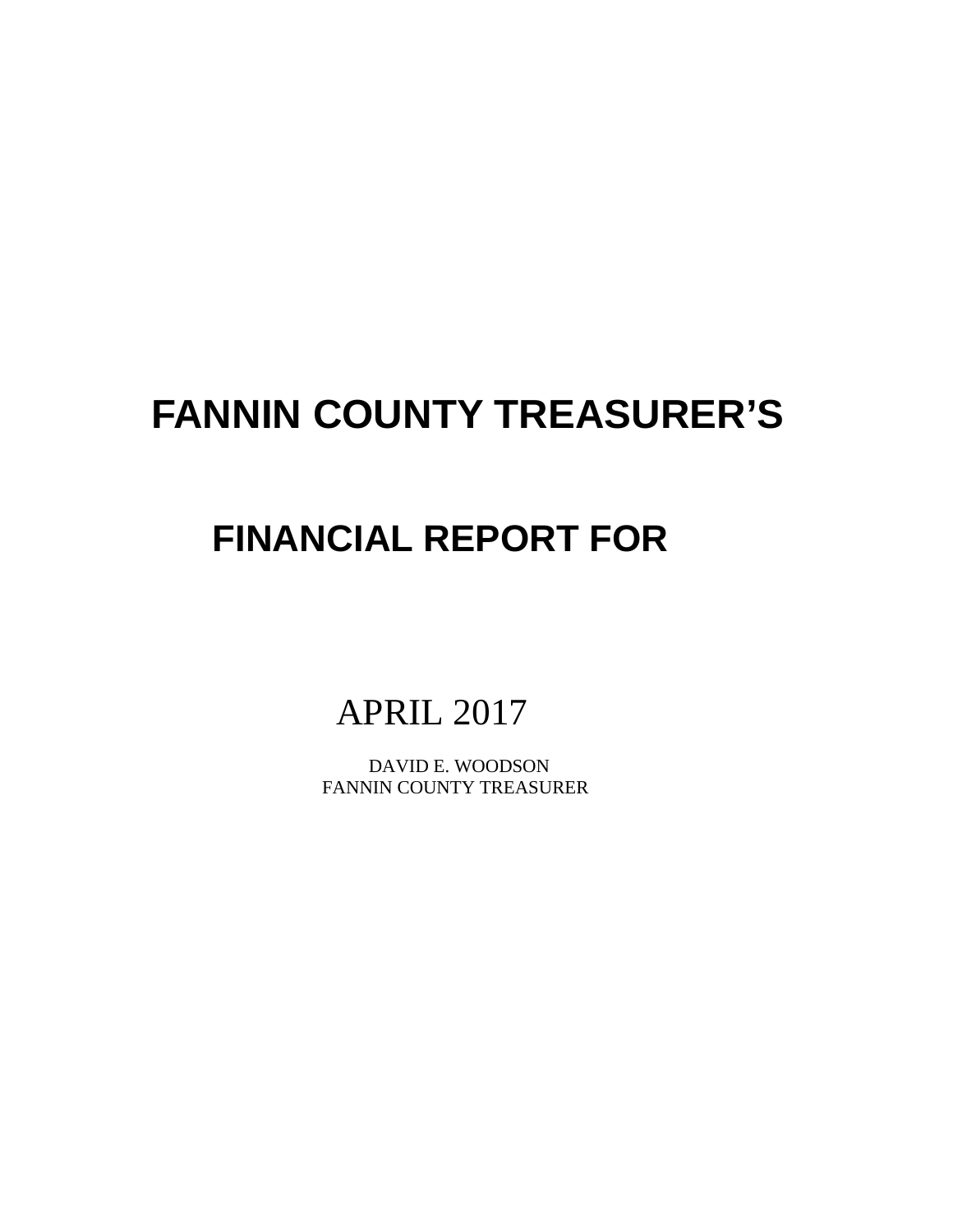# 05/01/2017 FUND DEPOSIT LISTING PAGE 1

| RECEIPT | <b>RECEIVED</b> | DATE            | DATE    | DESCRIPTION       | <b>BANK</b> | INCOME  | REPORT | AMOUNT          |
|---------|-----------------|-----------------|---------|-------------------|-------------|---------|--------|-----------------|
| NUMBER  | FROM            | <b>RECEIVED</b> | DEPOSIT | OF MONEY RECEIVED | ACCOUNT     | ACCOUNT | CODES  | <b>RECEIVED</b> |
|         |                 |                 |         |                   |             |         |        |                 |

GENERAL FUND

|                            | ====================================                                                         |                                 |                                                                    |                                                      |                  |                  |           |
|----------------------------|----------------------------------------------------------------------------------------------|---------------------------------|--------------------------------------------------------------------|------------------------------------------------------|------------------|------------------|-----------|
|                            | 0000170545-01 BOND SUPERVISION                                                               |                                 |                                                                    | 04-03-2017 04-03-2017 WEEK OF 03/27/17 TH 10-103-100 |                  | $10 - 340 - 573$ | 1,325.00  |
| 0000170546-01 TEXPOOL      |                                                                                              |                                 |                                                                    | 04-03-2017 04-03-2017 MAR. 2017 INTEREST 10-103-175  |                  | $10 - 360 - 100$ | 1,868.63  |
|                            | 0000170548-01 DISTRICT ATTORNEY TRUST                                                        |                                 |                                                                    | 04-03-2017 04-03-2017 ADMIN. FEES                    | $10 - 103 - 100$ | $10 - 340 - 475$ | 18.00     |
|                            | 0000170548-02 DISTRICT ATTORNEY TRUST                                                        |                                 |                                                                    | 04-03-2017 04-03-2017 CERTIFIED MAIL                 | $10 - 103 - 100$ | $10 - 475 - 311$ | 32.61     |
|                            | 0000170549-01 TEXAS ASSOCIATION OF                                                           |                                 |                                                                    | 04-03-2017 04-03-2017 TRAVEL REIMBURSEMEN 10-103-100 |                  | $10 - 499 - 427$ | 687.29    |
| 0000170551-01 COUNTY CLERK |                                                                                              |                                 | 04-04-2017 04-04-2017 DEC. 2016                                    |                                                      | $10 - 103 - 100$ | $10 - 318 - 130$ | 4,751.67  |
| 0000170551-02 COUNTY CLERK |                                                                                              |                                 | 04-04-2017 04-04-2017 DEC. 2016                                    |                                                      | $10 - 103 - 100$ | $10 - 340 - 560$ | 1,472.67  |
| 0000170551-03 COUNTY CLERK |                                                                                              |                                 | 04-04-2017 04-04-2017 DEC. 2016                                    |                                                      | $10 - 103 - 100$ | $10 - 340 - 403$ | 17,087.81 |
| 0000170551-04 COUNTY CLERK |                                                                                              |                                 | 04-04-2017 04-04-2017 DEC. 2016                                    |                                                      | $10 - 103 - 100$ | $10 - 370 - 162$ | 180.00    |
| 0000170551-05 COUNTY CLERK |                                                                                              |                                 | 04-04-2017 04-04-2017 DEC. 2016                                    |                                                      | $10 - 103 - 100$ | $10 - 370 - 163$ | 48.19     |
| 0000170551-06 COUNTY CLERK |                                                                                              |                                 | 04-04-2017 04-04-2017 DEC. 2016                                    |                                                      | $10 - 103 - 100$ | $10 - 370 - 164$ | 192.76    |
| 0000170551-07 COUNTY CLERK |                                                                                              |                                 | 04-04-2017 04-04-2017 DEC. 2016                                    |                                                      | $10 - 103 - 100$ | $10 - 370 - 166$ | 14.04     |
| 0000170551-08 COUNTY CLERK |                                                                                              |                                 | 04-04-2017 04-04-2017 DEC. 2016                                    |                                                      | $10 - 103 - 100$ | $10 - 370 - 167$ | 94.58     |
| 0000170551-09 COUNTY CLERK |                                                                                              |                                 | 04-04-2017 04-04-2017 DEC. 2016                                    |                                                      | $10 - 103 - 100$ | $10 - 340 - 400$ | 10.00     |
| 0000170551-10 COUNTY CLERK |                                                                                              |                                 | 04-04-2017 04-04-2017 DEC. 2016                                    |                                                      | $10 - 103 - 100$ | $10 - 340 - 475$ | 704.78    |
| 0000170551-11 COUNTY CLERK |                                                                                              |                                 | 04-04-2017 04-04-2017 DEC. 2016                                    |                                                      | $10 - 103 - 100$ | $10 - 340 - 551$ | 0.04      |
| 0000170551-12 COUNTY CLERK |                                                                                              |                                 | 04-04-2017 04-04-2017 DEC. 2016                                    |                                                      | $10 - 103 - 100$ | $10 - 340 - 601$ | 60.00     |
| 0000170551-13 COUNTY CLERK |                                                                                              |                                 | 04-04-2017 04-04-2017 DEC. 2016                                    |                                                      | $10 - 103 - 100$ | $10 - 318 - 132$ | 2,451.06  |
| 0000170551-14 COUNTY CLERK |                                                                                              |                                 | 04-04-2017 04-04-2017 DEC. 2016                                    |                                                      | $10 - 103 - 100$ | $10 - 352 - 201$ | 20.00     |
| 0000170551-15 COUNTY CLERK |                                                                                              |                                 | 04-04-2017 04-04-2017 DEC. 2016                                    |                                                      | $10 - 103 - 100$ | $10 - 360 - 100$ | 1.83      |
| 0000170551-16 COUNTY CLERK |                                                                                              |                                 | 04-04-2017 04-04-2017 DEC. 2016                                    |                                                      | $10 - 103 - 100$ | $10 - 425 - 319$ | 3.50      |
|                            | 0000170553-01 VISION MEDIA GROUP, INC.                                                       |                                 |                                                                    | 04-05-2017 04-05-2017 APRIL 2017 - TOWER             | $10 - 103 - 100$ | $10 - 370 - 100$ | 200.00    |
|                            | 0000170554-01 CONSTABLE PCT. # 1                                                             |                                 |                                                                    | 04-05-2017 04-05-2017 SERVE PAPERS                   | $10 - 103 - 100$ | $10 - 340 - 551$ | 70.00     |
|                            | 0000170555-01 CONSTABLE PCT. # 1                                                             |                                 |                                                                    | 04-05-2017 04-05-2017 SERVE PAPERS                   | $10 - 103 - 100$ | $10 - 340 - 551$ | 70.00     |
|                            | 0000170556-01 CONSTABLE PCT. # 1                                                             |                                 |                                                                    | 04-05-2017 04-05-2017 SERVE PAPERS                   | $10 - 103 - 100$ | $10 - 340 - 551$ | 70.00     |
|                            | 0000170558-01 APPRAISAL DISTRICT                                                             |                                 | 04-06-2017 04-06-2017 TAXES                                        |                                                      | $10 - 103 - 100$ | $10 - 310 - 110$ | 57,246.53 |
|                            | 0000170558-06 APPRAISAL DISTRICT                                                             |                                 | 04-06-2017 04-06-2017 TAXES                                        |                                                      | $10 - 103 - 100$ | $10 - 310 - 120$ | 6,237.01  |
|                            | 0000170559-01 CONSTABLE PCT. # 2                                                             |                                 |                                                                    | 04-06-2017 04-06-2017 SERVE PAPERS                   | $10 - 103 - 100$ | $10 - 340 - 552$ | 140.00    |
|                            | 0000170560-01 TEXAS COMPTROLLER                                                              |                                 |                                                                    | 04-06-2017 04-06-2017 UTITITIES REIMBURSE 10-103-100 |                  | $10 - 370 - 147$ | 1,148.40  |
| 0000170564-01 LEGEND BANK  |                                                                                              |                                 |                                                                    | 04-07-2017 04-07-2017 MAR. 2017 INTEREST             | 10-103-100       | $10 - 360 - 100$ | 337.54    |
| 0000170564-29 LEGEND BANK  |                                                                                              |                                 |                                                                    | 04-07-2017 04-07-2017 MAR. 2017 INTEREST             | $10 - 100 - 100$ | $10 - 360 - 100$ | 1.65      |
| 0000170565-01 TAX A/C      |                                                                                              |                                 |                                                                    | 04-07-2017 04-07-2017 WEEK OF 03/31/17 19 10-103-100 |                  | $10 - 321 - 250$ | 990.00    |
| 0000170566-01 TAX A/C      |                                                                                              |                                 |                                                                    | 04-07-2017 04-07-2017 WEEK OF 03/31/17               | $10 - 103 - 100$ | $10 - 321 - 200$ | 2,805.95  |
|                            | 0000170567-01 BOND SUPERVISION                                                               |                                 |                                                                    | 04-10-2017 04-10-2017 WEEK OF 04/03/17 TH 10-103-100 |                  | $10 - 340 - 573$ | 1,760.00  |
| 0000170568-01 JP PCT. # 2  |                                                                                              |                                 | 04-10-2017 04-10-2017 JAN. 2017                                    |                                                      | $10 - 103 - 100$ | $10 - 318 - 130$ | 1,577.84  |
| 0000170568-02 JP PCT. # 2  |                                                                                              |                                 | 04-10-2017 04-10-2017 JAN. 2017                                    |                                                      | $10 - 103 - 100$ | $10 - 340 - 560$ | 5.00      |
| 0000170568-03 JP PCT. # 2  |                                                                                              |                                 | 04-10-2017 04-10-2017 JAN. 2017                                    |                                                      | $10 - 103 - 100$ | $10 - 350 - 456$ | 234.00    |
| 0000170568-04 JP PCT. # 2  |                                                                                              |                                 | 04-10-2017 04-10-2017 JAN. 2017                                    |                                                      | $10 - 103 - 100$ | $10 - 370 - 166$ | 11.05     |
| 0000170568-05 JP PCT. # 2  |                                                                                              |                                 | 04-10-2017 04-10-2017 JAN. 2017                                    |                                                      | $10 - 103 - 100$ | $10 - 370 - 167$ | 73.53     |
| 0000170568-06 JP PCT. # 2  |                                                                                              |                                 | 04-10-2017 04-10-2017 JAN. 2017                                    |                                                      | $10 - 103 - 100$ | $10 - 340 - 456$ | 684.52    |
| 0000170568-07 JP PCT. # 2  |                                                                                              |                                 | 04-10-2017 04-10-2017 JAN. 2017                                    |                                                      | $10 - 103 - 100$ | $10 - 340 - 552$ | 120.00    |
| 0000170569-01 JP PCT. # 2  |                                                                                              |                                 | 04-10-2017 04-10-2017 FEB. 2017                                    |                                                      | $10 - 103 - 100$ | $10 - 318 - 130$ | 1,922.50  |
| 0000170569-02 JP PCT. # 2  |                                                                                              |                                 | 04-10-2017 04-10-2017 FEB. 2017                                    |                                                      | $10 - 103 - 100$ |                  | 6.00      |
| 0000170569-03 JP PCT. # 2  |                                                                                              |                                 | 04-10-2017 04-10-2017 FEB. 2017                                    |                                                      |                  | $10 - 340 - 560$ | 67.00     |
|                            |                                                                                              |                                 |                                                                    |                                                      | 10-103-100       | $10 - 350 - 456$ |           |
| 0000170569-04 JP PCT. # 2  |                                                                                              |                                 | 04-10-2017 04-10-2017 FEB. 2017<br>04-10-2017 04-10-2017 FEB. 2017 |                                                      | $10 - 103 - 100$ | $10 - 370 - 166$ | 12.90     |
| 0000170569-05 JP PCT. # 2  |                                                                                              |                                 |                                                                    |                                                      | $10 - 103 - 100$ | $10 - 370 - 167$ | 90.00     |
| 0000170569-06 JP PCT. # 2  |                                                                                              | 04-10-2017 04-10-2017 FEB. 2017 |                                                                    |                                                      | $10 - 103 - 100$ | $10 - 340 - 456$ | 784.50    |
| 0000170569-07 JP PCT. # 2  |                                                                                              | 04-10-2017 04-10-2017 FEB. 2017 |                                                                    |                                                      | $10 - 103 - 100$ | $10 - 340 - 552$ | 580.00    |
|                            | 0000170570-01 FANNIN COUNTY HEALTH INSP 04-11-2017 04-11-2017 MAR. 2017 PERMITS & 10-103-100 |                                 |                                                                    |                                                      |                  | $10 - 320 - 300$ | 10,550.03 |
|                            | 0000170572-01 JAN'S RECYCLING & J & J M 04-12-2017 04-12-2017 SLAE OF SCRAP METAL 10-103-100 |                                 |                                                                    |                                                      |                  | $10 - 364 - 163$ | 116.00    |
|                            | 0000170573-01 APPRAISAL DISTRICT                                                             |                                 | 04-13-2017 04-13-2017 TAXES                                        |                                                      | $10 - 103 - 100$ | $10 - 310 - 110$ | 28,770.66 |
|                            | 0000170573-06 APPRAISAL DISTRICT                                                             |                                 | 04-13-2017 04-13-2017 TAXES                                        |                                                      | $10 - 103 - 100$ | $10 - 310 - 120$ | 7,187.13  |
|                            | 0000170577-01 TEXAS COMPTROLLER                                                              |                                 |                                                                    | 04-13-2017 04-13-2017 D.A. SALARY REIMBUR 10-103-100 |                  | $10 - 370 - 143$ | 9,166.66  |
| 0000170578-01 TAX A/C      |                                                                                              |                                 |                                                                    | 04-13-2017 04-13-2017 WEEK OF 04/07/17 17 10-103-100 |                  | $10 - 321 - 250$ | 895.00    |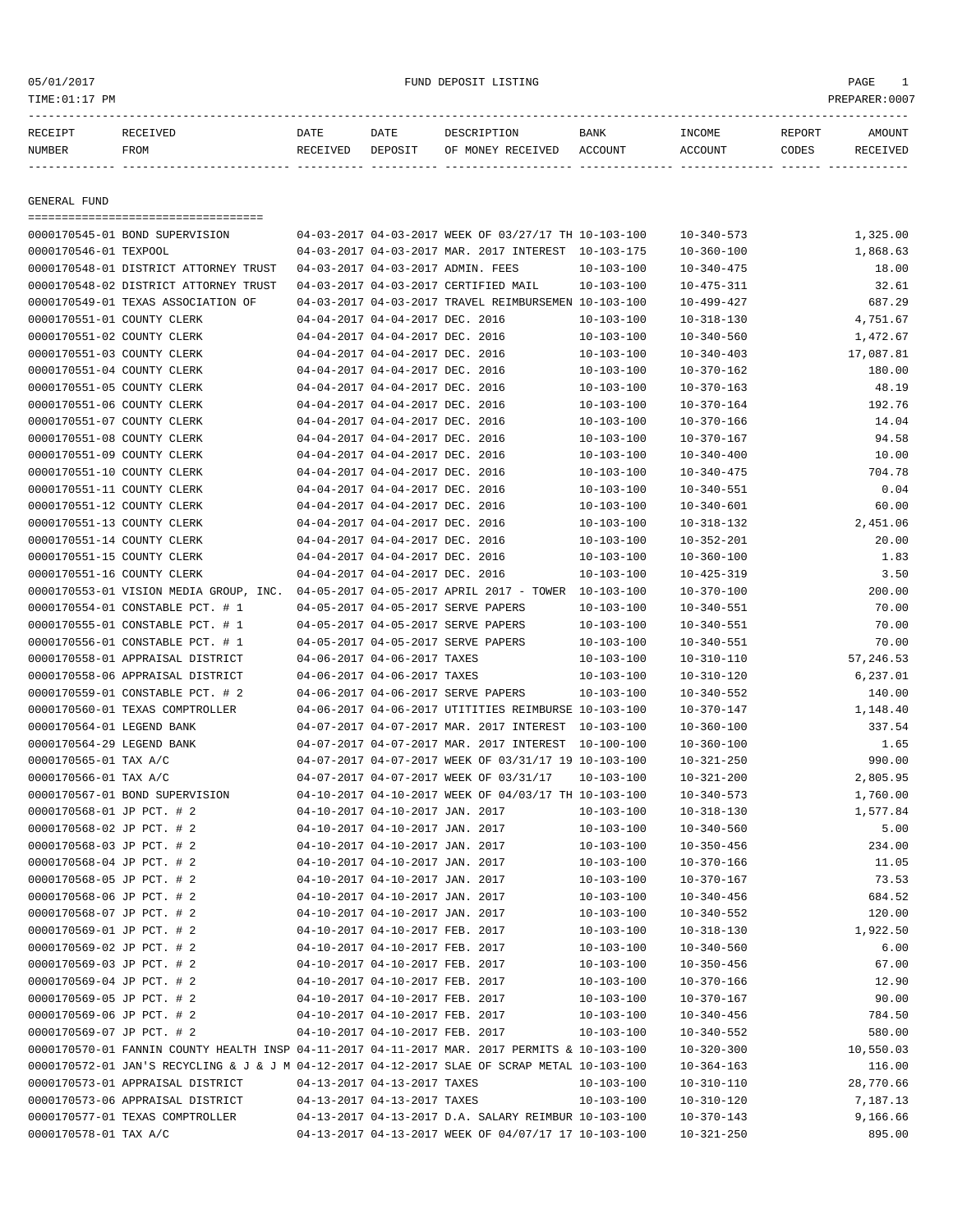05/01/2017 FUND DEPOSIT LISTING PAGE 2

| RECEIPT | RECEIVED | DATE     | DATE    | DESCRIPTION       | <b>BANK</b> | INCOME  | REPORT | AMOUNT          |
|---------|----------|----------|---------|-------------------|-------------|---------|--------|-----------------|
| NUMBER  | FROM     | RECEIVED | DEPOSIT | OF MONEY RECEIVED | ACCOUNT     | ACCOUNT | CODES  | <b>RECEIVED</b> |
|         |          |          |         |                   |             |         |        |                 |

GENERAL FUND

| =====================================                                                        |                                 |                                                      |                  |                  |           |
|----------------------------------------------------------------------------------------------|---------------------------------|------------------------------------------------------|------------------|------------------|-----------|
| 0000170579-01 TAX A/C                                                                        |                                 | 04-13-2017 04-13-2017 WEEK OF 04/07/17               | $10 - 103 - 100$ | $10 - 321 - 200$ | 2,418.95  |
| 0000170584-01 BOND SUPERVISION                                                               |                                 | 04-17-2017 04-17-2017 WEEK OF 04/10/17 TH 10-103-100 |                  | $10 - 340 - 573$ | 425.00    |
| 0000170585-01 COMPTROLLER - STATE FISCA 04-17-2017 04-17-2017 FEB. 2017 LOCAL SAL 10-103-100 |                                 |                                                      |                  | $10 - 318 - 160$ | 57,606.57 |
| 0000170586-01 CPMPTROLLER - STATE FISCA 04-21-2017 04-21-2017 MB GR CNTY ALLOC               |                                 |                                                      | $10 - 103 - 100$ | $10 - 318 - 140$ | 1,436.44  |
| 0000170586-02 CPMPTROLLER - STATE FISCA 04-21-2017 04-21-2017 MB SALES CNTY ALLOC 10-103-100 |                                 |                                                      |                  | $10 - 318 - 140$ | 1,776.77  |
| 0000170587-01 COMPTROLLER - STATE FISCA 04-21-2017 04-21-2017 2017 TOBACCO SETTLM 10-103-100 |                                 |                                                      |                  | $10 - 370 - 112$ | 22,942.33 |
| 0000170588-01 CONSTABLE PCT. # 2                                                             |                                 | 04-21-2017 04-21-2017 SERVE PAPERS                   | 10-103-100       | $10 - 340 - 552$ | 140.00    |
| 0000170589-01 CONSTABLE PCT. # 2                                                             |                                 | 04-21-2017 04-21-2017 SERVE PAPERS                   | $10 - 103 - 100$ | $10 - 340 - 552$ | 70.00     |
| 0000170590-01 TEXAS COMPTROLLER                                                              |                                 | 04-21-2017 04-21-2017 UTILITY REIMBURSEME 10-103-100 |                  | $10 - 370 - 147$ | 1,061.45  |
| 0000170591-01 COCA-COLA REFRESHMENTS                                                         |                                 | 04-21-2017 04-21-2017 COCA-CLOA COMMISSIO 10-103-100 |                  | $10 - 370 - 565$ | 49.71     |
| 0000170594-01 CONSTABLE PCT. # 1                                                             |                                 | 04-21-2017 04-21-2017 SERVE PAPERS                   | $10 - 103 - 100$ | $10 - 340 - 551$ | 70.00     |
| 0000170595-01 CONSTABLE PCT. # 1                                                             |                                 | 04-21-2017 04-21-2017 SERVE PAPERS                   | $10 - 103 - 100$ | $10 - 340 - 551$ | 70.00     |
| 0000170596-01 CONSTABLE PCT. # 1                                                             |                                 | 04-21-2017 04-21-2017 SERVE PAPERS                   | $10 - 103 - 100$ | $10 - 340 - 551$ | 70.00     |
| 0000170598-01 FANNIN COUNTY CSCD                                                             |                                 | 04-21-2017 04-21-2017 PHONE REIMBURSEMENT 10-103-100 |                  | $10 - 570 - 420$ | 31.65     |
| 0000170599-01 THE AMERICAN BOTTLING COM 04-21-2017 04-21-2017 DR. PEPPER COMMISSI 10-103-100 |                                 |                                                      |                  | $10 - 370 - 510$ | 44.00     |
| 0000170602-01 FANNIN COUNTY CSCD                                                             |                                 | 04-21-2017 04-21-2017 RESTITUTION - RONNI 10-103-100 |                  | $10 - 370 - 130$ | 32.45     |
| 0000170603-01 APPRAISAL DISTRICT                                                             | 04-21-2017 04-21-2017 TAXES     |                                                      | 10-103-100       | $10 - 310 - 110$ | 13,106.22 |
| 0000170603-06 APPRAISAL DISTRICT                                                             | 04-21-2017 04-21-2017 TAXES     |                                                      | $10 - 103 - 100$ | $10 - 310 - 120$ | 5,332.73  |
| 0000170604-01 JP PCT. # 2                                                                    | 04-21-2017 04-21-2017 MAR. 2017 |                                                      | $10 - 103 - 100$ | $10 - 318 - 130$ | 2,368.54  |
| 0000170604-02 JP PCT. # 2                                                                    | 04-21-2017 04-21-2017 MAR. 2017 |                                                      | $10 - 103 - 100$ | $10 - 340 - 560$ | 2.86      |
| 0000170604-03 JP PCT. # 2                                                                    | 04-21-2017 04-21-2017 MAR. 2017 |                                                      | $10 - 103 - 100$ | $10 - 350 - 456$ | 372.00    |
| 0000170604-04 JP PCT. # 2                                                                    | 04-21-2017 04-21-2017 MAR. 2017 |                                                      | $10 - 103 - 100$ | $10 - 370 - 163$ | 2.50      |
| 0000170604-05 JP PCT. # 2                                                                    | 04-21-2017 04-21-2017 MAR. 2017 |                                                      | $10 - 103 - 100$ | $10 - 370 - 164$ | 10.00     |
| 0000170604-06 JP PCT. # 2                                                                    | 04-21-2017 04-21-2017 MAR. 2017 |                                                      | $10 - 103 - 100$ | $10 - 370 - 166$ | 15.64     |
| 0000170604-07 JP PCT. # 2                                                                    | 04-21-2017 04-21-2017 MAR. 2017 |                                                      | $10 - 103 - 100$ | $10 - 370 - 167$ | 104.29    |
| 0000170604-08 JP PCT. # 2                                                                    | 04-21-2017 04-21-2017 MAR. 2017 |                                                      | $10 - 103 - 100$ | $10 - 340 - 456$ | 454.70    |
| 0000170604-09 JP PCT. # 2                                                                    | 04-21-2017 04-21-2017 MAR. 2017 |                                                      | $10 - 103 - 100$ | $10 - 340 - 552$ | 485.00    |
| 0000170606-01 BOND SUPERVISION                                                               |                                 | 04-24-2017 04-24-2017 WEEK OF 04/17/17 TH 10-103-100 |                  | $10 - 340 - 573$ | 900.00    |
| 0000170608-01 JP PCT. # 3                                                                    | 04-24-2017 04-24-2017 MAR. 2017 |                                                      | $10 - 103 - 100$ | $10 - 318 - 130$ | 2,417.70  |
| 0000170608-02 JP PCT. # 3                                                                    | 04-24-2017 04-24-2017 MAR. 2017 |                                                      | $10 - 103 - 100$ | $10 - 340 - 560$ | 112.19    |
| 0000170608-03 JP PCT. # 3                                                                    | 04-24-2017 04-24-2017 MAR. 2017 |                                                      | $10 - 103 - 100$ | $10 - 350 - 457$ | 260.45    |
| 0000170608-04 JP PCT. # 3                                                                    | 04-24-2017 04-24-2017 MAR. 2017 |                                                      | $10 - 103 - 100$ | $10 - 370 - 163$ | 8.43      |
| 0000170608-05 JP PCT. # 3                                                                    | 04-24-2017 04-24-2017 MAR. 2017 |                                                      | $10 - 103 - 100$ | $10 - 370 - 164$ | 33.75     |
| 0000170608-06 JP PCT. # 3                                                                    | 04-24-2017 04-24-2017 MAR. 2017 |                                                      | $10 - 103 - 100$ | $10 - 370 - 166$ | 15.88     |
| 0000170608-07 JP PCT. # 3                                                                    | 04-24-2017 04-24-2017 MAR. 2017 |                                                      | $10 - 103 - 100$ | $10 - 370 - 167$ | 105.96    |
| 0000170608-08 JP PCT. # 3                                                                    | 04-24-2017 04-24-2017 MAR. 2017 |                                                      | $10 - 103 - 100$ | $10 - 340 - 457$ | 924.00    |
| 0000170609-01 AMERICAN TOWER                                                                 |                                 | 04-25-2017 04-25-2017 MAY 2017 TOWER RENT 10-103-100 |                  | $10 - 370 - 115$ | 925.75    |
| 0000170610-01 TAX A/C                                                                        |                                 | 04-25-2017 04-25-2017 WEEK OF 04/14/17 16 10-103-100 |                  | $10 - 321 - 250$ | 815.00    |
| 0000170611-01 TAX A/C                                                                        |                                 | 04-25-2017 04-25-2017 WEEK OF 03/31/17               | $10 - 103 - 100$ | $10 - 321 - 200$ | 2.30      |
| 0000170612-01 TAX A/C                                                                        |                                 | 04-25-2017 04-25-2017 WEEK OF 04/14/17               | $10 - 103 - 100$ | $10 - 321 - 200$ | 1,464.10  |
| 0000170613-01 TAX A/C                                                                        |                                 | 04-25-2017 04-25-2017 WEEK OF 03/24/17 10-103-100    |                  | $10 - 321 - 200$ | 6.90      |
| 0000170614-01 MONROE ESTATES LLC                                                             |                                 | 04-26-2017 04-26-2017 SUBDIVISION FEES - 10-103-100  |                  | $10 - 340 - 652$ | 940.00    |
| 0000170615-01 OFFICE OF COURT ADMIN.                                                         |                                 | 04-26-2017 04-26-2017 FY17 FORMULA GRANT- 10-103-100 |                  | $10 - 330 - 437$ | 8,679.00  |
| 0000170616-01 FANNIN COUNTY CASH BOND                                                        |                                 | 04-26-2017 04-26-2017 RELINQUISH BOND                | $10 - 103 - 100$ | $10 - 352 - 201$ | 900.00    |
| 0000170617-01 APPRAISAL DISTRICT                                                             | 04-27-2017 04-27-2017 TAXES     |                                                      | $10 - 103 - 100$ | $10 - 310 - 110$ | 15,309.58 |
| 0000170617-02 APPRAISAL DISTRICT                                                             | 04-27-2017 04-27-2017 TAXES     |                                                      | $10 - 103 - 100$ | $10 - 321 - 901$ | 606.52    |
| 0000170617-07 APPRAISAL DISTRICT                                                             | 04-27-2017 04-27-2017 TAXES     |                                                      | $10 - 103 - 100$ | $10 - 310 - 120$ | 987.58    |
| 0000170618-01 COMPTROLLER- JUDICIARY                                                         |                                 | 04-27-2017 04-27-2017 COUNTY SUPPLEMENT F 10-103-100 |                  | $10 - 370 - 152$ | 359.81    |
| 0000170622-01 SURETY BAIL BOND TRUST FU 04-27-2017 04-27-2017 OUARTER ENDING 03/3 10-103-100 |                                 |                                                      |                  | $10 - 352 - 100$ | 181.50    |
| 0000170622-02 SURETY BAIL BOND TRUST FU 04-27-2017 04-27-2017 OUARTER ENDING 03/3 10-103-100 |                                 |                                                      |                  | $10 - 409 - 489$ | 1,633.50  |
| 0000170625-01 BOBBY HOWERY                                                                   |                                 | 04-28-2017 04-28-2017 CANDY MACHINE COMMI 10-103-100 |                  | $10 - 370 - 509$ | 10.05     |
|                                                                                              |                                 |                                                      |                  |                  |           |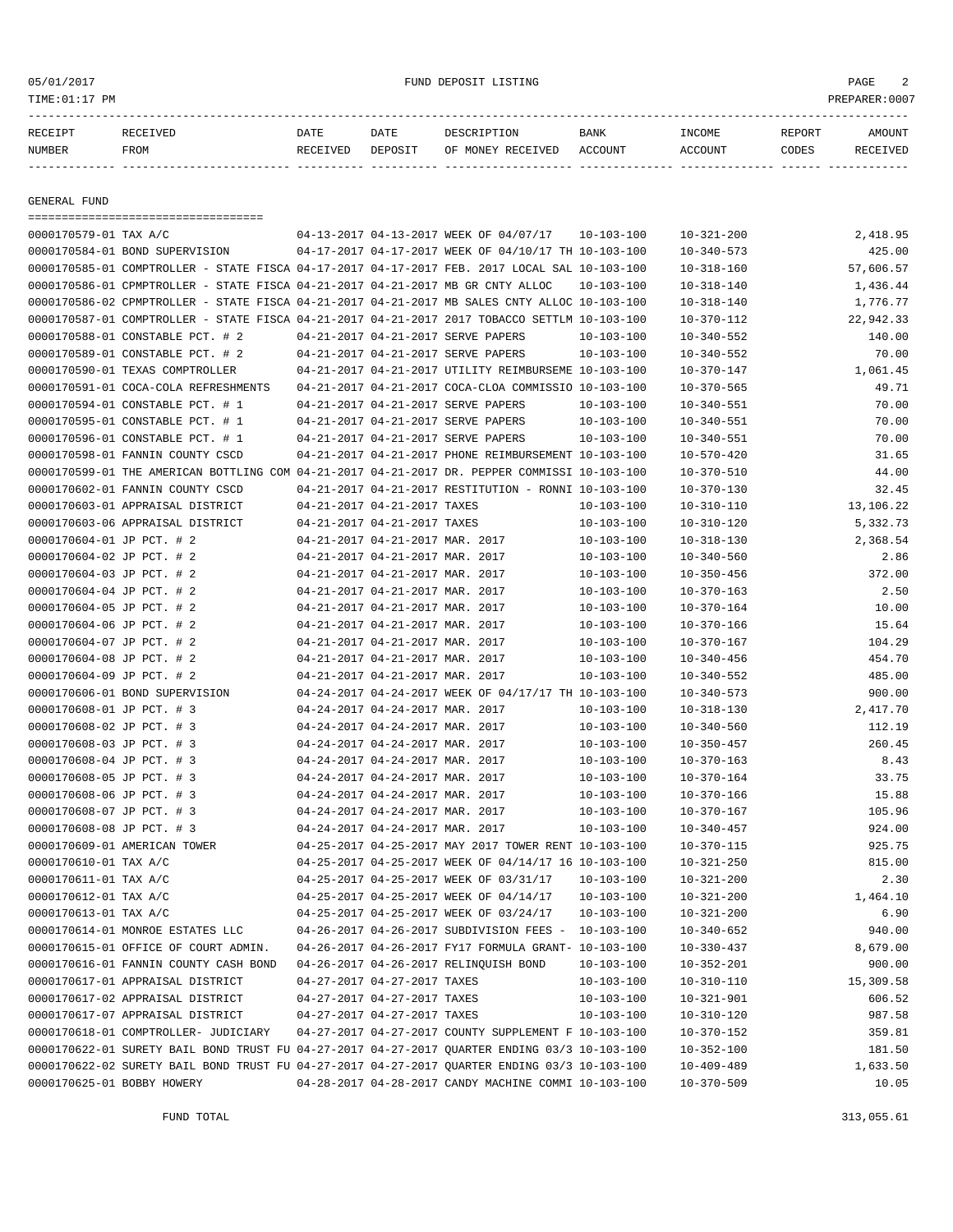| TIME:01:17 PM<br>PREPARER:0007 |          |          |         |                   |         |         |        |          |  |  |
|--------------------------------|----------|----------|---------|-------------------|---------|---------|--------|----------|--|--|
|                                |          |          |         |                   |         |         |        |          |  |  |
| RECEIPT                        | RECEIVED | DATE     | DATE    | DESCRIPTION       | BANK    | INCOME  | REPORT | AMOUNT   |  |  |
| NUMBER                         | FROM     | RECEIVED | DEPOSIT | OF MONEY RECEIVED | ACCOUNT | ACCOUNT | CODES  | RECEIVED |  |  |
|                                |          |          |         |                   |         |         |        |          |  |  |
|                                |          |          |         |                   |         |         |        |          |  |  |
| COURTHOUSE SECURITY            |          |          |         |                   |         |         |        |          |  |  |
|                                |          |          |         |                   |         |         |        |          |  |  |

| 0000170551-17 COUNTY CLERK | 04-04-2017 04-04-2017 DEC. 2016                     | 11-103-100       | 11-340-600       | 691.90 |
|----------------------------|-----------------------------------------------------|------------------|------------------|--------|
| 0000170564-02 LEGEND BANK  | 04-07-2017 04-07-2017 MAR. 2017 INTEREST 11-103-100 |                  | 11-360-100       | 7.27   |
| 0000170568-08 JP PCT. # 2  | 04-10-2017 04-10-2017 JAN. 2017                     | $11 - 103 - 100$ | 11-340-651       | 55.15  |
| 0000170569-08 JP PCT. # 2  | 04-10-2017 04-10-2017 FEB. 2017                     | $11 - 103 - 100$ | $11 - 340 - 651$ | 64.50  |
| 0000170604-10 JP PCT. # 2  | 04-21-2017 04-21-2017 MAR. 2017                     | $11 - 103 - 100$ | $11 - 340 - 651$ | 78.21  |
| 0000170608-09 JP PCT. #3   | 04-24-2017 04-24-2017 MAR. 2017                     | $11 - 103 - 100$ | $11 - 340 - 651$ | 79.49  |
|                            |                                                     |                  |                  |        |

FUND TOTAL 976.52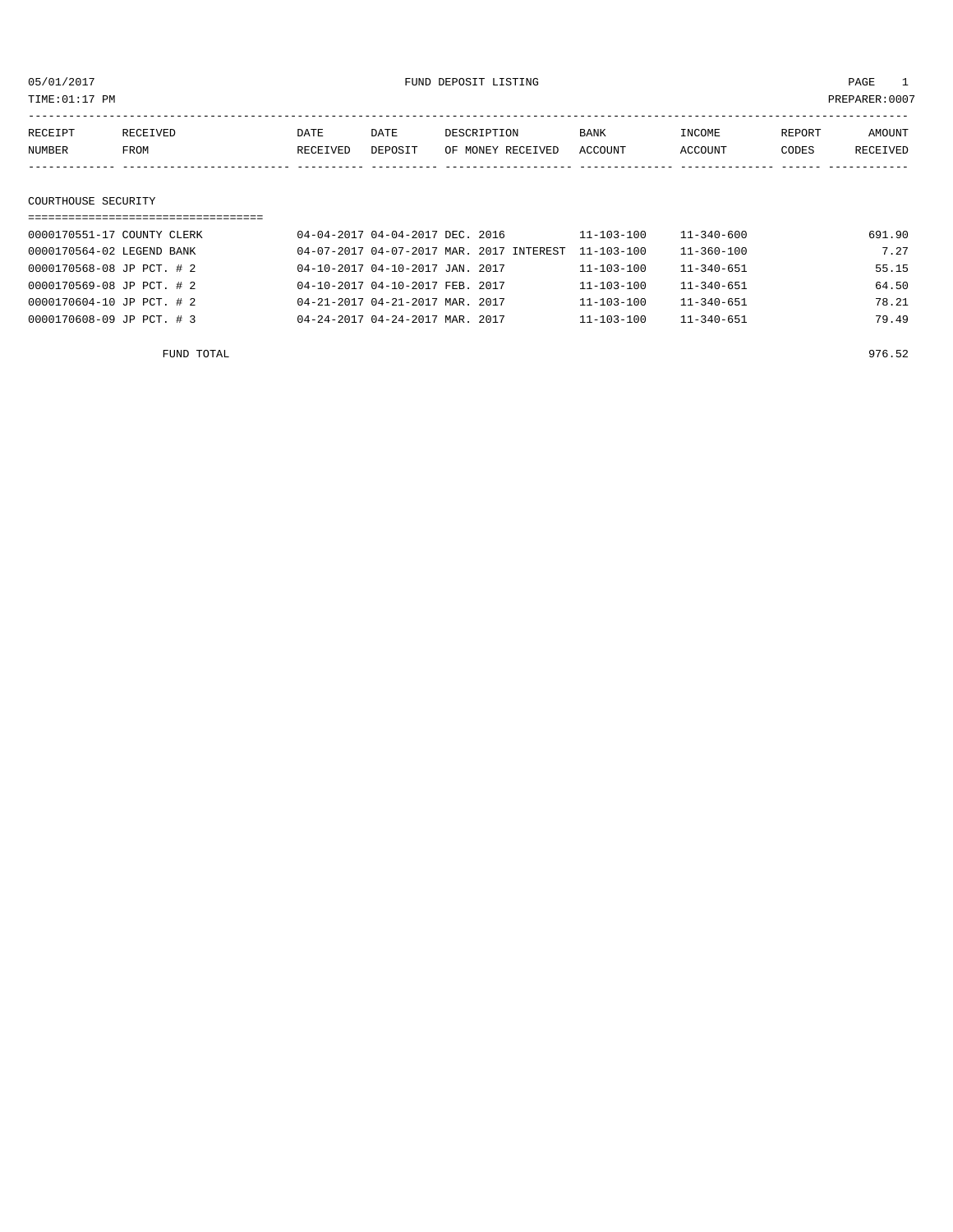TIME:01:17 PM PREPARER:0007

| RECEIPT               | RECEIVED | DATE     | DATE    | DESCRIPTION       | <b>BANK</b> | INCOME  | REPORT | AMOUNT   |
|-----------------------|----------|----------|---------|-------------------|-------------|---------|--------|----------|
| NUMBER                | FROM     | RECEIVED | DEPOSIT | OF MONEY RECEIVED | ACCOUNT     | ACCOUNT | CODES  | RECEIVED |
|                       |          |          |         |                   |             |         |        |          |
|                       |          |          |         |                   |             |         |        |          |
| CO.CLK.VITAL STAT.FEE |          |          |         |                   |             |         |        |          |

| -------------------------------------<br>---------------------------------<br>--- |     |  |
|-----------------------------------------------------------------------------------|-----|--|
|                                                                                   | ЭE. |  |

| 0000170551-18 COUNTY CLERK | 04-04-2017 04-04-2017 DEC. 2016                     | $12 - 103 - 100$ | $12 - 370 - 134$ | 66.00 |
|----------------------------|-----------------------------------------------------|------------------|------------------|-------|
| 0000170564-03 LEGEND BANK  | 04-07-2017 04-07-2017 MAR. 2017 INTEREST 12-103-100 |                  | $12 - 360 - 100$ | 0.39  |

FUND TOTAL 66.39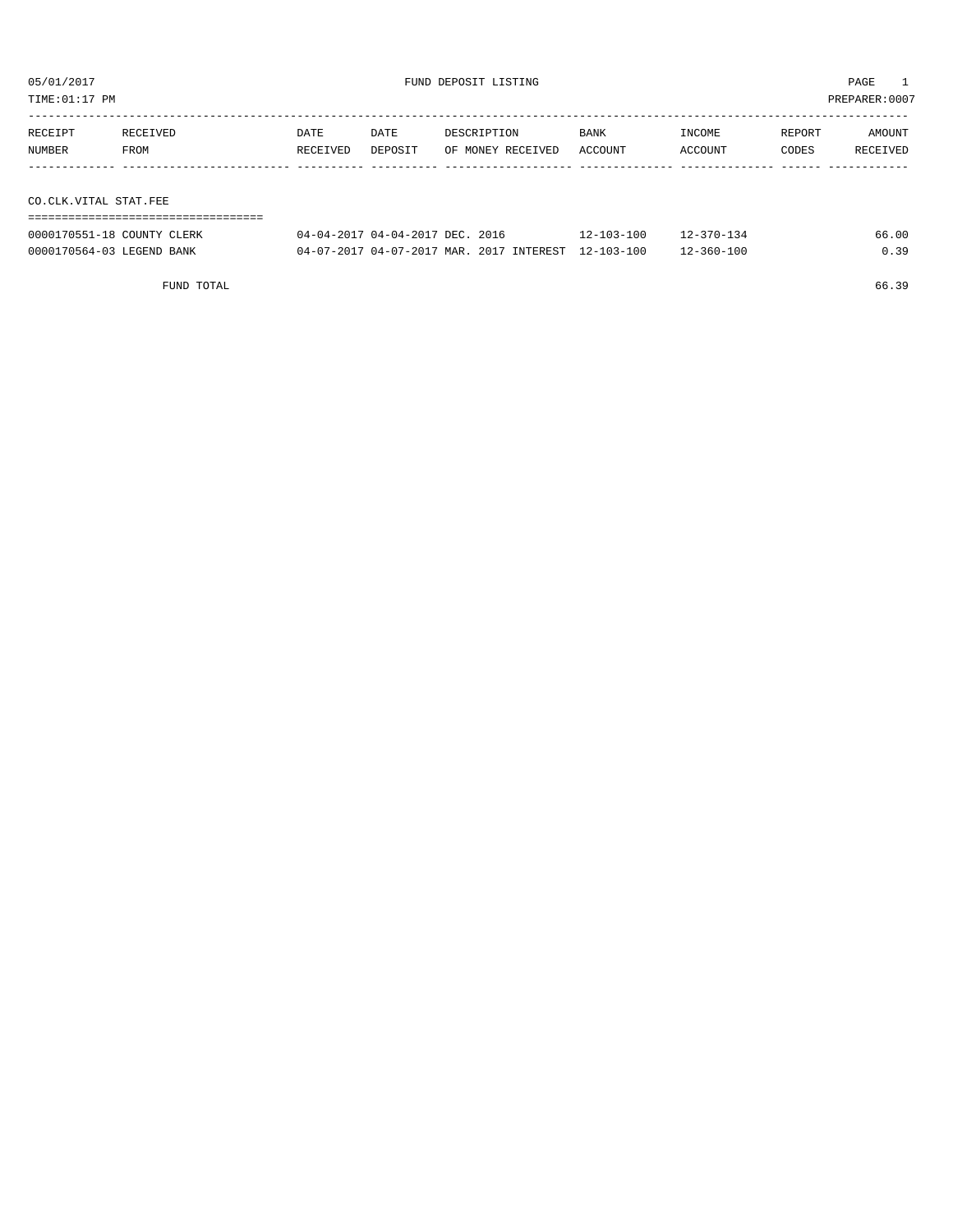# 05/01/2017 FUND DEPOSIT LISTING PAGE 1

| RECEIPT       | RECEIVED | DATE     | DATE    | DESCRIPTION               | BANK | INCOME  | REPORT | AMOUNT   |
|---------------|----------|----------|---------|---------------------------|------|---------|--------|----------|
| <b>NUMBER</b> | FROM     | RECEIVED | DEPOSIT | OF MONEY RECEIVED ACCOUNT |      | ACCOUNT | CODES  | RECEIVED |
|               |          |          |         |                           |      |         |        |          |
|               |          |          |         |                           |      |         |        |          |

## BAIL BONDS TRUST FUND

| ===================================    |                                 |  |                  |                  |       |
|----------------------------------------|---------------------------------|--|------------------|------------------|-------|
| 0000170561-01 CARPENTER'S BAIL BONDS   | 04-06-2017 04-06-2017 BOND FEES |  | $13 - 103 - 113$ | $13 - 345 - 113$ | 75.00 |
| 0000170562-01 DOC'S BAIL BONDS         | 04-06-2017 04-06-2017 BOND FEES |  | $13 - 103 - 113$ | $13 - 345 - 113$ | 30.00 |
| 0000170563-01 FANNIN COUNTY BAIL BONDS | 04-06-2017 04-06-2017 BOND FEES |  | $13 - 103 - 113$ | $13 - 345 - 113$ | 75.00 |
| 0000170581-01 CARPENTER'S BAIL BONDS   | 04-13-2017 04-13-2017 BOND FEES |  | $13 - 103 - 113$ | $13 - 345 - 113$ | 60.00 |
| 0000170582-01 DOC'S BAIL BONDS         | 04-13-2017 04-13-2017 BOND FEES |  | $13 - 103 - 113$ | $13 - 345 - 113$ | 45.00 |
| 0000170583-01 FANNIN COUNTY BAIL BONDS | 04-13-2017 04-13-2017 BOND FEES |  | $13 - 103 - 113$ | $13 - 345 - 113$ | 45.00 |
|                                        |                                 |  |                  |                  |       |

FUND TOTAL 330.00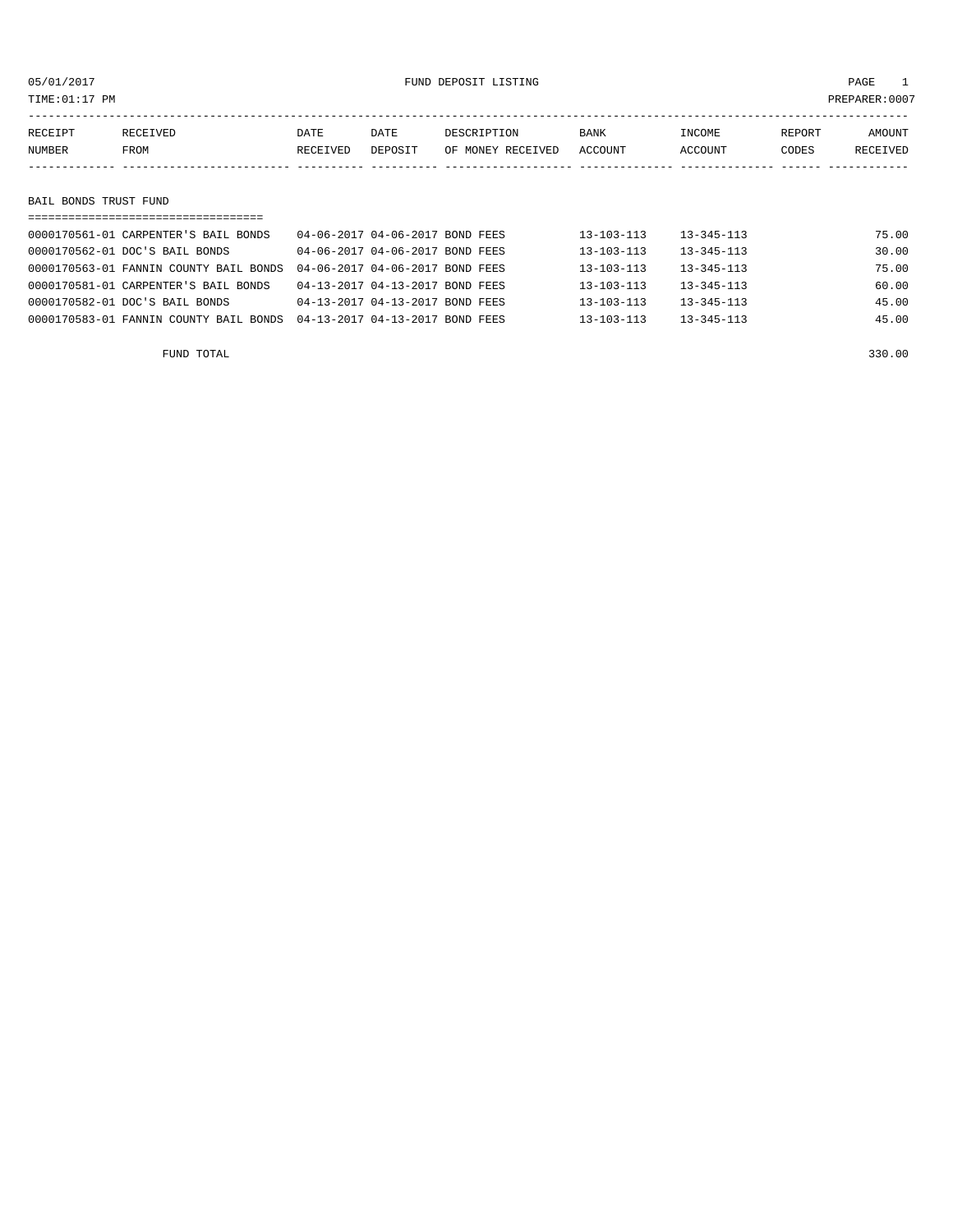| TIME: 01:17 PM            |                  |                  |                                 |                                  |                  |                   |                 | PREPARER:0007             |
|---------------------------|------------------|------------------|---------------------------------|----------------------------------|------------------|-------------------|-----------------|---------------------------|
| RECEIPT<br>NUMBER         | RECEIVED<br>FROM | DATE<br>RECEIVED | DATE<br>DEPOSIT                 | DESCRIPTION<br>OF MONEY RECEIVED | BANK<br>ACCOUNT  | INCOME<br>ACCOUNT | REPORT<br>CODES | AMOUNT<br><b>RECEIVED</b> |
|                           |                  |                  |                                 |                                  |                  |                   |                 |                           |
| JUSTICE CT.BLDG.SECURITY  |                  |                  |                                 |                                  |                  |                   |                 |                           |
|                           |                  |                  |                                 |                                  |                  |                   |                 |                           |
| 0000170568-09 JP PCT. # 2 |                  |                  | 04-10-2017 04-10-2017 JAN. 2017 |                                  | 14-103-100       | $14 - 370 - 168$  |                 | 18.38                     |
| 0000170569-09 JP PCT. # 2 |                  |                  | 04-10-2017 04-10-2017 FEB. 2017 |                                  | $14 - 103 - 100$ | $14 - 370 - 168$  |                 | 21.50                     |

0000170604-11 JP PCT. # 2 04-21-2017 04-21-2017 MAR. 2017 14-103-100 14-370-168 26.07 0000170608-10 JP PCT. # 3 04-24-2017 04-24-2017 MAR. 2017 14-103-100 14-370-168 26.51

|  | 92.46 |
|--|-------|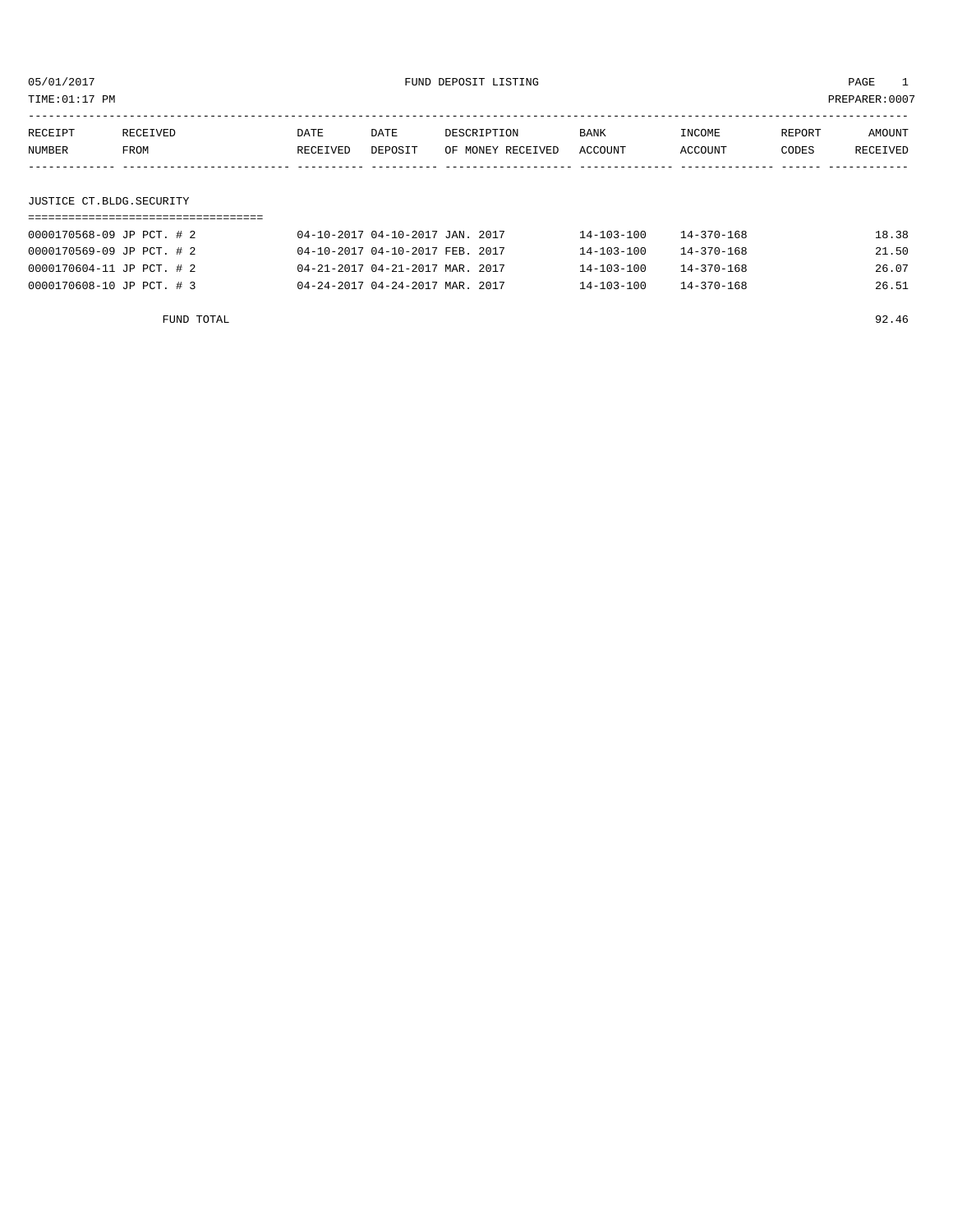| TIME: 01:17 PM<br>PREPARER:0007 |          |          |         |                   |             |         |        |          |
|---------------------------------|----------|----------|---------|-------------------|-------------|---------|--------|----------|
|                                 |          |          |         |                   |             |         |        |          |
| RECEIPT                         | RECEIVED | DATE     | DATE    | DESCRIPTION       | <b>BANK</b> | INCOME  | REPORT | AMOUNT   |
| NUMBER                          | FROM     | RECEIVED | DEPOSIT | OF MONEY RECEIVED | ACCOUNT     | ACCOUNT | CODES  | RECEIVED |
|                                 |          |          |         |                   |             |         |        |          |
|                                 |          |          |         |                   |             |         |        |          |
| PROBATE JUDGES EDUCATION        |          |          |         |                   |             |         |        |          |
|                                 |          |          |         |                   |             |         |        |          |

| 0000170551-19 COUNTY CLERK | 04-04-2017 04-04-2017 DEC. 2016 | 17-103-100 | $17 - 340 - 131$ | 45.00 |
|----------------------------|---------------------------------|------------|------------------|-------|
|                            |                                 |            |                  |       |

FUND TOTAL 45.00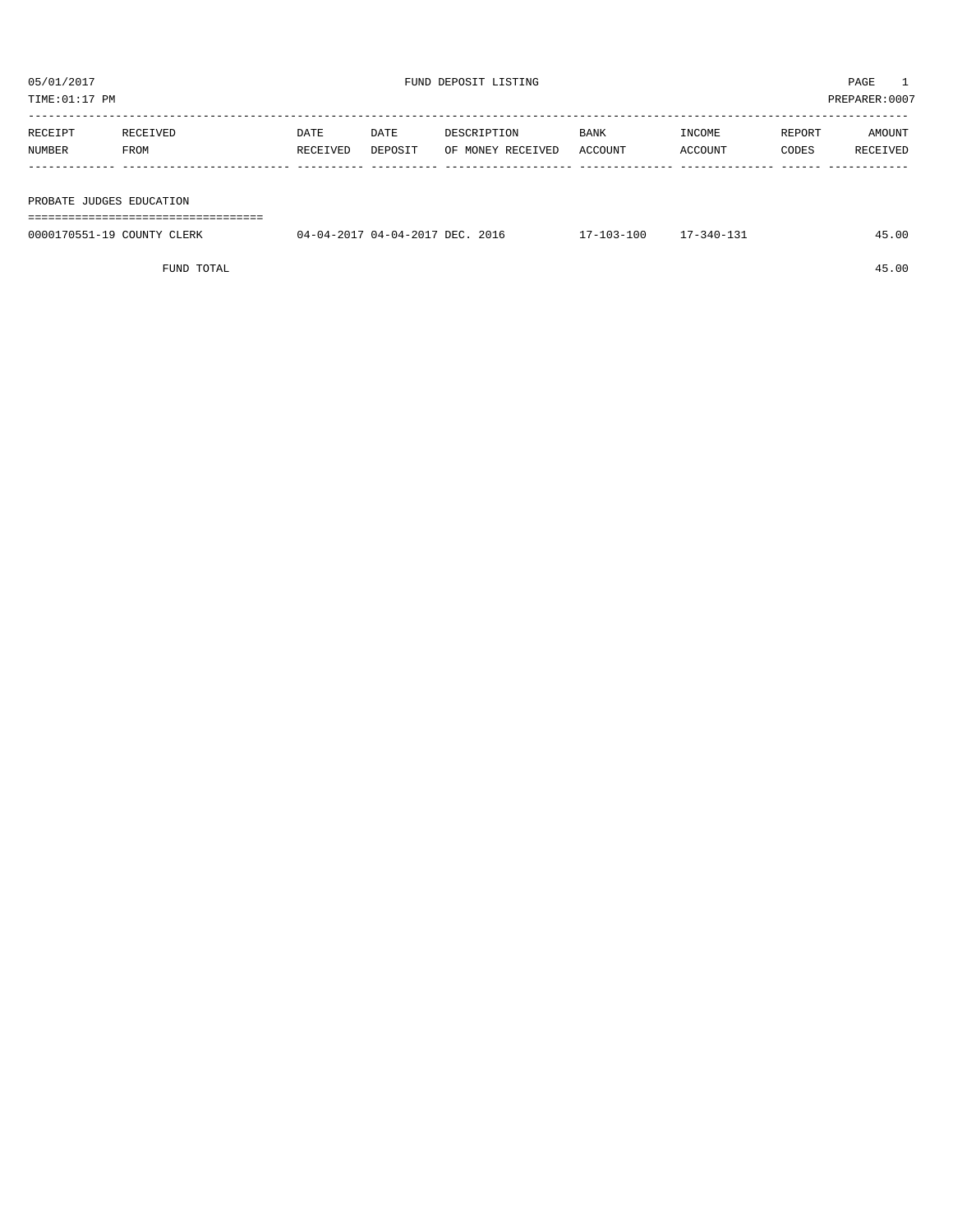| 05/01/2017<br>TIME: 01:17 PM |                                                           |                  |                                 | FUND DEPOSIT LISTING                     | PAGE<br>PREPARER: 0007 |                   |                 |                    |
|------------------------------|-----------------------------------------------------------|------------------|---------------------------------|------------------------------------------|------------------------|-------------------|-----------------|--------------------|
| RECEIPT<br>NUMBER            | <b>RECEIVED</b><br>FROM                                   | DATE<br>RECEIVED | DATE<br>DEPOSIT                 | DESCRIPTION<br>OF MONEY RECEIVED         | BANK<br>ACCOUNT        | INCOME<br>ACCOUNT | REPORT<br>CODES | AMOUNT<br>RECEIVED |
|                              |                                                           |                  |                                 |                                          |                        |                   |                 |                    |
| CO.CLERK RECORD MNGMT.       |                                                           |                  |                                 |                                          |                        |                   |                 |                    |
|                              | ===========================<br>0000170551-20 COUNTY CLERK |                  | 04-04-2017 04-04-2017 DEC. 2016 |                                          | $18 - 103 - 100$       | $18 - 370 - 133$  |                 | 5,358.40           |
| 0000170564-04 LEGEND BANK    |                                                           |                  |                                 | 04-07-2017 04-07-2017 MAR. 2017 INTEREST | $18 - 103 - 100$       | $18 - 360 - 100$  |                 | 1.89               |

FUND TOTAL 5,360.29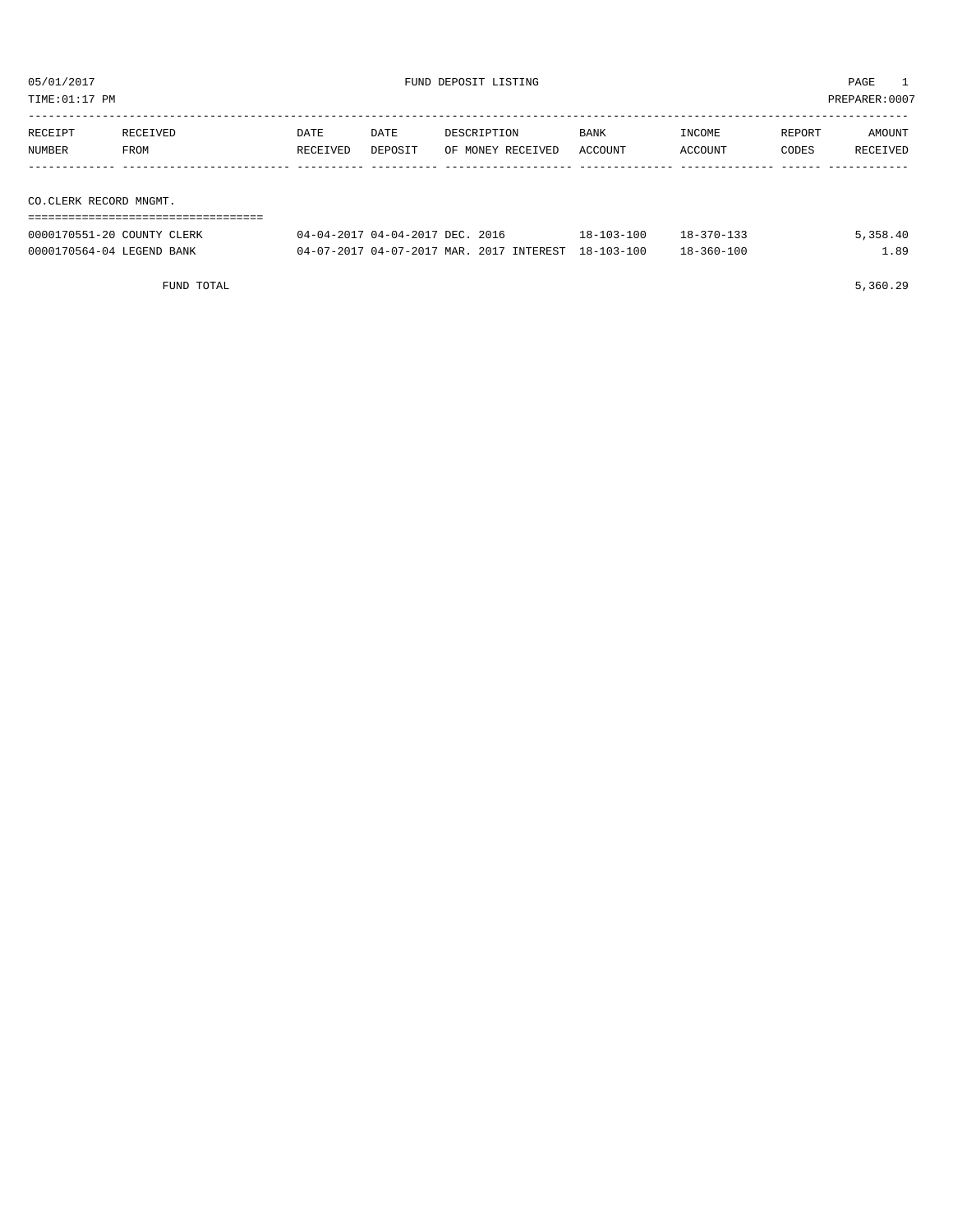TIME:01:17 PM PREPARER:0007

| RECEIPT | RECEIVED | DATE     | DATE    | DESCRIPTION       | <b>BANK</b> | INCOME  | REPORT | AMOUNT   |
|---------|----------|----------|---------|-------------------|-------------|---------|--------|----------|
| NUMBER  | FROM     | RECEIVED | DEPOSIT | OF MONEY RECEIVED | ACCOUNT     | ACCOUNT | CODES  | RECEIVED |
|         |          |          |         |                   |             |         |        |          |

DIST.CLK.RECORDS MNGMT.

===================================

| 0000170564-05 LEGEND BANK | 04-07-2017 04-07-2017 MAR. 2017 INTEREST 19-103-100 |  | $19 - 360 - 100$ | 0.44 |
|---------------------------|-----------------------------------------------------|--|------------------|------|
|                           |                                                     |  |                  |      |

FUND TOTAL  $0.44$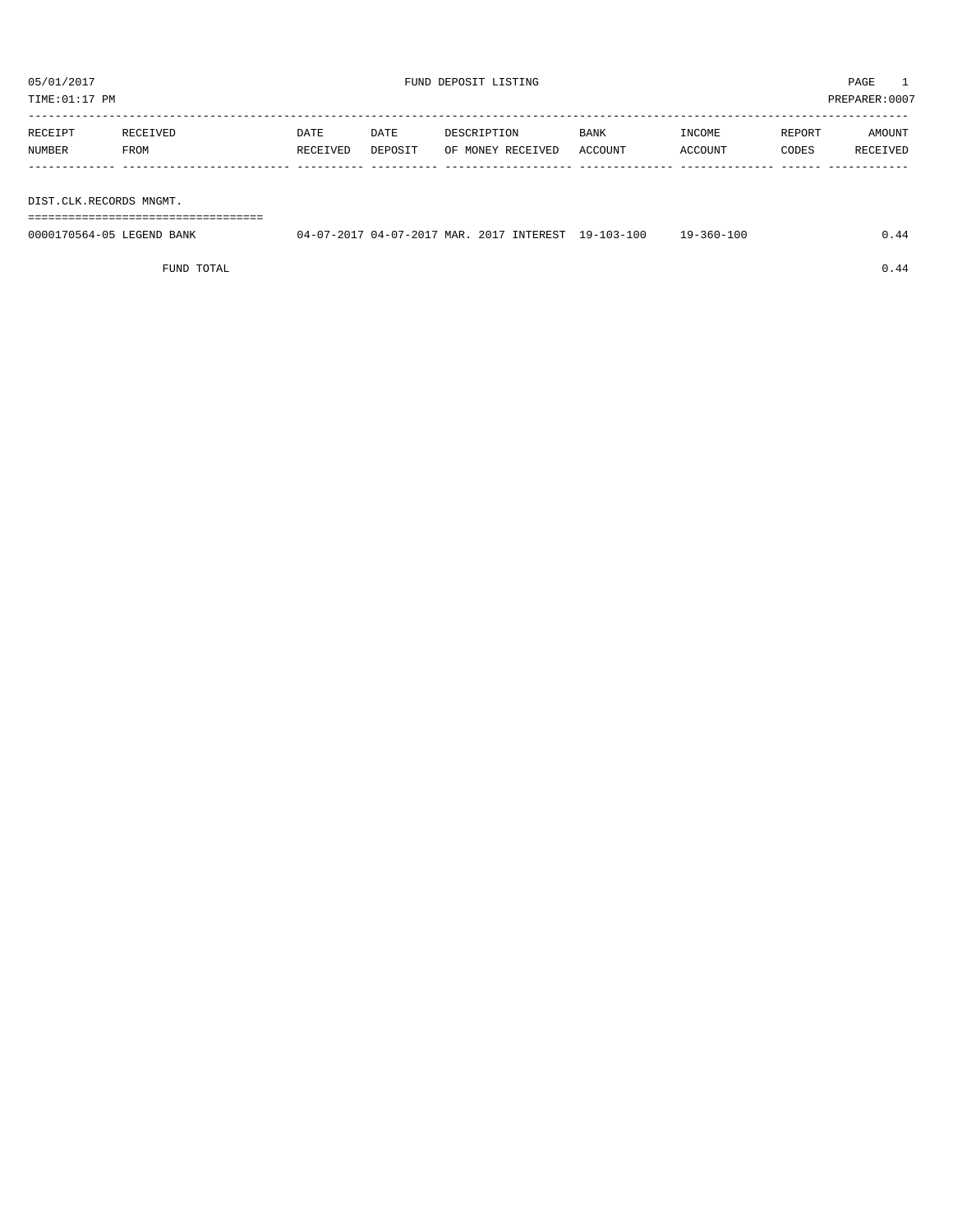| PREPARER: 0007<br>TIME:01:17 PM |          |          |                                 |                   |                  |                  |        |          |  |  |  |
|---------------------------------|----------|----------|---------------------------------|-------------------|------------------|------------------|--------|----------|--|--|--|
| RECEIPT                         | RECEIVED | DATE     | DATE                            | DESCRIPTION       | BANK             | INCOME           | REPORT | AMOUNT   |  |  |  |
| NUMBER                          | FROM     | RECEIVED | DEPOSIT                         | OF MONEY RECEIVED | ACCOUNT          | ACCOUNT          | CODES  | RECEIVED |  |  |  |
|                                 |          |          |                                 |                   |                  |                  |        |          |  |  |  |
| COUNTY OFFICES REC.MNGMT.       |          |          |                                 |                   |                  |                  |        |          |  |  |  |
|                                 |          |          |                                 |                   |                  |                  |        |          |  |  |  |
| 0000170551-21 COUNTY CLERK      |          |          | 04-04-2017 04-04-2017 DEC. 2016 |                   | $20 - 103 - 100$ | $20 - 370 - 135$ |        | 771.69   |  |  |  |

0000170564-06 LEGEND BANK 04-07-2017 04-07-2017 MAR. 2017 INTEREST 20-103-100 20-360-100 20-360-100

FUND TOTAL 774.18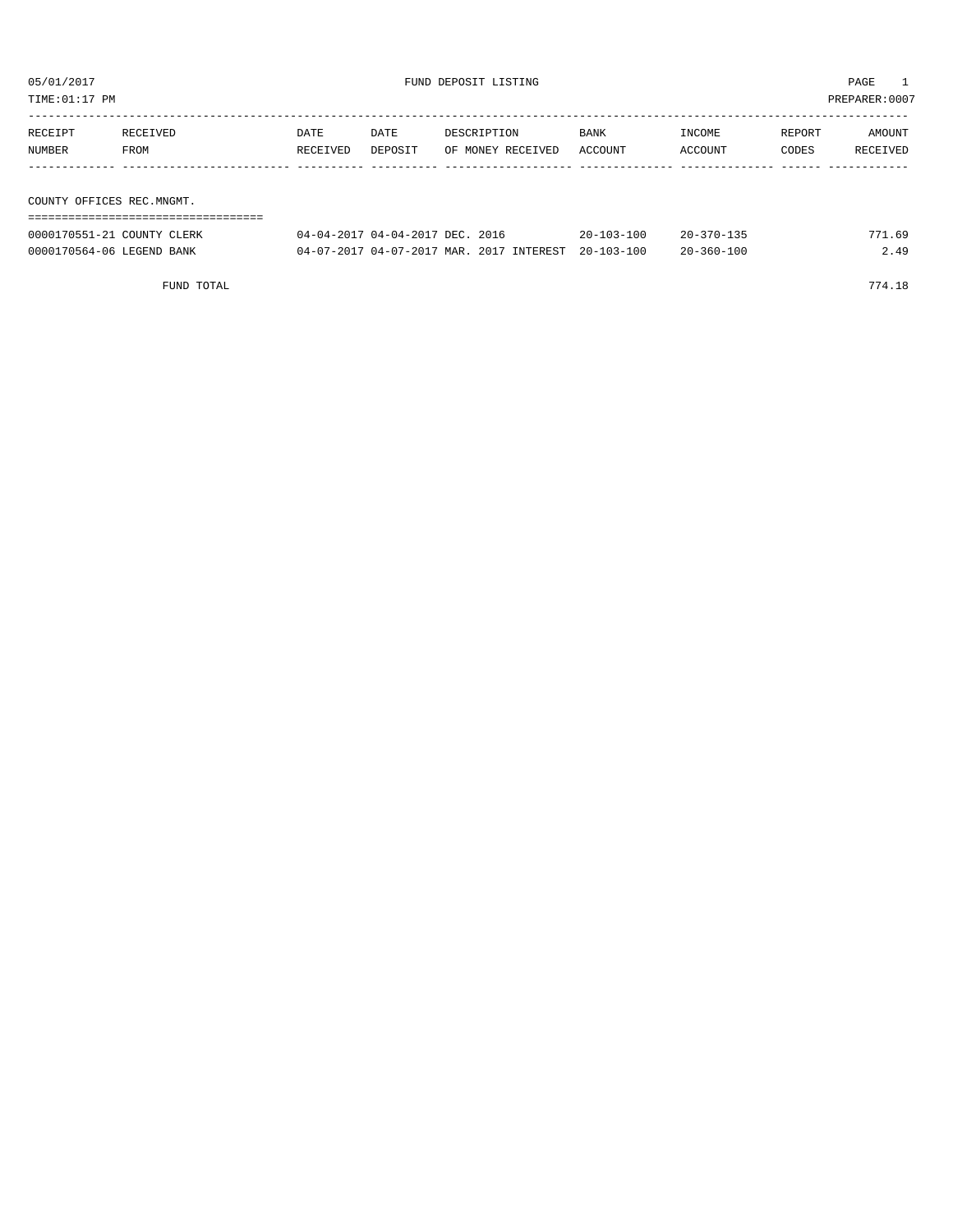05/01/2017 FUND DEPOSIT LISTING PAGE 1

| RECEIPT | <b>RECEIVED</b> | DATE            | DATE    | DESCRIPTION       | <b>BANK</b> | INCOME  | REPORT | AMOUNT   |
|---------|-----------------|-----------------|---------|-------------------|-------------|---------|--------|----------|
| NUMBER  | FROM            | <b>RECEIVED</b> | DEPOSIT | OF MONEY RECEIVED | ACCOUNT     | ACCOUNT | CODES  | RECEIVED |
|         |                 |                 |         |                   |             |         |        |          |

FANNIN CO. R & B #1 FUND

| -------------------------------------                                                        |                                 |                                                      |                  |                  |          |
|----------------------------------------------------------------------------------------------|---------------------------------|------------------------------------------------------|------------------|------------------|----------|
| 0000170546-02 TEXPOOL                                                                        |                                 | 04-03-2017 04-03-2017 MAR. 2017 INTEREST             | 21-103-175       | $21 - 360 - 100$ | 9.19     |
| 0000170551-23 COUNTY CLERK                                                                   | 04-04-2017 04-04-2017 DEC. 2016 |                                                      | $21 - 103 - 100$ | $21 - 350 - 403$ | 752.89   |
| 0000170558-02 APPRAISAL DISTRICT                                                             | 04-06-2017 04-06-2017 TAXES     |                                                      | $21 - 103 - 100$ | $21 - 310 - 110$ | 3,274.83 |
| 0000170558-07 APPRAISAL DISTRICT                                                             | 04-06-2017 04-06-2017 TAXES     |                                                      | $21 - 103 - 100$ | $21 - 310 - 120$ | 357.00   |
| 0000170564-07 LEGEND BANK                                                                    |                                 | 04-07-2017 04-07-2017 MAR. 2017 INTEREST             | $21 - 103 - 100$ | $21 - 360 - 100$ | 26.96    |
| 0000170566-02 TAX A/C                                                                        |                                 | 04-07-2017 04-07-2017 WEEK OF 03/31/17               | $21 - 103 - 100$ | $21 - 321 - 300$ | 1,656.90 |
| 0000170566-06 TAX A/C                                                                        |                                 | 04-07-2017 04-07-2017 WEEK OF 03/31/17               | $21 - 103 - 100$ | $21 - 321 - 200$ | 3,913.51 |
| 0000170568-11 JP PCT. # 2                                                                    | 04-10-2017 04-10-2017 JAN. 2017 |                                                      | $21 - 103 - 100$ | $21 - 350 - 456$ | 202.78   |
| 0000170569-11 JP PCT. # 2                                                                    | 04-10-2017 04-10-2017 FEB. 2017 |                                                      | $21 - 103 - 100$ | $21 - 350 - 456$ | 321.41   |
| 0000170573-02 APPRAISAL DISTRICT                                                             | 04-13-2017 04-13-2017 TAXES     |                                                      | $21 - 103 - 100$ | $21 - 310 - 110$ | 1,653.80 |
| 0000170573-07 APPRAISAL DISTRICT                                                             | 04-13-2017 04-13-2017 TAXES     |                                                      | $21 - 103 - 100$ | $21 - 310 - 120$ | 410.72   |
| 0000170579-02 TAX A/C                                                                        |                                 | 04-13-2017 04-13-2017 WEEK OF 04/07/17               | $21 - 103 - 100$ | $21 - 321 - 300$ | 1,622.25 |
| 0000170585-02 COMPTROLLER - STATE FISCA 04-17-2017 04-17-2017 FEB. 2017 LOCAL SAL 21-103-100 |                                 |                                                      |                  | $21 - 318 - 160$ | 3,311.34 |
| 0000170592-01 JEFF B. CROUSE                                                                 | 04-21-2017 04-21-2017 TIN HORN  |                                                      | $21 - 103 - 100$ | $21 - 370 - 145$ | 223.20   |
| 0000170603-02 APPRAISAL DISTRICT                                                             | 04-21-2017 04-21-2017 TAXES     |                                                      | $21 - 103 - 100$ | $21 - 310 - 110$ | 753.37   |
| 0000170603-07 APPRAISAL DISTRICT                                                             | 04-21-2017 04-21-2017 TAXES     |                                                      | $21 - 103 - 100$ | $21 - 310 - 120$ | 303.68   |
| 0000170604-13 JP PCT. # 2                                                                    | 04-21-2017 04-21-2017 MAR. 2017 |                                                      | $21 - 103 - 100$ | $21 - 350 - 456$ | 404.73   |
| 0000170608-12 JP PCT. # 3                                                                    | 04-24-2017 04-24-2017 MAR. 2017 |                                                      | $21 - 103 - 100$ | $21 - 350 - 457$ | 317.42   |
| 0000170611-02 TAX A/C                                                                        |                                 | 04-25-2017 04-25-2017 WEEK OF 03/31/17               | $21 - 103 - 100$ | $21 - 321 - 300$ | 2.04     |
| 0000170611-06 TAX A/C                                                                        |                                 | 04-25-2017 04-25-2017 WEEK OF 03/31/17               | $21 - 103 - 100$ | $21 - 321 - 200$ | 6.17     |
| 0000170612-02 TAX A/C                                                                        |                                 | 04-25-2017 04-25-2017 WEEK OF 04/14/17               | $21 - 103 - 100$ | $21 - 321 - 300$ | 1,061.80 |
| 0000170613-02 TAX A/C                                                                        |                                 | 04-25-2017 04-25-2017 WEEK OF 03/24/17               | $21 - 103 - 100$ | $21 - 321 - 300$ | 6.12     |
| 0000170613-06 TAX A/C                                                                        |                                 | 04-25-2017 04-25-2017 WEEK OF 03/24/17               | $21 - 103 - 100$ | $21 - 321 - 200$ | 82.76    |
| 0000170617-03 APPRAISAL DISTRICT                                                             | 04-27-2017 04-27-2017 TAXES     |                                                      | $21 - 103 - 100$ | $21 - 310 - 110$ | 878.55   |
| 0000170617-08 APPRAISAL DISTRICT                                                             | 04-27-2017 04-27-2017 TAXES     |                                                      | $21 - 103 - 100$ | $21 - 310 - 120$ | 57.52    |
| 0000170619-01 CHRISTOPHER D. BASSHAM                                                         | 04-27-2017 04-27-2017 CULVERT   |                                                      | $21 - 103 - 100$ | $21 - 370 - 145$ | 766.80   |
| 0000170623-01 USDA TREASURY                                                                  |                                 | 04-27-2017 04-27-2017 PAY N LIEU TAX/GRAS 21-103-100 |                  | $21 - 318 - 120$ | 481.30   |

FUND TOTAL 22,859.04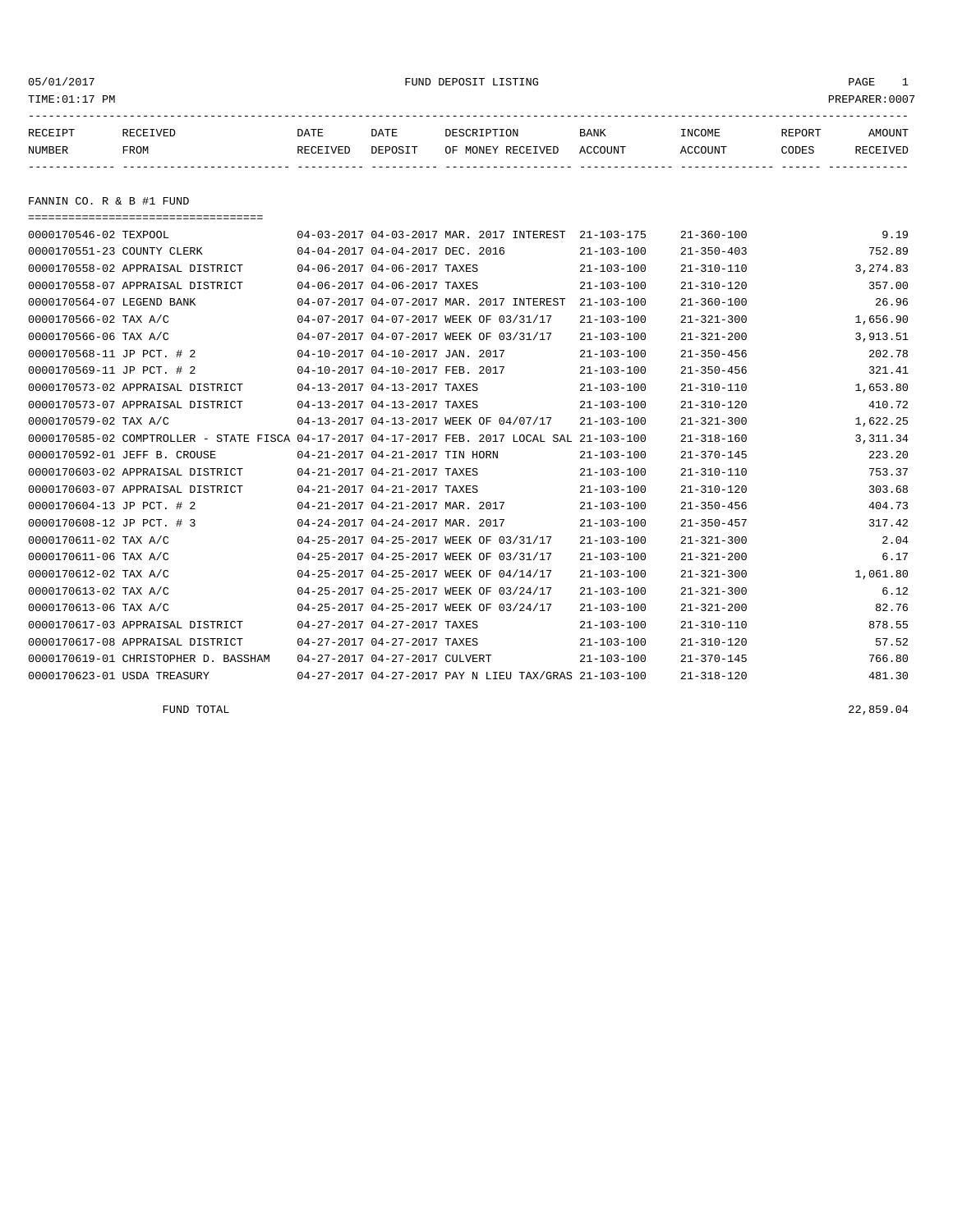05/01/2017 FUND DEPOSIT LISTING PAGE 1

| RECEIPT       | RECEIVED    | DATE     | DATE    | DESCRIPTION               | BANK | <b>TNCOME</b> | REPORT | <b>AMOUNT</b>   |
|---------------|-------------|----------|---------|---------------------------|------|---------------|--------|-----------------|
| <b>NUMBER</b> | <b>FROM</b> | RECEIVED | DEPOSIT | OF MONEY RECEIVED ACCOUNT |      | ACCOUNT       | CODES  | <b>RECEIVED</b> |
|               |             |          |         |                           |      |               |        |                 |

FANNIN CO. R & B #2 FUND

| ======================================                                                       |                                 |                                                      |                  |                  |          |
|----------------------------------------------------------------------------------------------|---------------------------------|------------------------------------------------------|------------------|------------------|----------|
| 0000170546-03 TEXPOOL                                                                        |                                 | 04-03-2017 04-03-2017 MAR. 2017 INTEREST 22-103-175  |                  | $22 - 360 - 100$ | 200.19   |
| 0000170551-24 COUNTY CLERK                                                                   | 04-04-2017 04-04-2017 DEC. 2016 |                                                      | $22 - 103 - 100$ | $22 - 350 - 403$ | 877.01   |
| 0000170557-01 LIJUAN JING                                                                    | 04-05-2017 04-05-2017 CULVERT   |                                                      | $22 - 103 - 100$ | $22 - 370 - 145$ | 187.00   |
| 0000170558-03 APPRAISAL DISTRICT                                                             | 04-06-2017 04-06-2017 TAXES     |                                                      | $22 - 103 - 100$ | $22 - 310 - 110$ | 3,814.74 |
| 0000170558-08 APPRAISAL DISTRICT                                                             | 04-06-2017 04-06-2017 TAXES     |                                                      | $22 - 103 - 100$ | $22 - 310 - 120$ | 415.85   |
| 0000170564-08 LEGEND BANK                                                                    |                                 | 04-07-2017 04-07-2017 MAR. 2017 INTEREST             | $22 - 103 - 100$ | $22 - 360 - 100$ | 28.90    |
| 0000170566-03 TAX A/C                                                                        |                                 | 04-07-2017 04-07-2017 WEEK OF 03/31/17               | $22 - 103 - 100$ | $22 - 321 - 300$ | 1,930.06 |
| 0000170566-07 TAX A/C                                                                        |                                 | 04-07-2017 04-07-2017 WEEK OF 03/31/17               | $22 - 103 - 100$ | $22 - 321 - 200$ | 4,558.72 |
| 0000170568-12 JP PCT. # 2                                                                    | 04-10-2017 04-10-2017 JAN. 2017 |                                                      | $22 - 103 - 100$ | $22 - 350 - 456$ | 236.21   |
| 0000170569-12 JP PCT. # 2                                                                    | 04-10-2017 04-10-2017 FEB. 2017 |                                                      | $22 - 103 - 100$ | $22 - 350 - 456$ | 374.40   |
| 0000170573-03 APPRAISAL DISTRICT                                                             | 04-13-2017 04-13-2017 TAXES     |                                                      | $22 - 103 - 100$ | $22 - 310 - 110$ | 1,926.46 |
| 0000170573-08 APPRAISAL DISTRICT                                                             | 04-13-2017 04-13-2017 TAXES     |                                                      | $22 - 103 - 100$ | $22 - 310 - 120$ | 478.43   |
| 0000170574-01 NEW PHOENIX METALS, LTD                                                        |                                 | 04-13-2017 04-13-2017 SALE OF SCRAP METAL 22-103-100 |                  | $22 - 370 - 130$ | 161.20   |
| 0000170575-01 ROBERT T. FISHER III                                                           | 04-13-2017 04-13-2017 CULVERT   |                                                      | $22 - 103 - 100$ | $22 - 370 - 145$ | 187.00   |
| 0000170579-03 TAX A/C                                                                        |                                 | 04-13-2017 04-13-2017 WEEK OF 04/07/17               | $22 - 103 - 100$ | $22 - 321 - 300$ | 1,889.70 |
| 0000170585-03 COMPTROLLER - STATE FISCA 04-17-2017 04-17-2017 FEB. 2017 LOCAL SAL 22-103-100 |                                 |                                                      |                  | $22 - 318 - 160$ | 3,857.28 |
| 0000170603-03 APPRAISAL DISTRICT                                                             | 04-21-2017 04-21-2017 TAXES     |                                                      | $22 - 103 - 100$ | $22 - 310 - 110$ | 877.58   |
| 0000170603-08 APPRAISAL DISTRICT                                                             | 04-21-2017 04-21-2017 TAXES     |                                                      | $22 - 103 - 100$ | $22 - 310 - 120$ | 353.75   |
| 0000170604-14 JP PCT. # 2                                                                    | 04-21-2017 04-21-2017 MAR. 2017 |                                                      | $22 - 103 - 100$ | $22 - 350 - 456$ | 471.45   |
| 0000170608-13 JP PCT. # 3                                                                    | 04-24-2017 04-24-2017 MAR. 2017 |                                                      | $22 - 103 - 100$ | $22 - 350 - 457$ | 369.76   |
| 0000170611-03 TAX A/C                                                                        |                                 | 04-25-2017 04-25-2017 WEEK OF 03/31/17               | $22 - 103 - 100$ | $22 - 321 - 300$ | 2.37     |
| 0000170611-07 TAX A/C                                                                        |                                 | 04-25-2017 04-25-2017 WEEK OF 03/31/17               | $22 - 103 - 100$ | $22 - 321 - 200$ | 7.19     |
| 0000170612-03 TAX A/C                                                                        |                                 | 04-25-2017 04-25-2017 WEEK OF 04/14/17               | $22 - 103 - 100$ | $22 - 321 - 300$ | 1,236.85 |
| 0000170613-03 TAX A/C                                                                        |                                 | 04-25-2017 04-25-2017 WEEK OF 03/24/17               | $22 - 103 - 100$ | $22 - 321 - 300$ | 7.12     |
| 0000170613-07 TAX A/C                                                                        |                                 | 04-25-2017 04-25-2017 WEEK OF 03/24/17               | $22 - 103 - 100$ | $22 - 321 - 200$ | 96.40    |
| 0000170617-04 APPRAISAL DISTRICT                                                             | 04-27-2017 04-27-2017 TAXES     |                                                      | $22 - 103 - 100$ | $22 - 310 - 110$ | 1,023.39 |
| 0000170617-09 APPRAISAL DISTRICT                                                             | 04-27-2017 04-27-2017 TAXES     |                                                      | $22 - 103 - 100$ | $22 - 310 - 120$ | 67.01    |
| 0000170620-01 PAULA K. SPINDLE                                                               | 04-27-2017 04-27-2017 CULVERT   |                                                      | $22 - 103 - 100$ | $22 - 370 - 145$ | 249.20   |
| 0000170621-01 TOMMY HOPE                                                                     |                                 | 04-27-2017 04-27-2017 2 CULVERTS                     | $22 - 103 - 100$ | $22 - 370 - 145$ | 374.00   |
| 0000170623-02 USDA TREASURY                                                                  |                                 | 04-27-2017 04-27-2017 PAY N LIEU TAX/GRAS 22-103-100 |                  | $22 - 318 - 120$ | 560.65   |

FUND TOTAL  $26,819.87$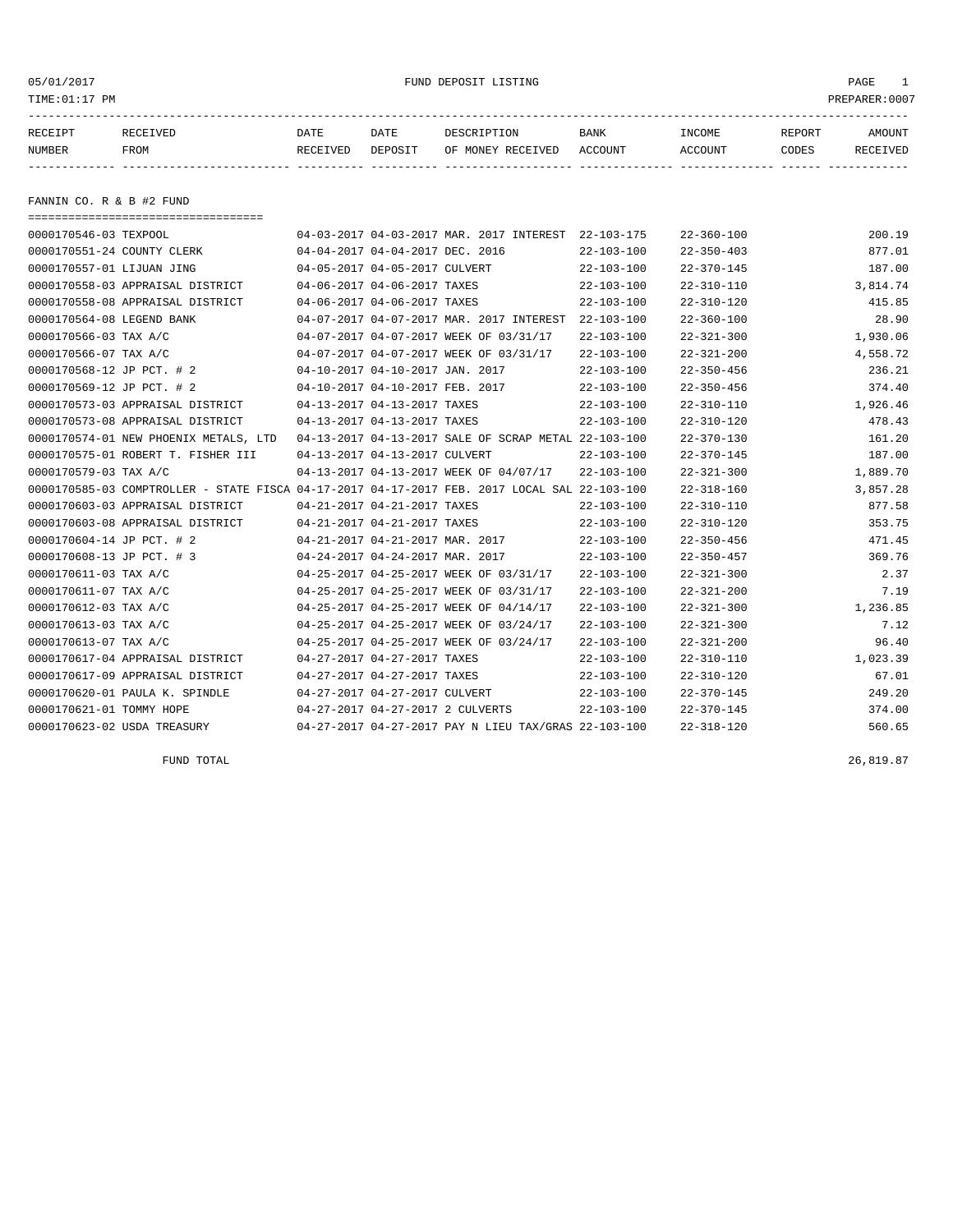05/01/2017 FUND DEPOSIT LISTING PAGE 1

| RECEIPT | RECEIVED | <b>DATE</b> | DATE    | DESCRIPTION       | <b>BANK</b> | INCOME  | REPORT | <b>AMOUNT</b> |
|---------|----------|-------------|---------|-------------------|-------------|---------|--------|---------------|
| NUMBER  | FROM     | RECEIVED    | DEPOSIT | OF MONEY RECEIVED | ACCOUNT     | ACCOUNT | CODES  | RECEIVED      |
|         |          |             |         |                   |             |         |        |               |
|         |          |             |         |                   |             |         |        |               |

FANNIN CO. R & B #3 FUND

| =====================================                                                        |                                 |                                             |                                                      |                  |                  |          |
|----------------------------------------------------------------------------------------------|---------------------------------|---------------------------------------------|------------------------------------------------------|------------------|------------------|----------|
| 0000170546-04 TEXPOOL                                                                        |                                 |                                             | 04-03-2017 04-03-2017 MAR. 2017 INTEREST             | 23-103-175       | $23 - 360 - 100$ | 120.52   |
| 0000170550-01 OWENS CHAPEL CEMETERY                                                          | 04-04-2017 04-04-2017 CULVERT   |                                             |                                                      | $23 - 103 - 100$ | $23 - 370 - 145$ | 379.50   |
| 0000170551-25 COUNTY CLERK                                                                   | 04-04-2017 04-04-2017 DEC. 2016 |                                             |                                                      | $23 - 103 - 100$ | $23 - 350 - 403$ | 1,315.52 |
| 0000170558-04 APPRAISAL DISTRICT                                                             | 04-06-2017 04-06-2017 TAXES     |                                             |                                                      | $23 - 103 - 100$ | $23 - 310 - 110$ | 5,722.11 |
| 0000170558-09 APPRAISAL DISTRICT                                                             | 04-06-2017 04-06-2017 TAXES     |                                             |                                                      | $23 - 103 - 100$ | $23 - 310 - 120$ | 623.78   |
| 0000170564-09 LEGEND BANK                                                                    |                                 |                                             | 04-07-2017 04-07-2017 MAR. 2017 INTEREST             | $23 - 103 - 100$ | $23 - 360 - 100$ | 51.92    |
| 0000170566-04 TAX A/C                                                                        |                                 |                                             | 04-07-2017 04-07-2017 WEEK OF 03/31/17               | $23 - 103 - 100$ | $23 - 321 - 300$ | 2,895.09 |
| 0000170566-08 TAX A/C                                                                        |                                 |                                             | 04-07-2017 04-07-2017 WEEK OF 03/31/17               | $23 - 103 - 100$ | $23 - 321 - 200$ | 6,838.07 |
| 0000170568-13 JP PCT. # 2                                                                    | 04-10-2017 04-10-2017 JAN. 2017 |                                             |                                                      | $23 - 103 - 100$ | $23 - 350 - 456$ | 354.32   |
| 0000170569-13 JP PCT. # 2                                                                    | 04-10-2017 04-10-2017 FEB. 2017 |                                             |                                                      | $23 - 103 - 100$ | $23 - 350 - 456$ | 561.61   |
| 0000170573-04 APPRAISAL DISTRICT                                                             | 04-13-2017 04-13-2017 TAXES     |                                             |                                                      | $23 - 103 - 100$ | $23 - 310 - 110$ | 2,889.68 |
| 0000170573-09 APPRAISAL DISTRICT                                                             | 04-13-2017 04-13-2017 TAXES     |                                             |                                                      | $23 - 103 - 100$ | $23 - 310 - 120$ | 717.65   |
| 0000170576-01 CITY OF HONEY GROVE                                                            |                                 |                                             | 04-13-2017 04-13-2017 ROCK & CULVERTS                | $23 - 103 - 100$ | $23 - 370 - 145$ | 893.13   |
| 0000170579-04 TAX A/C                                                                        |                                 |                                             | 04-13-2017 04-13-2017 WEEK OF 04/07/17               | $23 - 103 - 100$ | $23 - 321 - 300$ | 2,834.56 |
| 0000170585-04 COMPTROLLER - STATE FISCA 04-17-2017 04-17-2017 FEB. 2017 LOCAL SAL 23-103-100 |                                 |                                             |                                                      |                  | $23 - 318 - 160$ | 5,785.92 |
| 0000170593-01 JOE PEASE                                                                      | 04-21-2017 04-21-2017 CULVERT   |                                             |                                                      | $23 - 103 - 100$ | $23 - 370 - 145$ | 340.00   |
| 0000170603-04 APPRAISAL DISTRICT                                                             |                                 | 04-21-2017 04-21-2017 TAXES                 |                                                      | $23 - 103 - 100$ | $23 - 310 - 110$ | 1,316.37 |
| 0000170603-09 APPRAISAL DISTRICT                                                             | 04-21-2017 04-21-2017 TAXES     |                                             |                                                      | $23 - 103 - 100$ | $23 - 310 - 120$ | 530.62   |
| 0000170604-15 JP PCT. # 2                                                                    |                                 | $04 - 21 - 2017$ $04 - 21 - 2017$ MAR, 2017 |                                                      | $23 - 103 - 100$ | $23 - 350 - 456$ | 707.18   |
| 0000170608-14 JP PCT. # 3                                                                    | 04-24-2017 04-24-2017 MAR. 2017 |                                             |                                                      | $23 - 103 - 100$ | $23 - 350 - 457$ | 554.64   |
| 0000170611-04 TAX A/C                                                                        |                                 |                                             | 04-25-2017 04-25-2017 WEEK OF 03/31/17               | $23 - 103 - 100$ | $23 - 321 - 300$ | 3.56     |
| 0000170611-08 TAX A/C                                                                        |                                 |                                             | 04-25-2017 04-25-2017 WEEK OF 03/31/17               | $23 - 103 - 100$ | $23 - 321 - 200$ | 10.78    |
| 0000170612-04 TAX A/C                                                                        |                                 |                                             | 04-25-2017 04-25-2017 WEEK OF 04/14/17               | $23 - 103 - 100$ | $23 - 321 - 300$ | 1,855.28 |
| 0000170613-04 TAX A/C                                                                        |                                 |                                             | 04-25-2017 04-25-2017 WEEK OF 03/24/17               | $23 - 103 - 100$ | $23 - 321 - 300$ | 10.68    |
| 0000170613-08 TAX A/C                                                                        |                                 |                                             | 04-25-2017 04-25-2017 WEEK OF 03/24/17               | $23 - 103 - 100$ | $23 - 321 - 200$ | 144.60   |
| 0000170617-05 APPRAISAL DISTRICT                                                             | 04-27-2017 04-27-2017 TAXES     |                                             |                                                      | $23 - 103 - 100$ | $23 - 310 - 110$ | 1,535.08 |
| 0000170617-10 APPRAISAL DISTRICT                                                             | 04-27-2017 04-27-2017 TAXES     |                                             |                                                      | 23-103-100       | $23 - 310 - 120$ | 100.51   |
| 0000170623-03 USDA TREASURY                                                                  |                                 |                                             | 04-27-2017 04-27-2017 PAY N LIEU TAX/GRAS 23-103-100 |                  | $23 - 318 - 120$ | 840.97   |

FUND TOTAL  $39,933.65$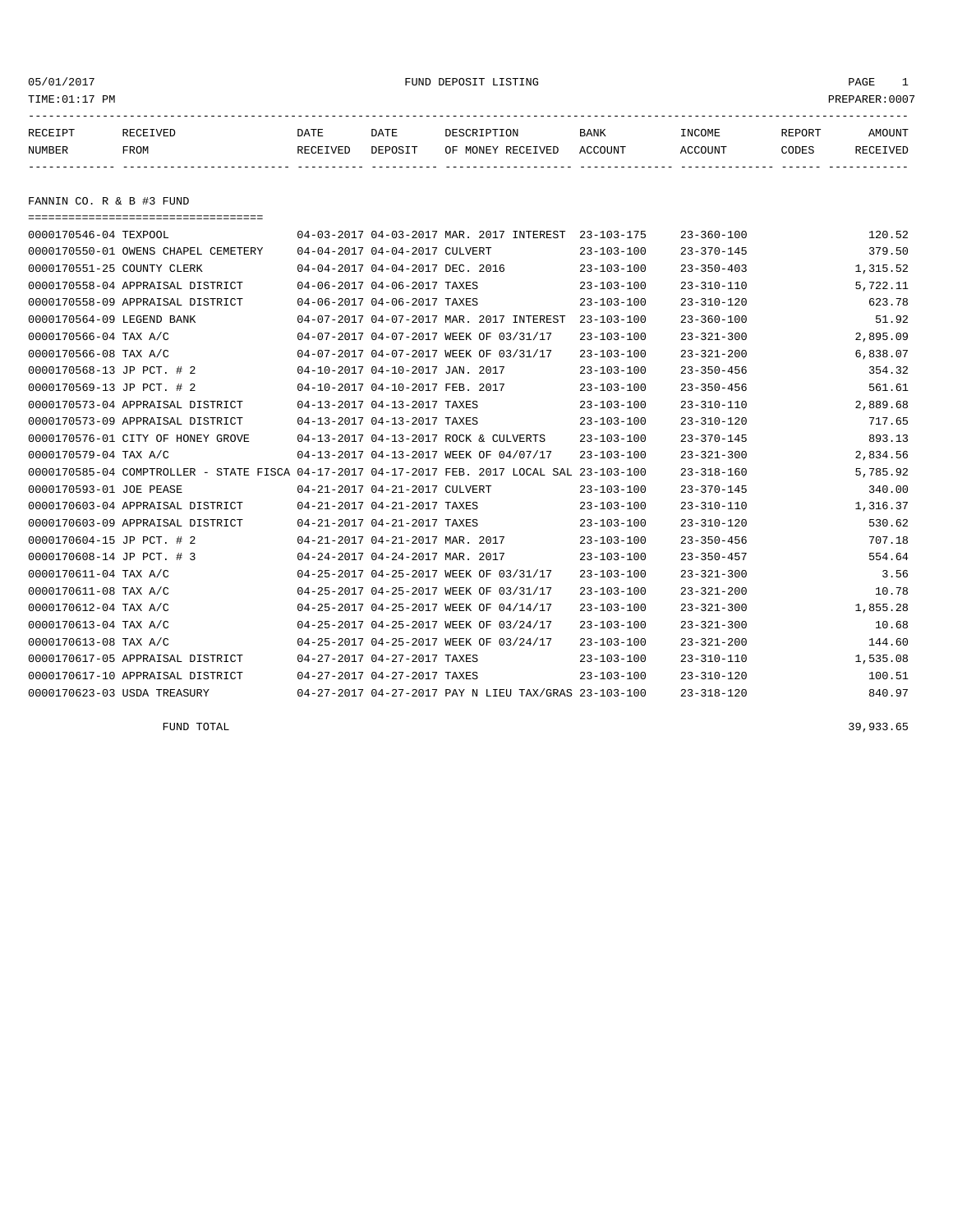05/01/2017 FUND DEPOSIT LISTING PAGE 1

| RECEIPT | <b>RECEIVED</b> | DATE     | DATE    | DESCRIPTION       | BANK    | INCOME  | <b>REPORT</b> | AMOUNT          |
|---------|-----------------|----------|---------|-------------------|---------|---------|---------------|-----------------|
| NUMBER  | FROM            | RECEIVED | DEPOSIT | OF MONEY RECEIVED | ACCOUNT | ACCOUNT | CODES         | <b>RECEIVED</b> |
|         |                 |          |         |                   |         |         |               |                 |

FANNIN CO. R & B #4 FUND

| =====================================                                                        |                                 |                                 |                                                      |                  |                  |          |
|----------------------------------------------------------------------------------------------|---------------------------------|---------------------------------|------------------------------------------------------|------------------|------------------|----------|
| 0000170546-05 TEXPOOL                                                                        |                                 |                                 | 04-03-2017 04-03-2017 MAR. 2017 INTEREST             | $24 - 103 - 175$ | $24 - 360 - 100$ | 105.96   |
| 0000170551-26 COUNTY CLERK                                                                   |                                 | 04-04-2017 04-04-2017 DEC. 2016 |                                                      | $24 - 103 - 100$ | $24 - 350 - 403$ | 748.82   |
| 0000170558-05 APPRAISAL DISTRICT                                                             |                                 | 04-06-2017 04-06-2017 TAXES     |                                                      | $24 - 103 - 100$ | $24 - 310 - 110$ | 3,257.14 |
| 0000170558-10 APPRAISAL DISTRICT                                                             |                                 | 04-06-2017 04-06-2017 TAXES     |                                                      | $24 - 103 - 100$ | $24 - 310 - 120$ | 355.07   |
| 0000170564-10 LEGEND BANK                                                                    |                                 |                                 | 04-07-2017 04-07-2017 MAR, 2017 INTEREST             | $24 - 103 - 100$ | $24 - 360 - 100$ | 20.73    |
| 0000170566-05 TAX A/C                                                                        |                                 |                                 | 04-07-2017 04-07-2017 WEEK OF 03/31/17               | $24 - 103 - 100$ | $24 - 321 - 300$ | 1,647.95 |
| 0000170566-09 TAX A/C                                                                        |                                 |                                 | 04-07-2017 04-07-2017 WEEK OF 03/31/17               | $24 - 103 - 100$ | $24 - 321 - 200$ | 3,892.38 |
| 0000170568-14 JP PCT. # 2                                                                    |                                 | 04-10-2017 04-10-2017 JAN. 2017 |                                                      | $24 - 103 - 100$ | $24 - 350 - 456$ | 201.69   |
| 0000170569-14 JP PCT. # 2                                                                    | 04-10-2017 04-10-2017 FEB. 2017 |                                 |                                                      | $24 - 103 - 100$ | $24 - 350 - 456$ | 319.68   |
| 0000170573-05 APPRAISAL DISTRICT                                                             | 04-13-2017 04-13-2017 TAXES     |                                 |                                                      | $24 - 103 - 100$ | $24 - 310 - 110$ | 1,644.87 |
| 0000170573-10 APPRAISAL DISTRICT                                                             | 04-13-2017 04-13-2017 TAXES     |                                 |                                                      | $24 - 103 - 100$ | $24 - 310 - 120$ | 408.51   |
| 0000170579-05 TAX A/C                                                                        |                                 |                                 | 04-13-2017 04-13-2017 WEEK OF 04/07/17               | $24 - 103 - 100$ | $24 - 321 - 300$ | 1,613.49 |
| 0000170585-05 COMPTROLLER - STATE FISCA 04-17-2017 04-17-2017 FEB. 2017 LOCAL SAL 24-103-100 |                                 |                                 |                                                      |                  | $24 - 318 - 160$ | 3,293.47 |
| 0000170597-01 L4 MANUFACTURING                                                               |                                 |                                 | 04-21-2017 04-21-2017 REIMBUSEMENT                   | $24 - 103 - 100$ | $24 - 624 - 343$ | 69.72    |
| 0000170603-05 APPRAISAL DISTRICT                                                             |                                 | 04-21-2017 04-21-2017 TAXES     |                                                      | $24 - 103 - 100$ | $24 - 310 - 110$ | 749.31   |
| 0000170603-10 APPRAISAL DISTRICT                                                             |                                 | 04-21-2017 04-21-2017 TAXES     |                                                      | $24 - 103 - 100$ | $24 - 310 - 120$ | 302.03   |
| 0000170604-16 JP PCT. # 2                                                                    |                                 | 04-21-2017 04-21-2017 MAR. 2017 |                                                      | $24 - 103 - 100$ | $24 - 350 - 456$ | 402.54   |
| 0000170608-15 JP PCT. # 3                                                                    | 04-24-2017 04-24-2017 MAR. 2017 |                                 |                                                      | $24 - 103 - 100$ | $24 - 350 - 457$ | 315.71   |
| 0000170611-05 TAX A/C                                                                        |                                 |                                 | 04-25-2017 04-25-2017 WEEK OF 03/31/17               | $24 - 103 - 100$ | $24 - 321 - 300$ | 2.03     |
| 0000170611-09 TAX A/C                                                                        |                                 |                                 | 04-25-2017 04-25-2017 WEEK OF 03/31/17               | $24 - 103 - 100$ | $24 - 321 - 200$ | 6.14     |
| 0000170612-05 TAX A/C                                                                        |                                 |                                 | 04-25-2017 04-25-2017 WEEK OF 04/14/17               | $24 - 103 - 100$ | $24 - 321 - 300$ | 1,056.07 |
| 0000170613-05 TAX A/C                                                                        |                                 |                                 | 04-25-2017 04-25-2017 WEEK OF 03/24/17               | $24 - 103 - 100$ | $24 - 321 - 300$ | 6.08     |
| 0000170613-09 TAX A/C                                                                        |                                 |                                 | 04-25-2017 04-25-2017 WEEK OF 03/24/17               | $24 - 103 - 100$ | $24 - 321 - 200$ | 82.31    |
| 0000170617-06 APPRAISAL DISTRICT                                                             | 04-27-2017 04-27-2017 TAXES     |                                 |                                                      | $24 - 103 - 100$ | $24 - 310 - 110$ | 873.81   |
| 0000170617-11 APPRAISAL DISTRICT                                                             |                                 | 04-27-2017 04-27-2017 TAXES     |                                                      | $24 - 103 - 100$ | $24 - 310 - 120$ | 57.21    |
| 0000170623-04 USDA TREASURY                                                                  |                                 |                                 | 04-27-2017 04-27-2017 PAY N LIEU TAX/GRAS 24-103-100 |                  | $24 - 318 - 120$ | 478.70   |

FUND TOTAL  $21,911.42$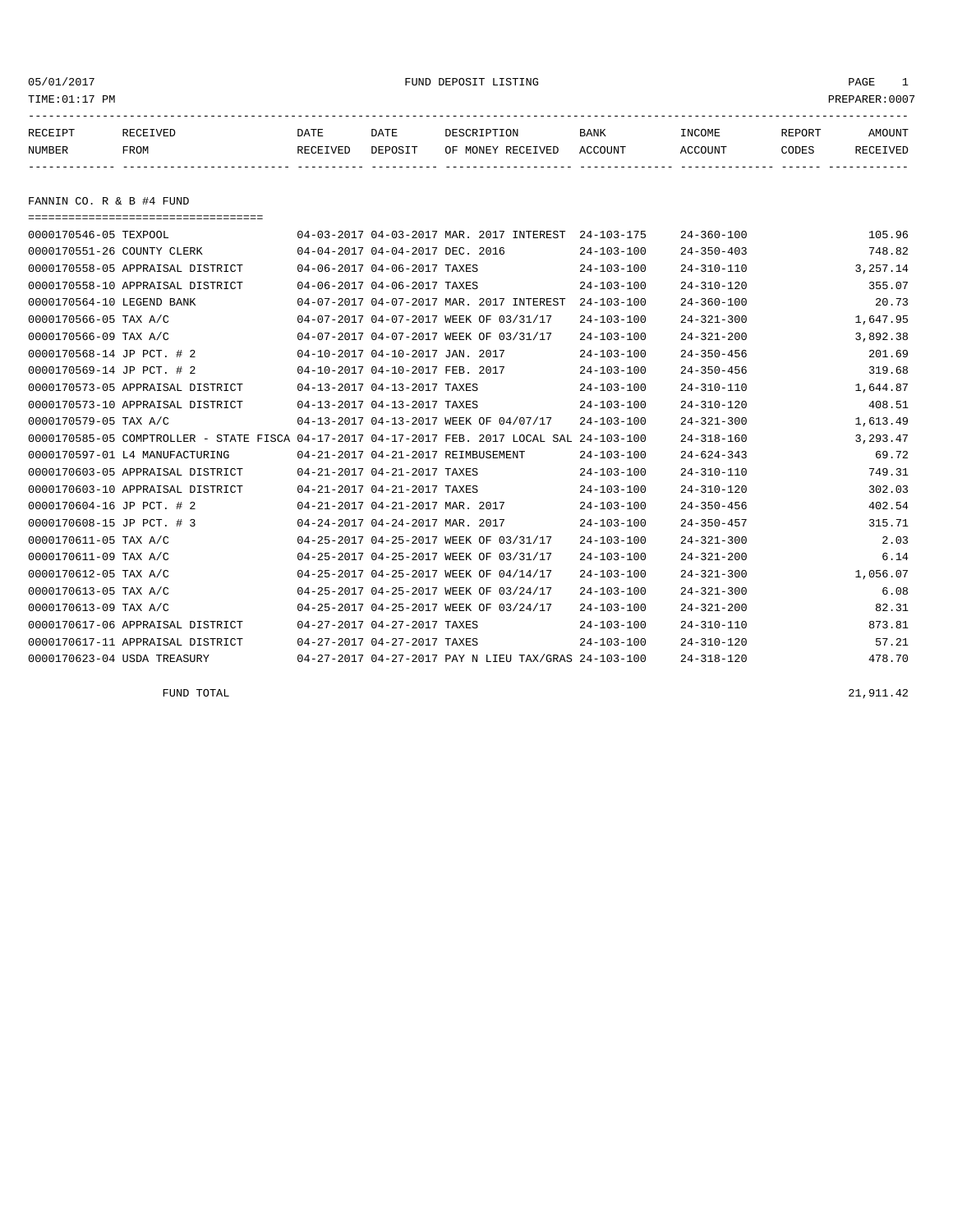| TIME:01:17 PM             |          |          |         |                   |         |         |        | PREPARER: 0007 |
|---------------------------|----------|----------|---------|-------------------|---------|---------|--------|----------------|
| RECEIPT                   | RECEIVED | DATE     | DATE    | DESCRIPTION       | BANK    | INCOME  | REPORT | AMOUNT         |
| NUMBER                    | FROM     | RECEIVED | DEPOSIT | OF MONEY RECEIVED | ACCOUNT | ACCOUNT | CODES  | RECEIVED       |
|                           |          |          |         |                   |         |         |        |                |
| J.P.#1 JUST.CT.TECHNOLOGY |          |          |         |                   |         |         |        |                |

0000170564-11 LEGEND BANK 04-07-2017 04-07-2017 MAR. 2017 INTEREST 26-103-100 26-360-100 2.99

FUND TOTAL 2.99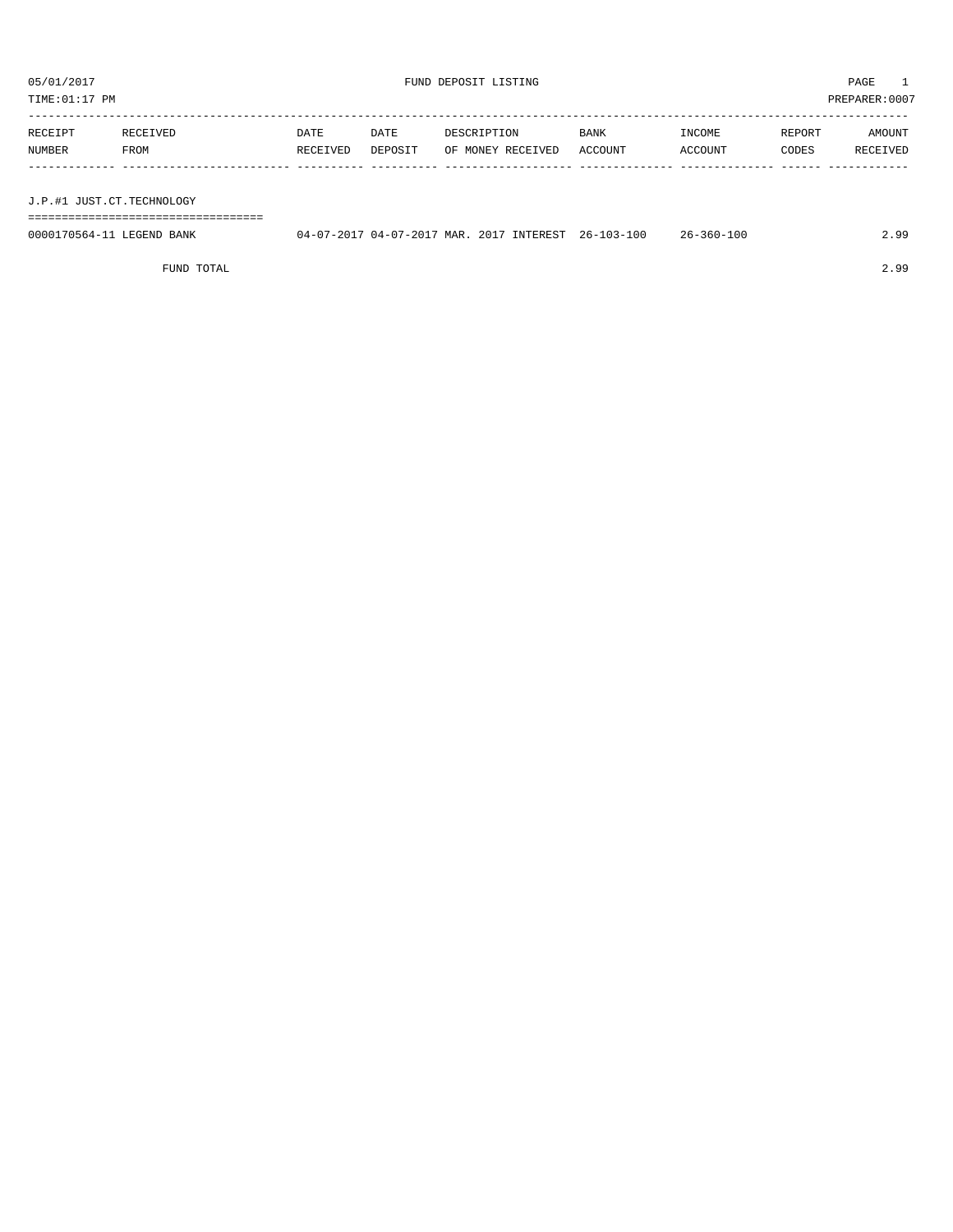| TIME:01:17 PM |                           |          |         |                                          |                  |            | PREPARER:0007 |          |  |
|---------------|---------------------------|----------|---------|------------------------------------------|------------------|------------|---------------|----------|--|
|               |                           |          |         |                                          |                  |            |               |          |  |
| RECEIPT       | RECEIVED                  | DATE     | DATE    | DESCRIPTION                              | BANK             | INCOME     | REPORT        | AMOUNT   |  |
| NUMBER        | FROM                      | RECEIVED | DEPOSIT | OF MONEY RECEIVED                        | ACCOUNT          | ACCOUNT    | CODES         | RECEIVED |  |
|               |                           |          |         |                                          |                  |            |               |          |  |
|               |                           |          |         |                                          |                  |            |               |          |  |
|               | J.P.#2 JUST.CT.TECHNOLOGY |          |         |                                          |                  |            |               |          |  |
|               |                           |          |         |                                          |                  |            |               |          |  |
|               | 0000170564-12 LEGEND BANK |          |         | 04-07-2017 04-07-2017 MAR. 2017 INTEREST | $27 - 103 - 100$ | 27-360-100 |               | 0.64     |  |

| UUUUI7U564-12 LEGEND BANK | 04-07-2017 04-07-2017 MAR. 2017 INTEREST 27-103-100 |                  | 27-360-100       | U.64   |
|---------------------------|-----------------------------------------------------|------------------|------------------|--------|
| 0000170568-10 JP PCT. # 2 | 04-10-2017 04-10-2017 JAN. 2017                     | $27 - 103 - 100$ | $27 - 370 - 456$ | 73.53  |
| 0000170569-10 JP PCT. # 2 | 04-10-2017 04-10-2017 FEB. 2017                     | $27 - 103 - 100$ | $27 - 370 - 456$ | 86.00  |
| 0000170604-12 JP PCT. # 2 | 04-21-2017 04-21-2017 MAR. 2017                     | 27-103-100       | $27 - 370 - 456$ | 104.29 |
|                           |                                                     |                  |                  |        |

FUND TOTAL 264.46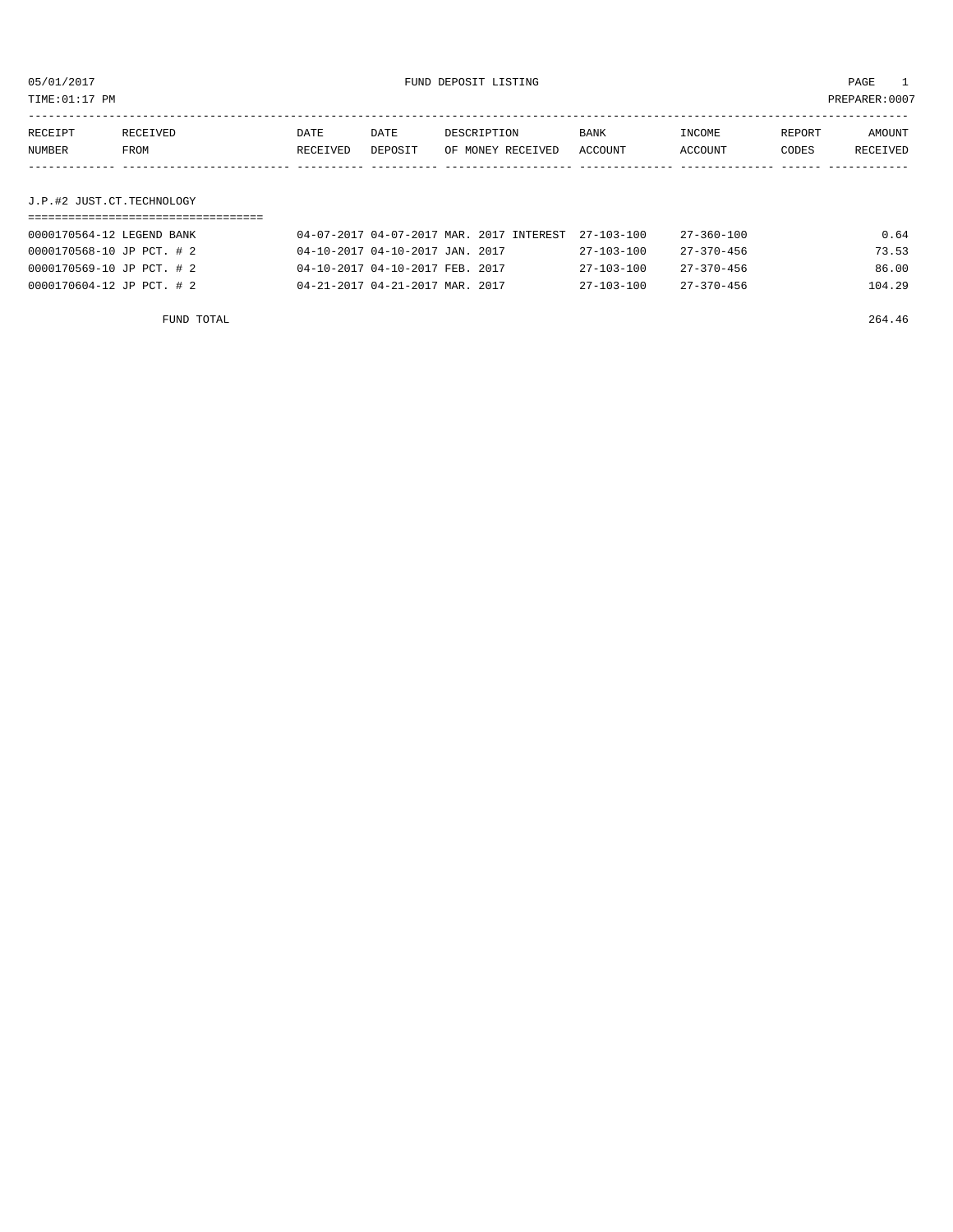| TIME:01:17 PM             |                  |                  |                                 |                                          |                  |                   |                 | PREPARER: 0007     |
|---------------------------|------------------|------------------|---------------------------------|------------------------------------------|------------------|-------------------|-----------------|--------------------|
| RECEIPT<br>NUMBER         | RECEIVED<br>FROM | DATE<br>RECEIVED | DATE<br>DEPOSIT                 | DESCRIPTION<br>OF MONEY RECEIVED         | BANK<br>ACCOUNT  | INCOME<br>ACCOUNT | REPORT<br>CODES | AMOUNT<br>RECEIVED |
| J.P.#3 JUST.CT.TECHNOLOGY |                  |                  |                                 |                                          |                  |                   |                 |                    |
|                           |                  |                  |                                 |                                          |                  |                   |                 |                    |
| 0000170564-13 LEGEND BANK |                  |                  |                                 | 04-07-2017 04-07-2017 MAR. 2017 INTEREST | $28 - 103 - 100$ | $28 - 360 - 100$  |                 | 0.24               |
| 0000170608-11 JP PCT. # 3 |                  |                  | 04-24-2017 04-24-2017 MAR, 2017 |                                          | $28 - 103 - 100$ | $28 - 370 - 456$  |                 | 105.96             |

FUND TOTAL 106.20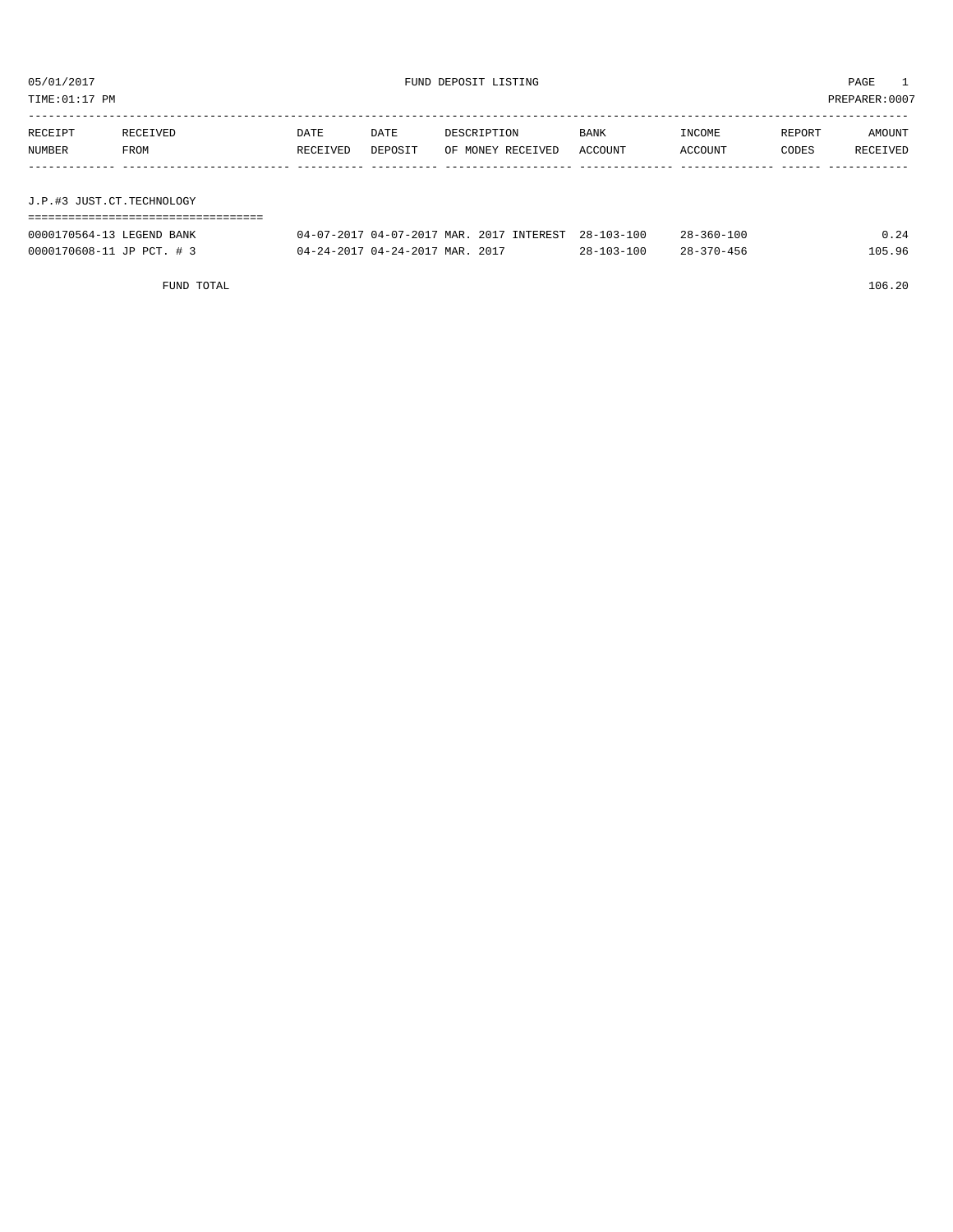| RECEIPT | RECEIVED | DATE     | DATE    | DESCRIPTION       | <b>BANK</b> | <b>INCOME</b> | REPORT | AMOUNT          |
|---------|----------|----------|---------|-------------------|-------------|---------------|--------|-----------------|
| NUMBER  | FROM     | RECEIVED | DEPOSIT | OF MONEY RECEIVED | ACCOUNT     | ACCOUNT       | CODES  | <b>RECEIVED</b> |
|         |          |          |         |                   |             |               |        |                 |

BAIL BONDSMAN APP. FEES

===================================

| 0000170600-01 CARPENTER'S BAIL BONDS | 04-21-2017 04-21-2017 LICENSE RENEWAL | 33-103-100 | $33 - 340 - 480$ | 500.00 |
|--------------------------------------|---------------------------------------|------------|------------------|--------|
|                                      |                                       |            |                  |        |

FUND TOTAL 500.00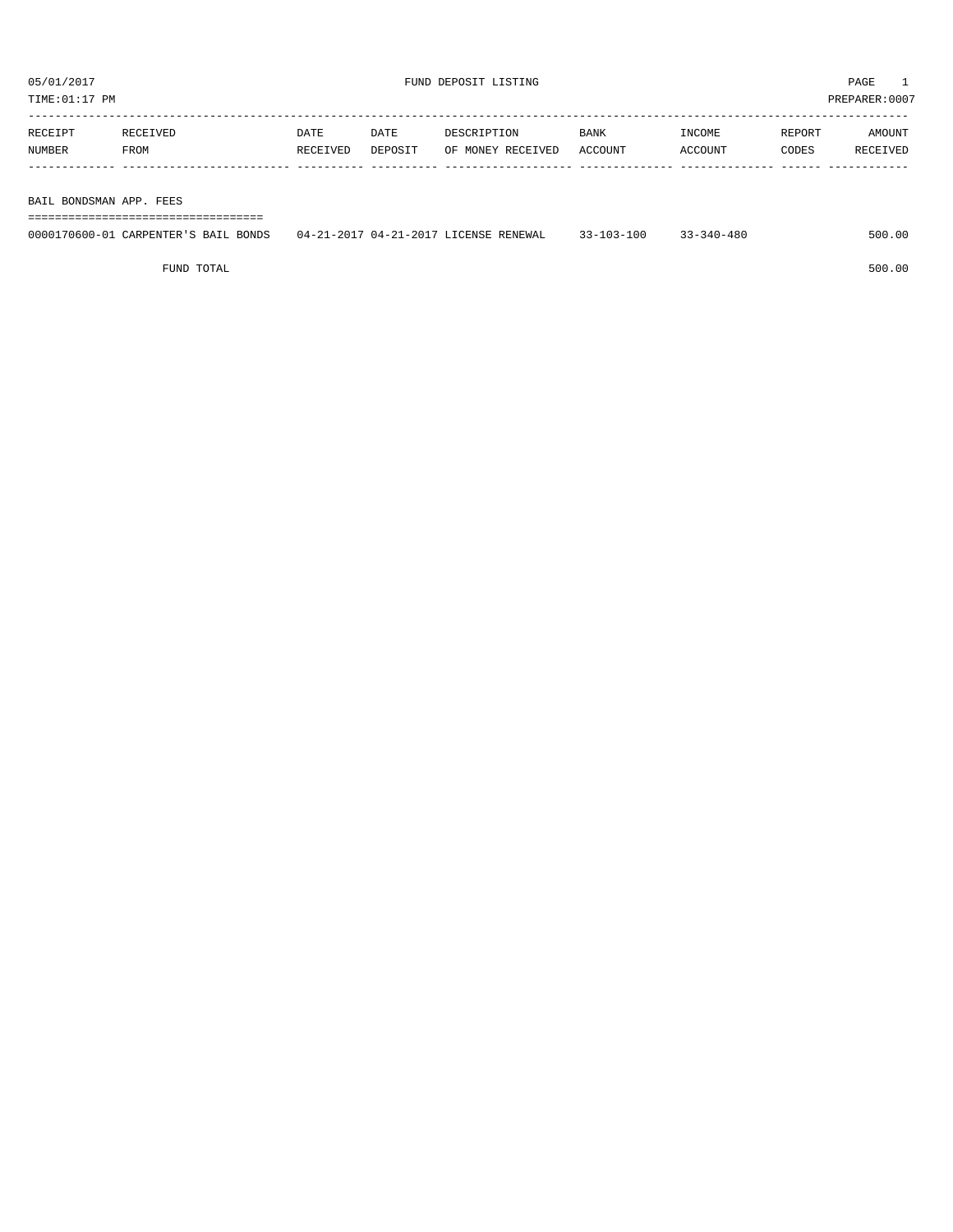TIME:01:17 PM PREPARER:0007

| RECEIPT | RECEIVED | DATE     | DATE    | DESCRIPTION       | <b>BANK</b> | INCOME  | REPORT | AMOUNT   |
|---------|----------|----------|---------|-------------------|-------------|---------|--------|----------|
| NUMBER  | FROM     | RECEIVED | DEPOSIT | OF MONEY RECEIVED | ACCOUNT     | ACCOUNT | CODES  | RECEIVED |
|         |          |          |         |                   |             |         |        |          |

#### DISTRICT CT.RECORDS ARCHIVE

===================================

| 0000170564-14 LEGEND BANK | 04-07-2017 MAR.<br>$J - 2017$<br>በ4– | 2017 INTEREST | $34 - 103 - 100$ | $34 - 360 - 100$ | $\Omega$ |
|---------------------------|--------------------------------------|---------------|------------------|------------------|----------|
|                           |                                      |               |                  |                  |          |

FUND TOTAL 1.29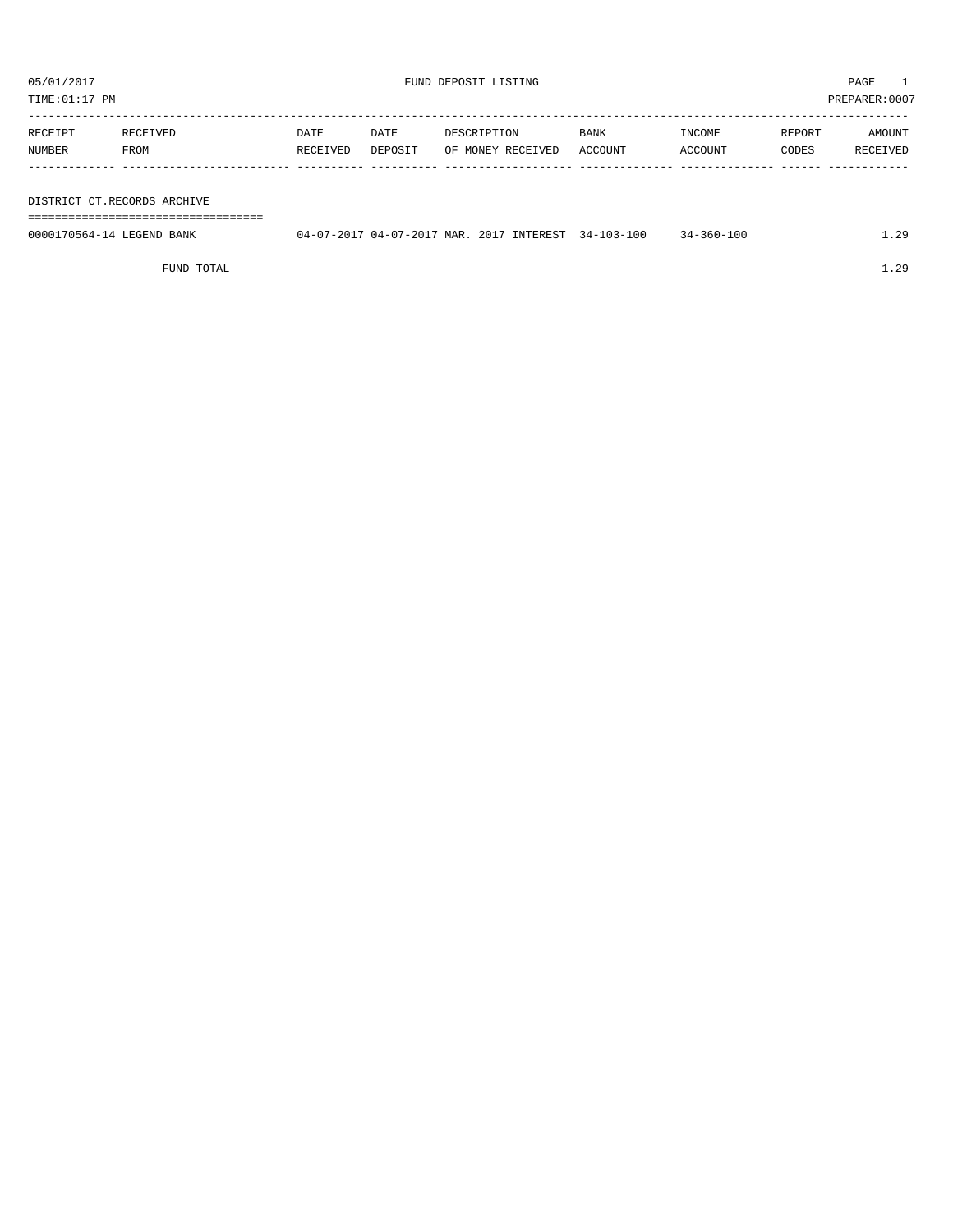| TIME: 01:17 PM |                  |          |          |         |                   |             |         | PREPARER:0007 |          |
|----------------|------------------|----------|----------|---------|-------------------|-------------|---------|---------------|----------|
|                |                  |          |          |         |                   |             |         |               |          |
|                | RECEIPT          | RECEIVED | DATE     | DATE    | DESCRIPTION       | <b>BANK</b> | INCOME  | REPORT        | AMOUNT   |
|                | NUMBER           | FROM     | RECEIVED | DEPOSIT | OF MONEY RECEIVED | ACCOUNT     | ACCOUNT | CODES         | RECEIVED |
|                |                  |          |          |         |                   |             |         |               |          |
|                |                  |          |          |         |                   |             |         |               |          |
|                | LAW LIBRARY FUND |          |          |         |                   |             |         |               |          |
|                |                  |          |          |         |                   |             |         |               |          |

| 0000170551-22 COUNTY CLERK | 04-04-2017 04-04-2017 DEC. 2016                     | $35 - 103 - 100$ | $35 - 340 - 403$ | 420.00 |
|----------------------------|-----------------------------------------------------|------------------|------------------|--------|
| 0000170564-15 LEGEND BANK  | 04-07-2017 04-07-2017 MAR. 2017 INTEREST 35-103-100 |                  | $35 - 360 - 100$ | 8.37   |

FUND TOTAL 428.37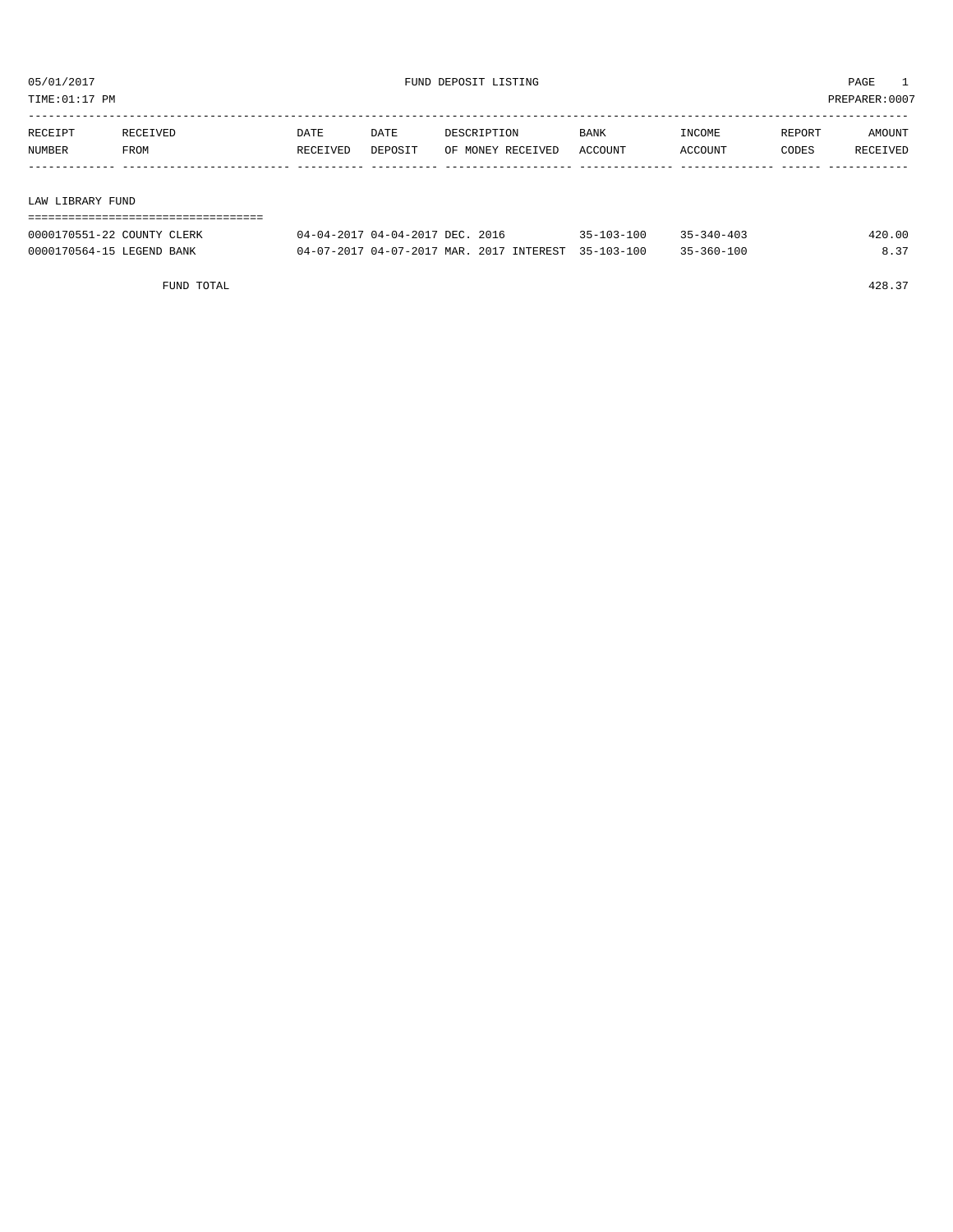05/01/2017 FUND DEPOSIT LISTING PAGE 1

| RECEIPT | RECEIVED | DATE     | DATE    | DESCRIPTION       | <b>BANK</b> | INCOME  | REPORT | AMOUNT   |
|---------|----------|----------|---------|-------------------|-------------|---------|--------|----------|
| NUMBER  | FROM     | RECEIVED | DEPOSIT | OF MONEY RECEIVED | ACCOUNT     | ACCOUNT | CODES  | RECEIVED |
|         |          |          |         |                   |             |         |        |          |

D.A. FEE ACCOUNT FUND

===================================

| 0000170547-01 DISTRICT ATTORNEY       | 04-03-2017 04-03-2017 CHECK FEES  |                                                      | 36-103-136       | $36 - 340 - 475$ | 270.00 |
|---------------------------------------|-----------------------------------|------------------------------------------------------|------------------|------------------|--------|
| 0000170552-01 COUNTY CLERK            |                                   | 04-05-2017 04-05-2017 BLLOD DRAW- SHILOH             | $36 - 103 - 136$ | $36 - 370 - 130$ | 19.20  |
| 0000170552-02 COUNTY CLERK            |                                   | 04-05-2017 04-05-2017 BLOOD DRAW-WILLIAM             | $36 - 103 - 136$ | $36 - 370 - 130$ | 20.00  |
| 0000170552-03 COUNTY CLERK            |                                   | 04-05-2017 04-05-2017 BLOOD DRAW-RAYMOND             | $36 - 103 - 136$ | $36 - 370 - 130$ | 11.03  |
| 0000170552-04 COUNTY CLERK            |                                   | 04-05-2017 04-05-2017 BLOOD DRAW-BRITT FO 36-103-136 |                  | $36 - 370 - 130$ | 31.21  |
| 0000170552-05 COUNTY CLERK            |                                   | 04-05-2017 04-05-2017 BLOOD DRAW-JERRY DA 36-103-136 |                  | $36 - 370 - 130$ | 40.00  |
| 0000170564-23 LEGEND BANK             |                                   | 04-07-2017 04-07-2017 MAR. 2017 INTEREST             | $36 - 103 - 136$ | $36 - 360 - 100$ | 0.04   |
| 0000170564-24 LEGEND BANK             |                                   | 04-07-2017 04-07-2017 MAR. 2017 INTEREST             | $36 - 103 - 236$ | $36 - 360 - 236$ | 0.16   |
| 0000170580-01 FANNIN COUNTY CSCD      | 04-13-2017 04-13-2017 BLOOD DRAWS |                                                      | 36-103-136       | $36 - 370 - 130$ | 106.40 |
| 0000170605-01 COUNTY CLERK            |                                   | 04-21-2017 04-21-2017 BLOOD DRAW CHYNA LO 36-103-136 |                  | $36 - 370 - 130$ | 1.00   |
| 0000170605-02 COUNTY CLERK            |                                   | 04-21-2017 04-21-2017 BLOOD DRAW KIRBY AD 36-103-136 |                  | $36 - 370 - 130$ | 40.00  |
| 0000170605-03 COUNTY CLERK            |                                   | 04-21-2017 04-21-2017 BLOOD DRAWS JACOB S 36-103-136 |                  | $36 - 370 - 130$ | 40.00  |
| 0000170605-04 COUNTY CLERK            |                                   | 04-21-2017 04-21-2017 BLOOD DRAWS BRIT FO 36-103-136 |                  | $36 - 370 - 130$ | 8.79   |
| 0000170616-02 FANNIN COUNTY CASH BOND |                                   | 04-26-2017 04-26-2017 10% COMMISSION ON C 36-103-136 |                  | $36 - 340 - 475$ | 100.00 |

FUND TOTAL 687.83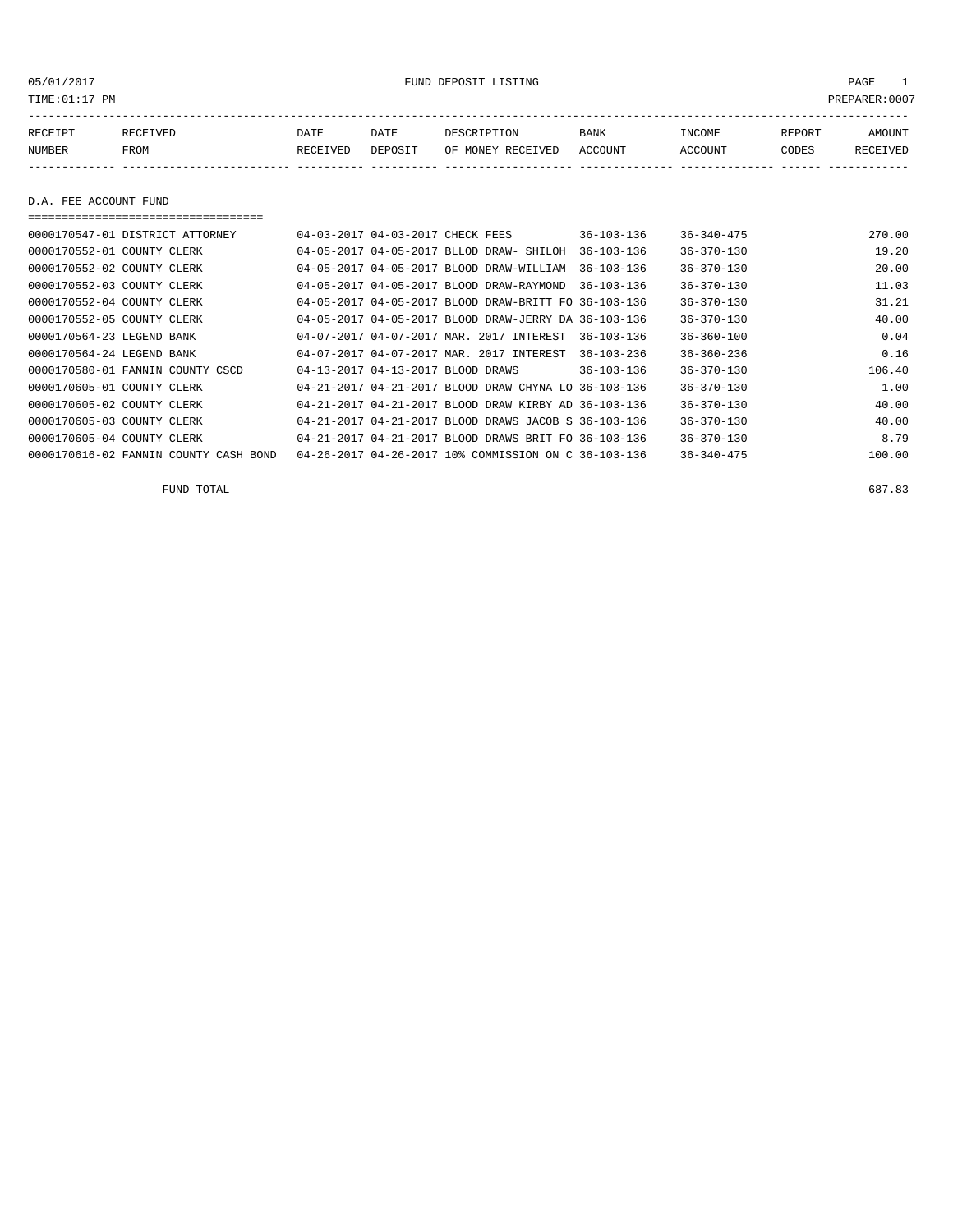| TIME: 01:17 PM     |          |          |         |                   |             |         |        | PREPARER:0007 |
|--------------------|----------|----------|---------|-------------------|-------------|---------|--------|---------------|
|                    |          |          |         |                   |             |         |        |               |
| RECEIPT            | RECEIVED | DATE     | DATE    | DESCRIPTION       | <b>BANK</b> | INCOME  | REPORT | AMOUNT        |
| NUMBER             | FROM     | RECEIVED | DEPOSIT | OF MONEY RECEIVED | ACCOUNT     | ACCOUNT | CODES  | RECEIVED      |
|                    |          |          |         |                   |             |         |        |               |
|                    |          |          |         |                   |             |         |        |               |
| CONTRABAND SEIZURE |          |          |         |                   |             |         |        |               |
|                    |          |          |         |                   |             |         |        |               |

===================================

| 0000170564-25 LEGEND BANK | 04-07-2017 04-07-2017 MAR. 2017 INTEREST 37-103-137 |  | $37 - 360 - 100$ | 0.05 |
|---------------------------|-----------------------------------------------------|--|------------------|------|
|                           |                                                     |  |                  |      |

FUND TOTAL 0.05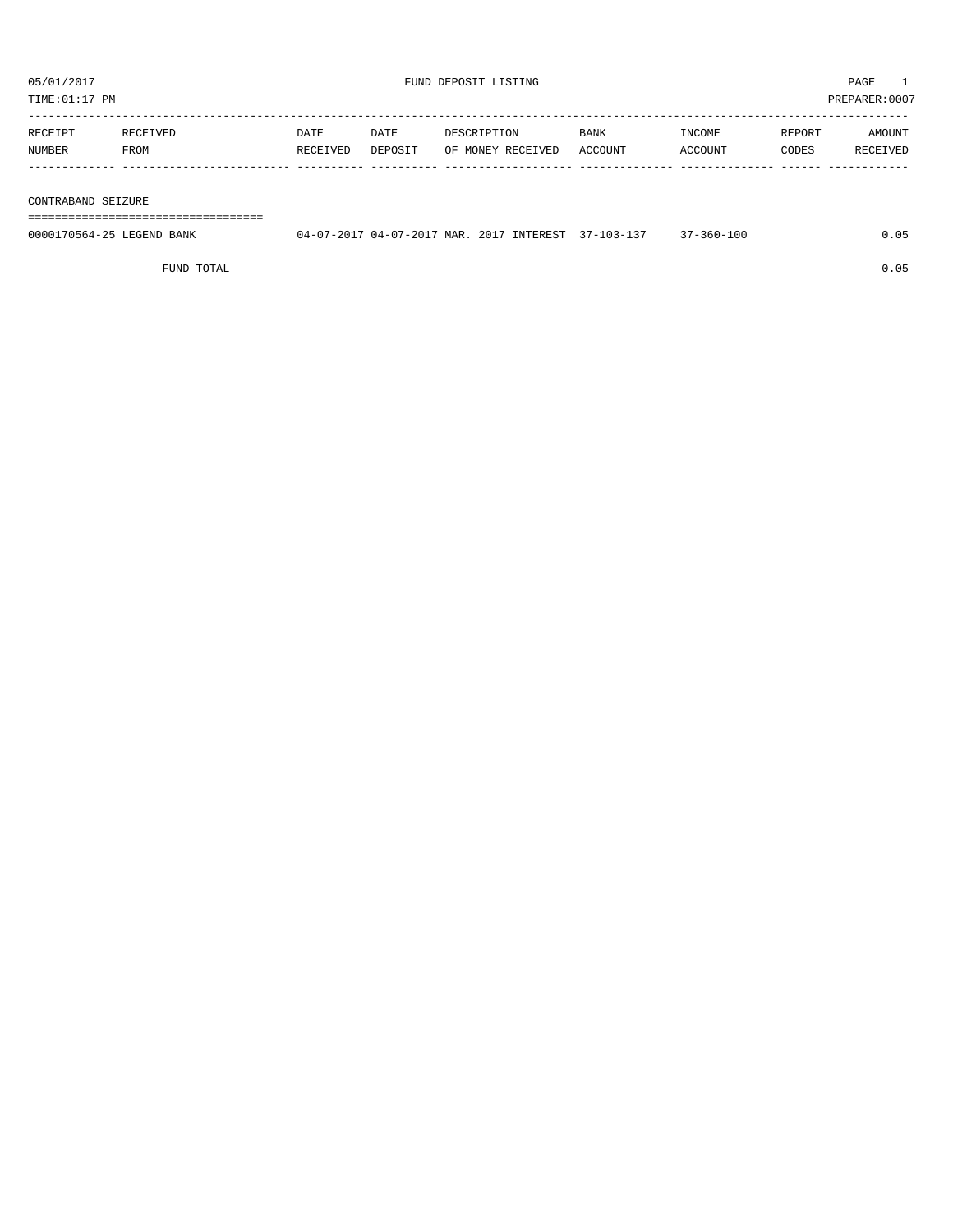TIME:01:17 PM PREPARER:0007

| RECEIPT       | RECEIVED | DATE     | DATE    | DESCRIPTION       | <b>BANK</b> | INCOME         | REPORT | AMOUNT   |
|---------------|----------|----------|---------|-------------------|-------------|----------------|--------|----------|
| NUMBER        | FROM     | RECEIVED | DEPOSIT | OF MONEY RECEIVED | ACCOUNT     | <b>ACCOUNT</b> | CODES  | RECEIVED |
|               |          |          |         |                   |             |                |        |          |
|               |          |          |         |                   |             |                |        |          |
| IHC CO-OP GIN |          |          |         |                   |             |                |        |          |

| ---------------------     |                                                     |  |                  |      |
|---------------------------|-----------------------------------------------------|--|------------------|------|
| 0000170546-06 TEXPOOL     | 04-03-2017 04-03-2017 MAR. 2017 INTEREST 38-103-175 |  | $38 - 360 - 100$ | 9.67 |
| 0000170564-16 LEGEND BANK | 04-07-2017 04-07-2017 MAR. 2017 INTEREST 38-103-100 |  | $38 - 360 - 100$ | 0.04 |

FUND TOTAL 9.71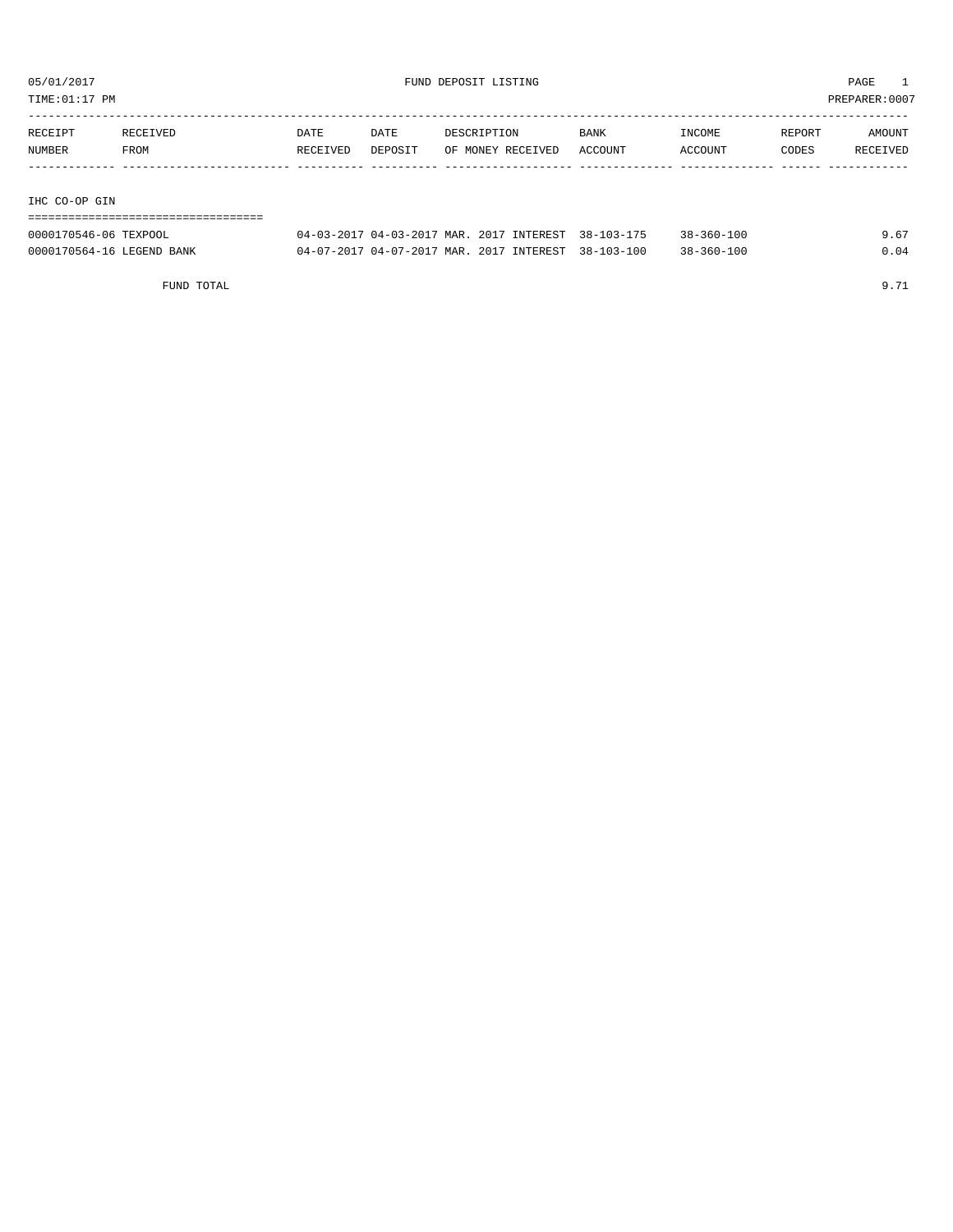TIME:01:17 PM PREPARER:0007

| RECEIPT         | RECEIVED | DATE     | DATE    | DESCRIPTION       | <b>BANK</b> | INCOME         | REPORT | AMOUNT   |
|-----------------|----------|----------|---------|-------------------|-------------|----------------|--------|----------|
| NUMBER          | FROM     | RECEIVED | DEPOSIT | OF MONEY RECEIVED | ACCOUNT     | <b>ACCOUNT</b> | CODES  | RECEIVED |
|                 |          |          |         |                   |             |                |        |          |
|                 |          |          |         |                   |             |                |        |          |
| TIIG D D GOODED |          |          |         |                   |             |                |        |          |

IHC B.R. COOPER

| -------------------------------------<br>------------------------------------ |  |
|-------------------------------------------------------------------------------|--|
|                                                                               |  |

| 0000170546-07 TEXPOOL     | 04-03-2017 04-03-2017 MAR. 2017 INTEREST 39-103-175 |  | $39 - 360 - 100$ | 3.20 |
|---------------------------|-----------------------------------------------------|--|------------------|------|
| 0000170564-17 LEGEND BANK | 04-07-2017 04-07-2017 MAR. 2017 INTEREST 39-103-100 |  | $39 - 360 - 100$ | 0.74 |

FUND TOTAL 3.94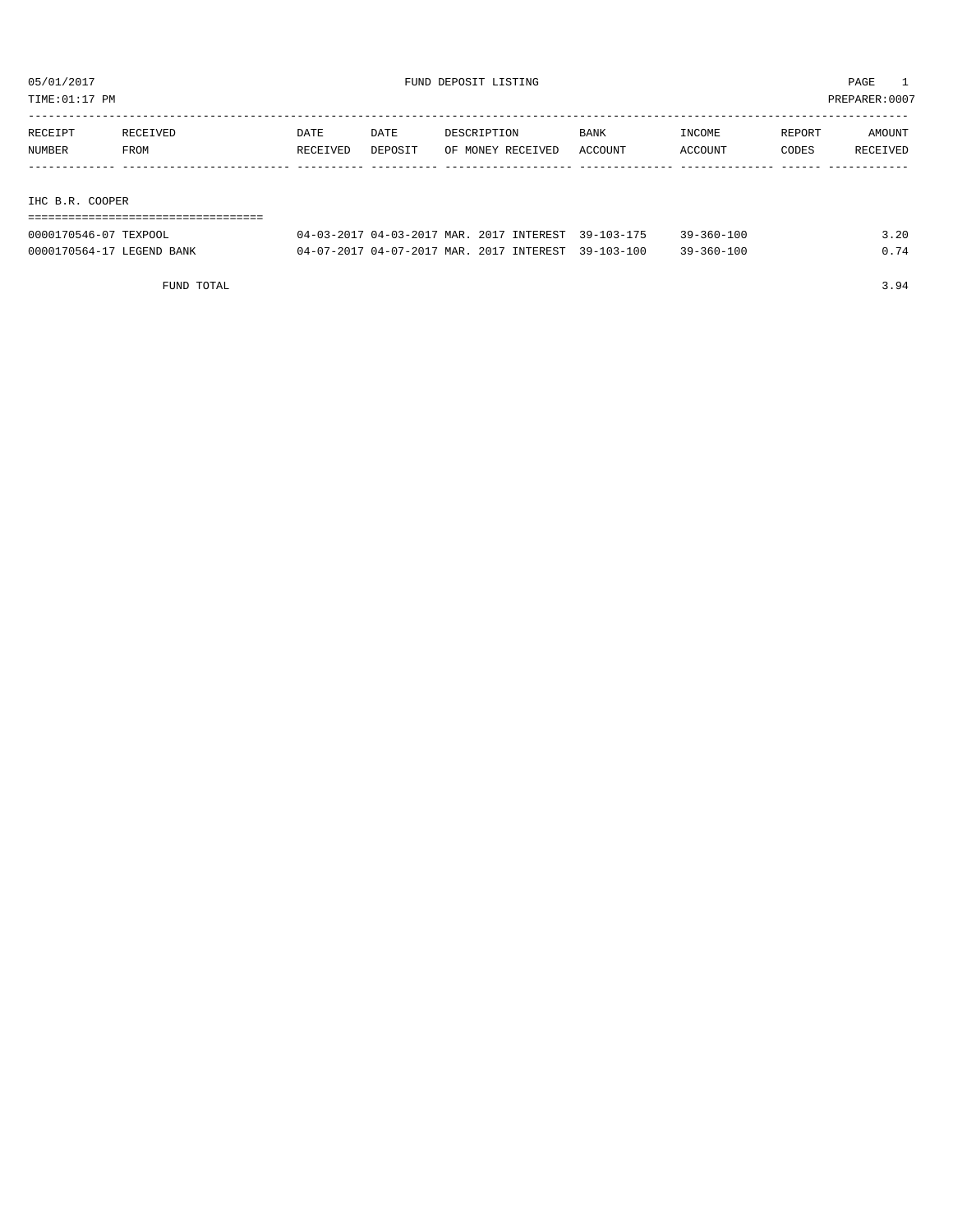TIME:01:17 PM PREPARER:0007

| RECEIPT | RECEIVED | DATE            | DATE    | DESCRIPTION       | <b>BANK</b> | INCOME  | REPORT | AMOUNT          |
|---------|----------|-----------------|---------|-------------------|-------------|---------|--------|-----------------|
| NUMBER  | FROM     | <b>RECEIVED</b> | DEPOSIT | OF MONEY RECEIVED | ACCOUNT     | ACCOUNT | CODES  | <b>RECEIVED</b> |
|         |          |                 |         |                   |             |         |        |                 |

#### SAFE ROOM REIMBURSEMENT PROGRAM

| ---------------------------------- |  |                                                                                              |  |  |                  |           |
|------------------------------------|--|----------------------------------------------------------------------------------------------|--|--|------------------|-----------|
|                                    |  | 0000170571-01 TEXAS DEPT. OF PUBLIC SAF 04-11-2017 04-11-2017 REQUEST # 17 & # 18 46-103-100 |  |  | $46 - 330 - 475$ | 33,476.57 |
|                                    |  | 0000170571-02 TEXAS DEPT. OF PUBLIC SAF 04-11-2017 04-11-2017 REOUEST # 17 & # 18 46-103-100 |  |  | $46 - 330 - 476$ | 1,600.00  |

FUND TOTAL  $35,076.57$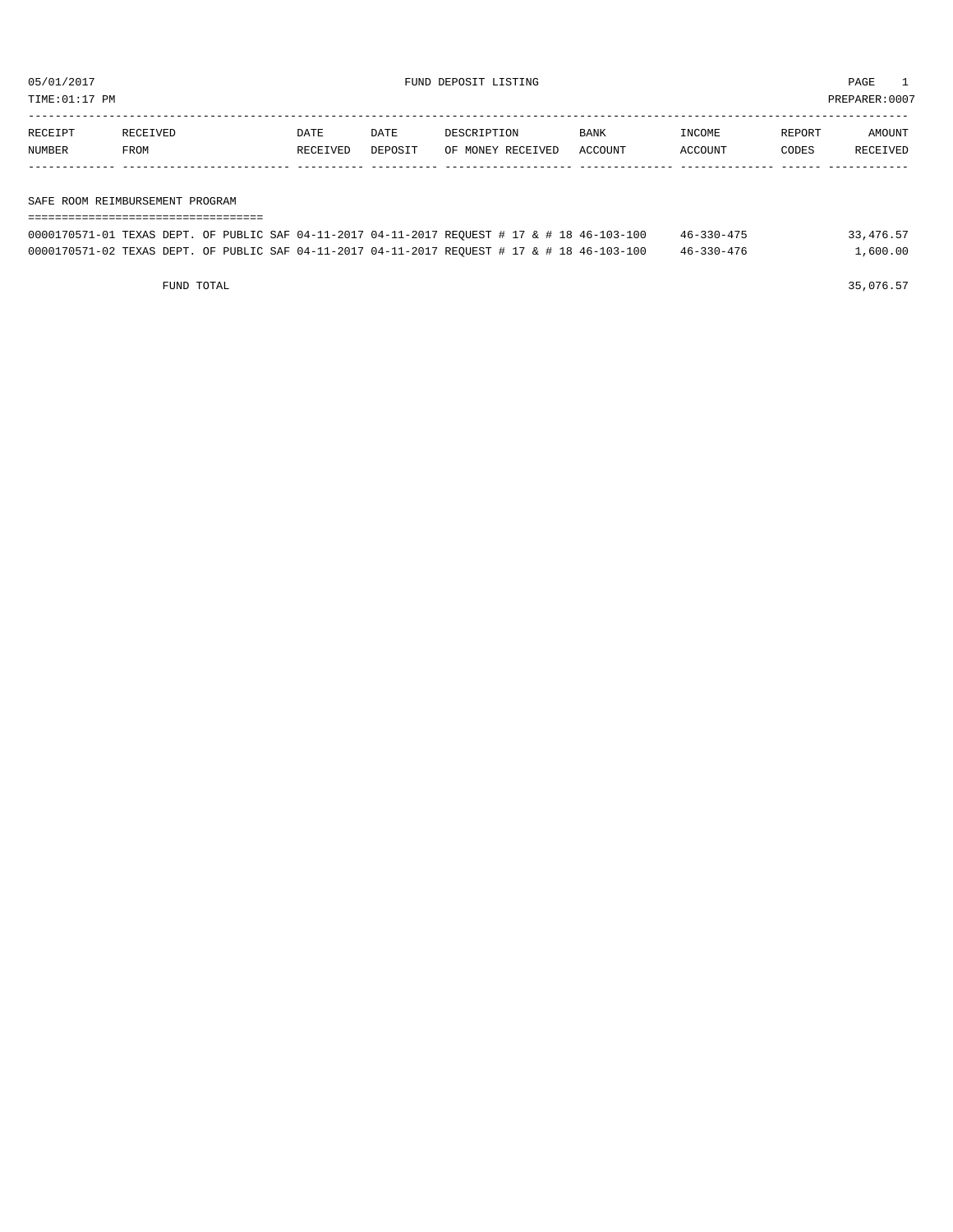| TIME: 01:17 PM             |                                   |          |                                 |                   |                  |                  |        | PREPARER:0007 |
|----------------------------|-----------------------------------|----------|---------------------------------|-------------------|------------------|------------------|--------|---------------|
|                            |                                   |          |                                 |                   |                  |                  |        |               |
| RECEIPT                    | RECEIVED                          | DATE     | DATE                            | DESCRIPTION       | BANK             | INCOME           | REPORT | AMOUNT        |
| NUMBER                     | FROM                              | RECEIVED | DEPOSIT                         | OF MONEY RECEIVED | ACCOUNT          | ACCOUNT          | CODES  | RECEIVED      |
|                            |                                   |          |                                 |                   |                  |                  |        |               |
|                            |                                   |          |                                 |                   |                  |                  |        |               |
|                            | CO.CLERK CO.& DIST.CT. TECHNOLOGY |          |                                 |                   |                  |                  |        |               |
|                            |                                   |          |                                 |                   |                  |                  |        |               |
| 0000170551-27 COUNTY CLERK |                                   |          | 04-04-2017 04-04-2017 DEC. 2016 |                   | $51 - 103 - 100$ | $51 - 370 - 440$ |        | 87.92         |
|                            |                                   |          |                                 |                   |                  |                  |        |               |

FUND TOTAL 87.92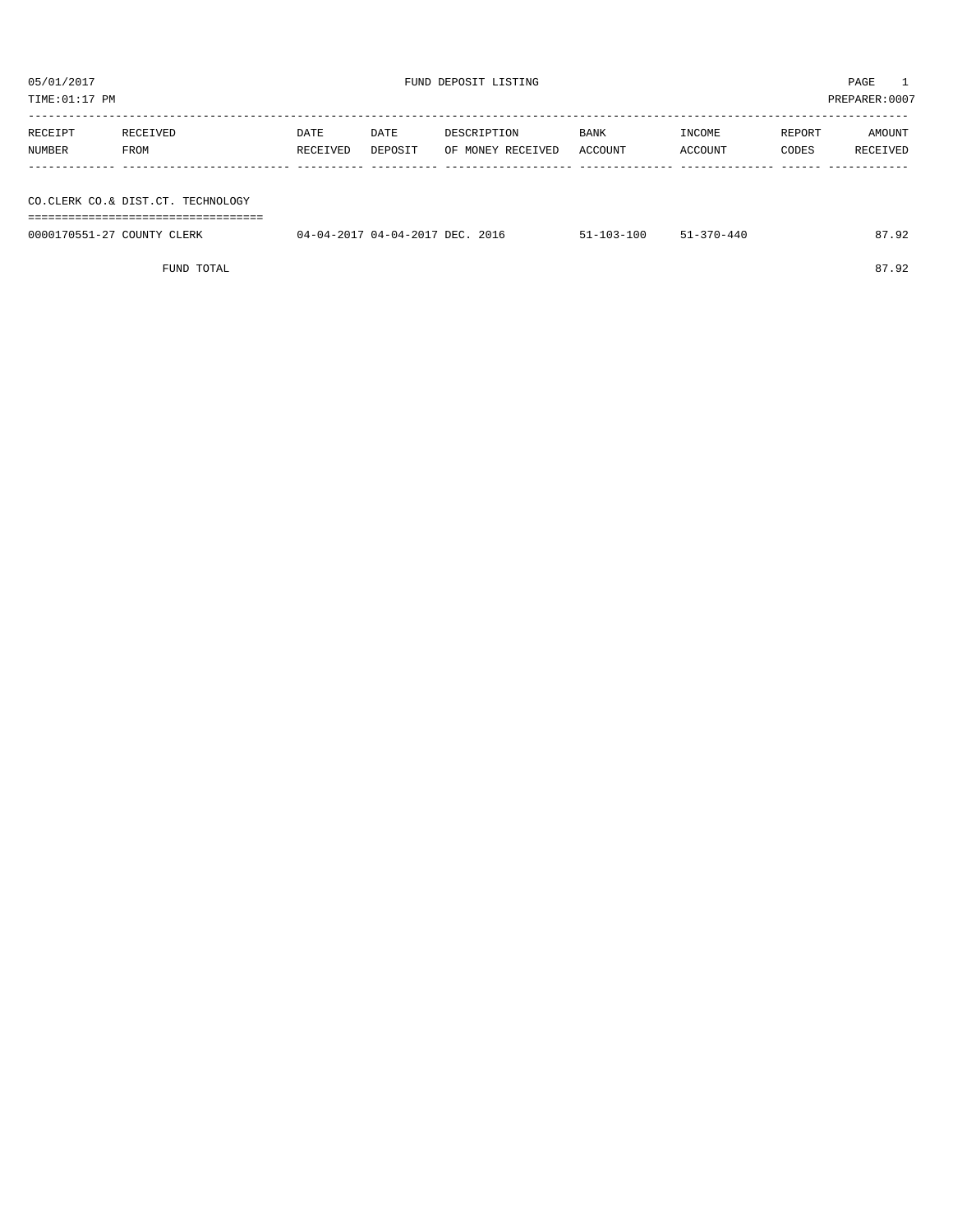| TIME:01:17 PM |                                   |          |         |                   |         |         |        | PREPARER:0007 |
|---------------|-----------------------------------|----------|---------|-------------------|---------|---------|--------|---------------|
| RECEIPT       | RECEIVED                          | DATE     | DATE    | DESCRIPTION       | BANK    | INCOME  | REPORT | AMOUNT        |
| NUMBER        | FROM                              | RECEIVED | DEPOSIT | OF MONEY RECEIVED | ACCOUNT | ACCOUNT | CODES  | RECEIVED      |
|               |                                   |          |         |                   |         |         |        |               |
|               |                                   |          |         |                   |         |         |        |               |
|               | CO.CLK.COURT RECORDS PRESERVATION |          |         |                   |         |         |        |               |
|               |                                   |          |         |                   |         |         |        |               |

| 0000170551-28 COUNTY CLERK | 04-04-2017 04-04-2017 DEC. 2016                     | $52 - 103 - 100$ | $52 - 370 - 133$ | 120.00 |
|----------------------------|-----------------------------------------------------|------------------|------------------|--------|
| 0000170564-18 LEGEND BANK  | 04-07-2017 04-07-2017 MAR. 2017 INTEREST 52-103-100 |                  | $52 - 360 - 100$ | 0.64   |

FUND TOTAL 120.64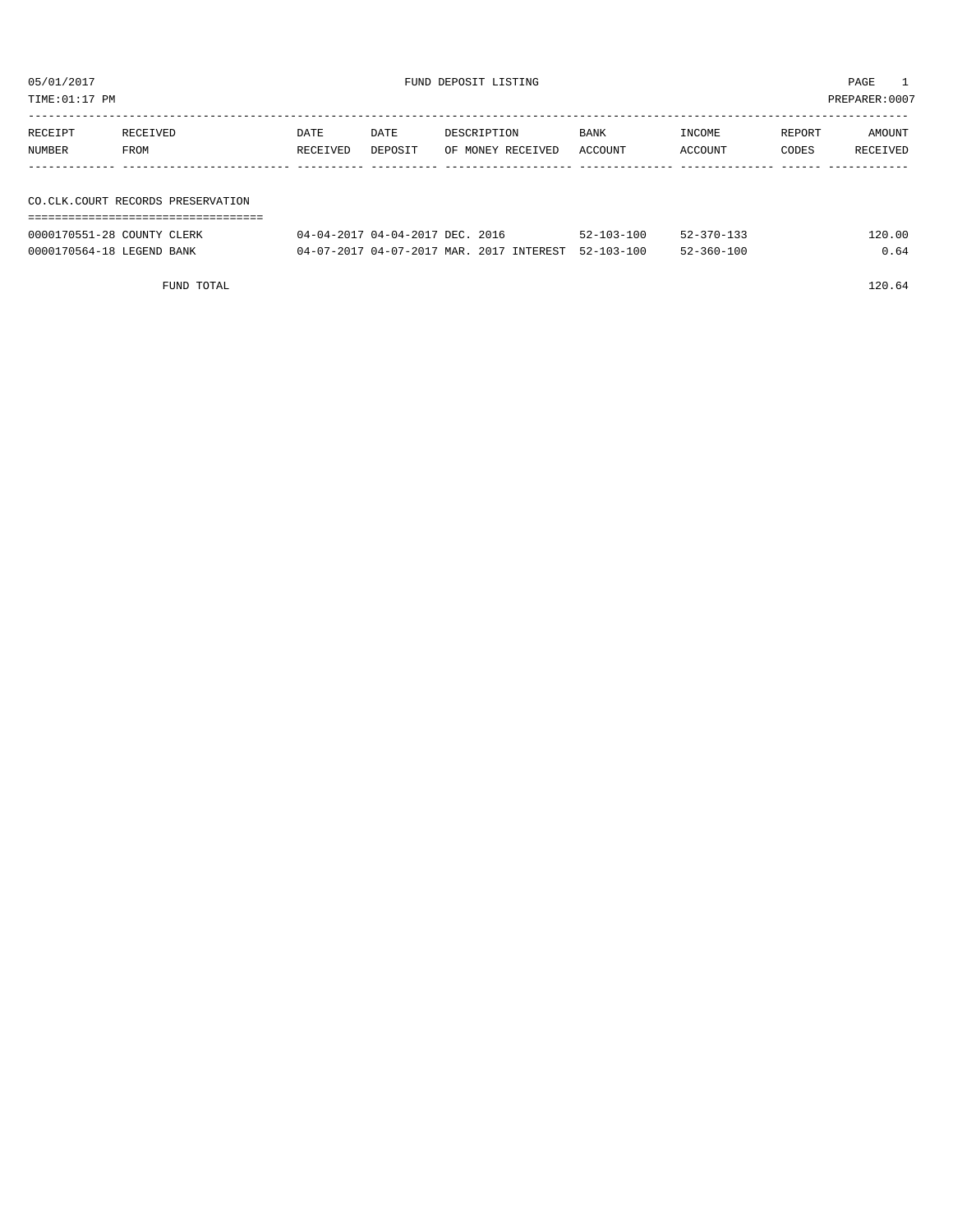TIME:01:17 PM PREPARER:0007

| RECEIPT                  | RECEIVED | DATE     | DATE    | DESCRIPTION       | <b>BANK</b> | INCOME  | REPORT | AMOUNT   |
|--------------------------|----------|----------|---------|-------------------|-------------|---------|--------|----------|
| NUMBER                   | FROM     | RECEIVED | DEPOSIT | OF MONEY RECEIVED | ACCOUNT     | ACCOUNT | CODES  | RECEIVED |
|                          |          |          |         |                   |             |         |        |          |
|                          |          |          |         |                   |             |         |        |          |
| CO.CLERK RECORDS ARCHIVE |          |          |         |                   |             |         |        |          |
|                          |          |          |         |                   |             |         |        |          |

| 0000170551-29 COUNTY CLERK | 04-04-2017 04-04-2017 DEC. 2016 | $53 - 103 - 100$ | $53 - 370 - 133$ | 5,540.00 |
|----------------------------|---------------------------------|------------------|------------------|----------|
|                            |                                 |                  |                  |          |

 $FUND$  TOTAL  $5,540.00$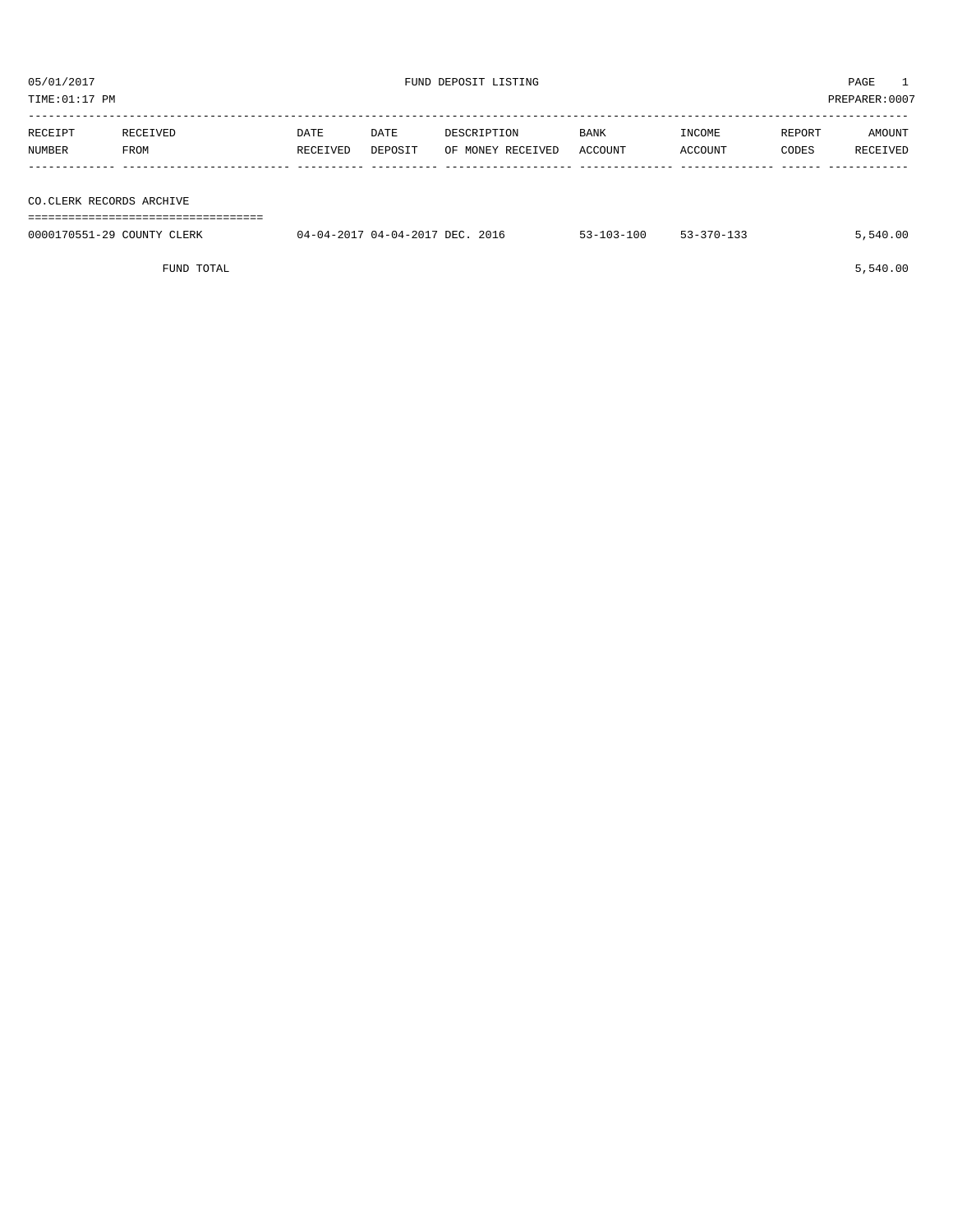TIME:01:17 PM PREPARER:0007

| RECEIPT | RECEIVED    | DATE     | DATE    | DESCRIPTION       | <b>BANK</b> | INCOME  | REPORT | AMOUNT   |
|---------|-------------|----------|---------|-------------------|-------------|---------|--------|----------|
| NUMBER  | <b>FROM</b> | RECEIVED | DEPOSIT | OF MONEY RECEIVED | ACCOUNT     | ACCOUNT | CODES  | RECEIVED |
|         |             |          |         |                   |             |         |        |          |

### F.C. LAW ENFORCEMENT EDUCATION

===================================

| 0000170564-26 LEGEND BANK | 04-07-2017 04-07-2017 MAR. 2017 INTEREST 55-103-155 |  | $55 - 360 - 100$ | .02 |
|---------------------------|-----------------------------------------------------|--|------------------|-----|
|                           |                                                     |  |                  |     |

FUND TOTAL 0.02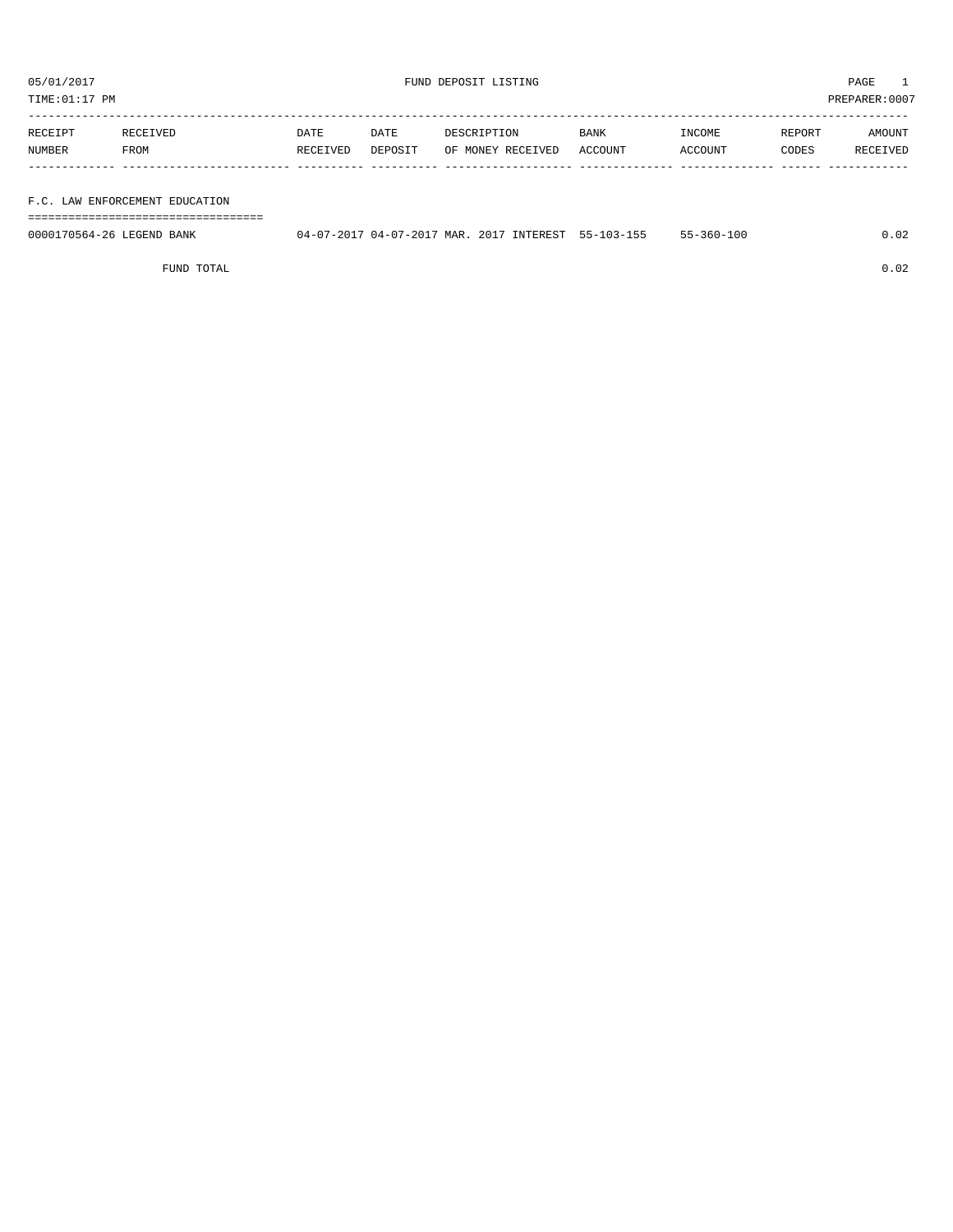TIME:01:17 PM PREPARER:0007

| RECEIPT | RECEIVED | DATE     | DATE    | DESCRIPTION       | <b>BANK</b> | INCOME  | REPORT | AMOUNT   |
|---------|----------|----------|---------|-------------------|-------------|---------|--------|----------|
| NUMBER  | FROM     | RECEIVED | DEPOSIT | OF MONEY RECEIVED | ACCOUNT     | ACCOUNT | CODES  | RECEIVED |
|         |          |          |         |                   |             |         |        |          |

## F C SHERIFF FORFEITURE

===================================

| 0000170564-27 LEGEND BANK | 04-07-2017 04-07-2017 MAR. 2017 INTEREST 56-103-156 |  | 56-360-100 | 0.32 |
|---------------------------|-----------------------------------------------------|--|------------|------|
|                           |                                                     |  |            |      |

FUND TOTAL  $0.32$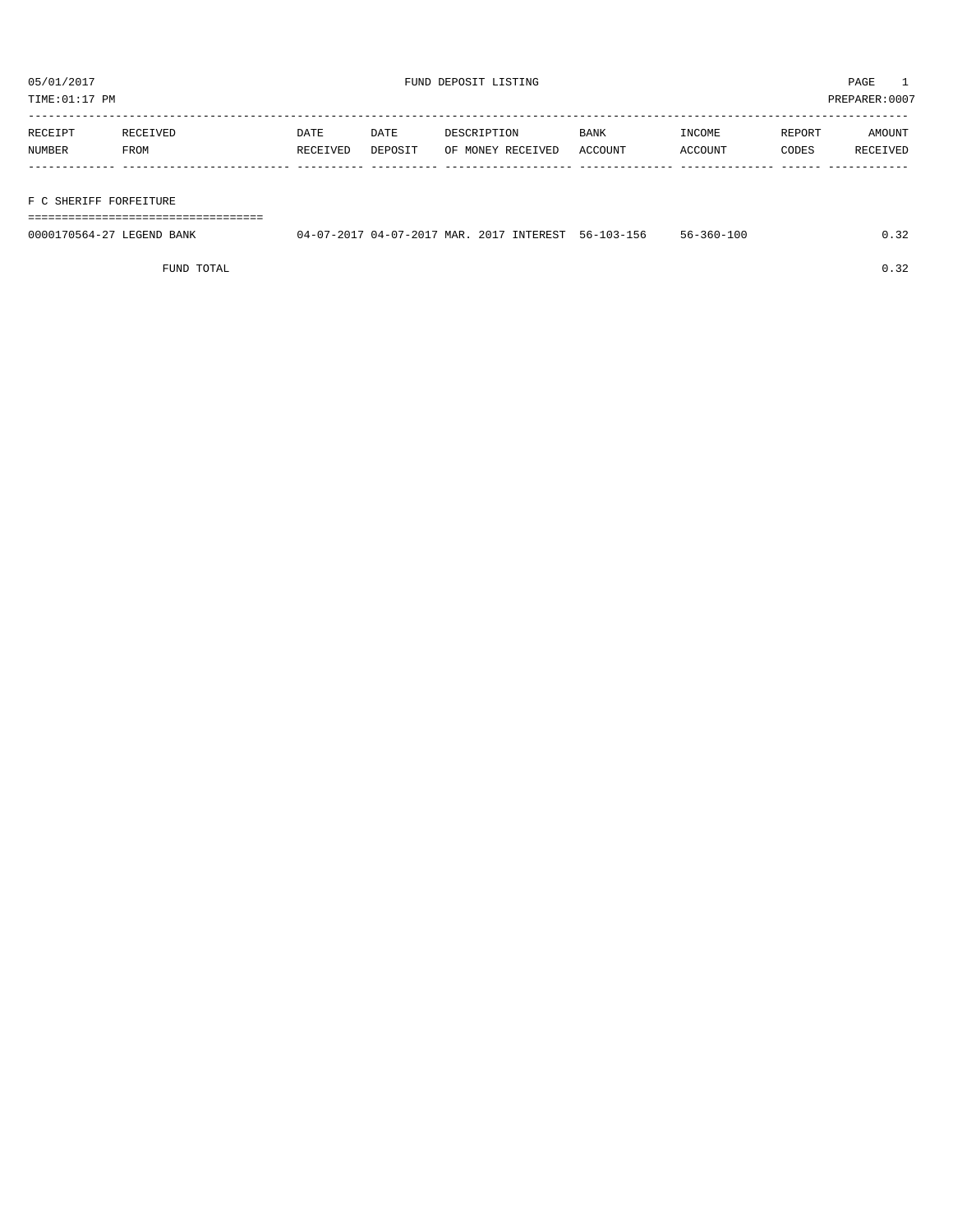TIME:01:17 PM PREPARER:0007

| RECEIPT            | RECEIVED | DATE     | DATE    | DESCRIPTION       | <b>BANK</b> | INCOME  | REPORT | AMOUNT   |
|--------------------|----------|----------|---------|-------------------|-------------|---------|--------|----------|
| <b>NUMBER</b>      | FROM     | RECEIVED | DEPOSIT | OF MONEY RECEIVED | ACCOUNT     | ACCOUNT | CODES  | RECEIVED |
|                    |          |          |         |                   |             |         |        |          |
|                    |          |          |         |                   |             |         |        |          |
| DRUG COURT PROGRAM |          |          |         |                   |             |         |        |          |

| -------------------------  |                                                     |                  |                  |        |
|----------------------------|-----------------------------------------------------|------------------|------------------|--------|
| 0000170551-30 COUNTY CLERK | 04-04-2017 04-04-2017 DEC. 2016                     | $59 - 103 - 100$ | 59-370-425       | 381.93 |
| 0000170564-19 LEGEND BANK  | 04-07-2017 04-07-2017 MAR. 2017 INTEREST 59-103-100 |                  | $59 - 360 - 100$ | 99     |

FUND TOTAL 383.92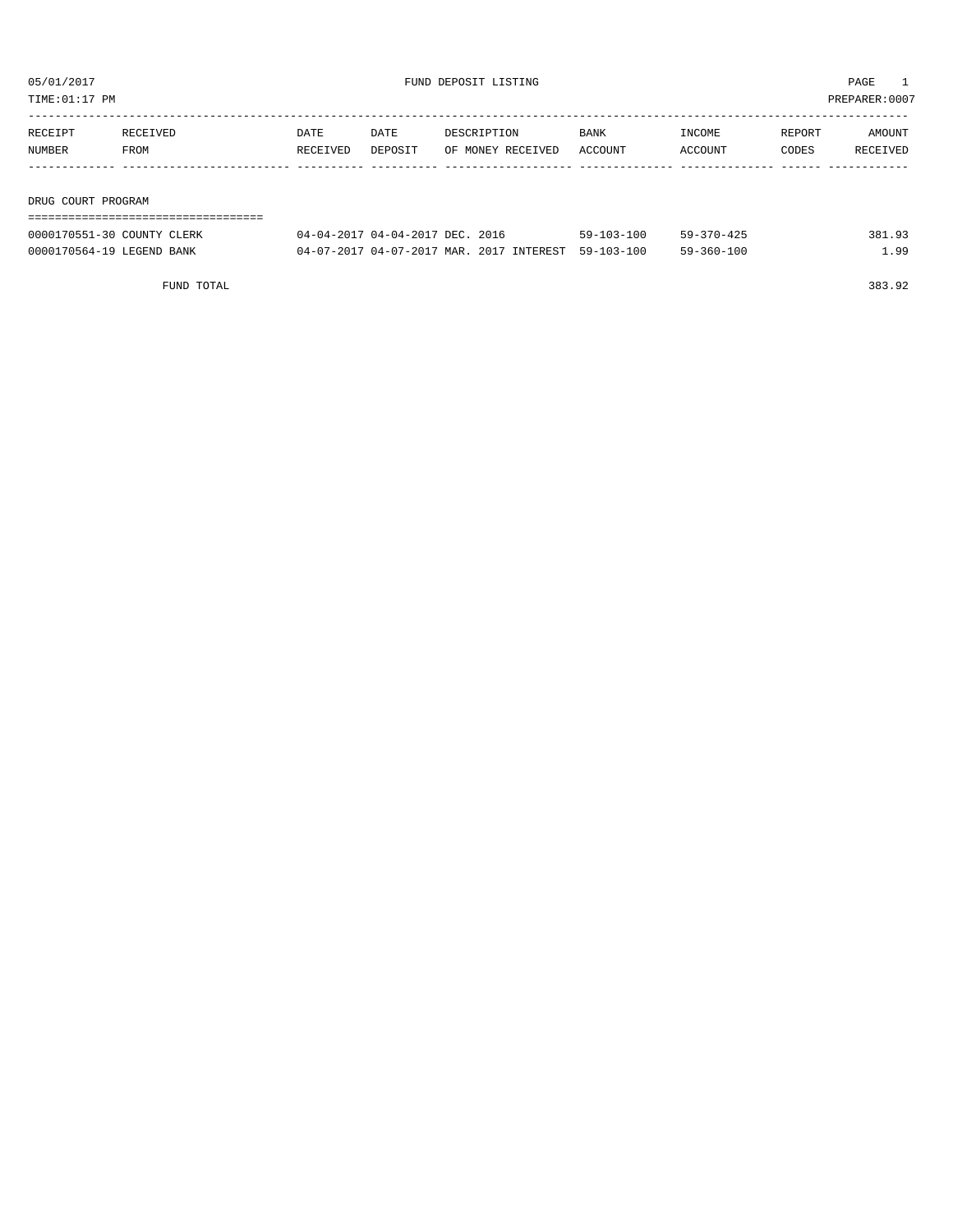| TIME: 01:17 PM<br>PREPARER: 0007 |                                     |          |         |                   |         |         |        |          |  |  |
|----------------------------------|-------------------------------------|----------|---------|-------------------|---------|---------|--------|----------|--|--|
|                                  |                                     |          |         |                   |         |         |        |          |  |  |
| RECEIPT                          | RECEIVED                            | DATE     | DATE    | DESCRIPTION       | BANK    | INCOME  | REPORT | AMOUNT   |  |  |
| NUMBER                           | FROM                                | RECEIVED | DEPOSIT | OF MONEY RECEIVED | ACCOUNT | ACCOUNT | CODES  | RECEIVED |  |  |
|                                  |                                     |          |         |                   |         |         |        |          |  |  |
|                                  |                                     |          |         |                   |         |         |        |          |  |  |
|                                  | DIST.CLK.COURT RECORDS PRESERVATION |          |         |                   |         |         |        |          |  |  |
|                                  |                                     |          |         |                   |         |         |        |          |  |  |

0000170564-20 LEGEND BANK 04-07-2017 04-07-2017 MAR. 2017 INTEREST 62-103-100 62-360-100 1.59

FUND TOTAL 1.59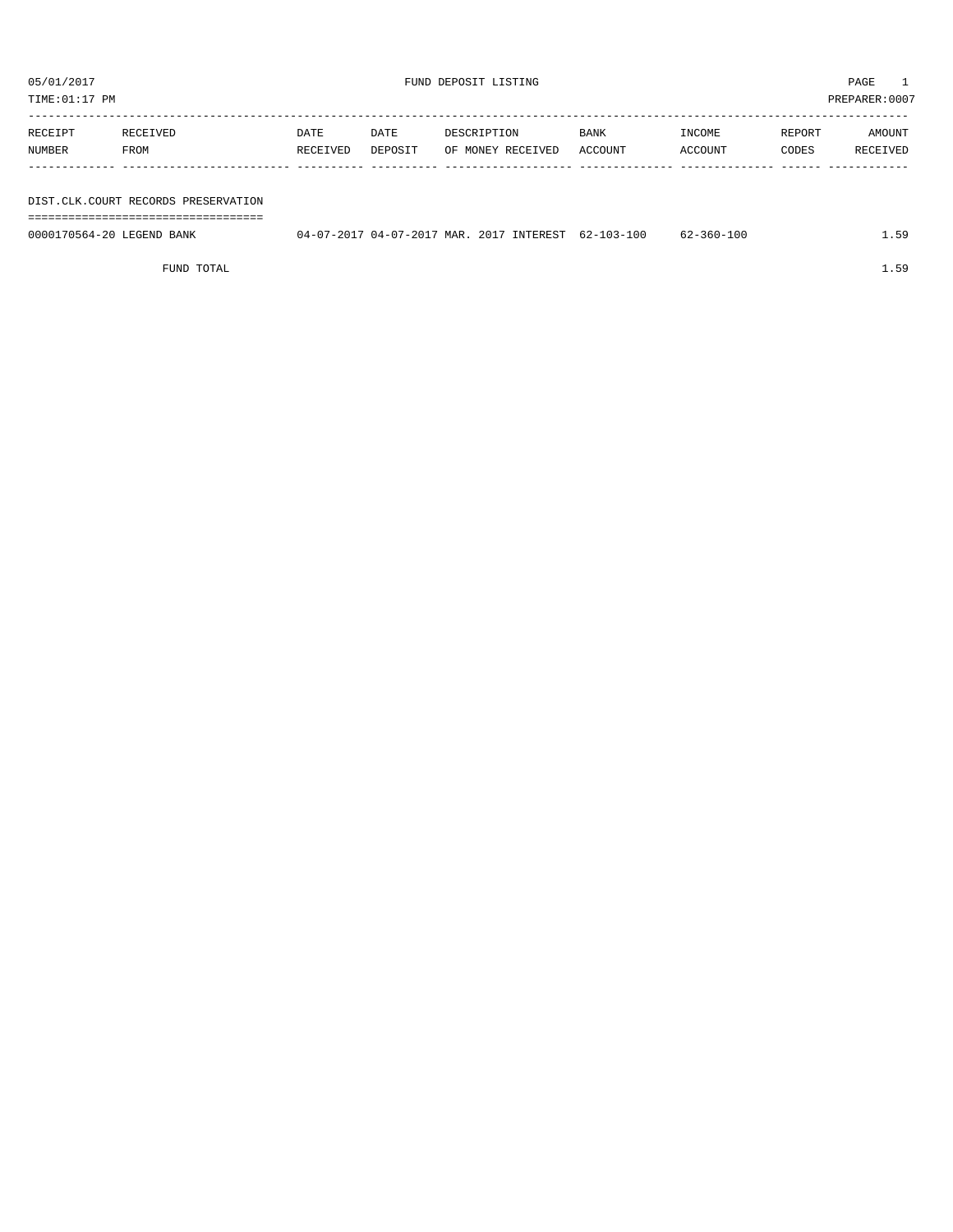| TIME: 01:17 PM    |          |          |         |                   |             |         |        | PREPARER:0007 |
|-------------------|----------|----------|---------|-------------------|-------------|---------|--------|---------------|
| RECEIPT           | RECEIVED | DATE     | DATE    | DESCRIPTION       | <b>BANK</b> | INCOME  | REPORT | AMOUNT        |
| NUMBER            | FROM     | RECEIVED | DEPOSIT | OF MONEY RECEIVED | ACCOUNT     | ACCOUNT | CODES  | RECEIVED      |
|                   |          |          |         |                   |             |         |        |               |
|                   |          |          |         |                   |             |         |        |               |
| RIGHT OF WAY FUND |          |          |         |                   |             |         |        |               |
|                   |          |          |         |                   |             |         |        |               |

| 0000170546-08 TEXPOOL     | 04-03-2017 04-03-2017 MAR. 2017 INTEREST 70-103-175 |  | $70 - 360 - 100$ | 42.54 |
|---------------------------|-----------------------------------------------------|--|------------------|-------|
| 0000170564-21 LEGEND BANK | 04-07-2017 04-07-2017 MAR. 2017 INTEREST 70-103-100 |  | $70 - 360 - 100$ | ⊥.04  |

FUND TOTAL 43.58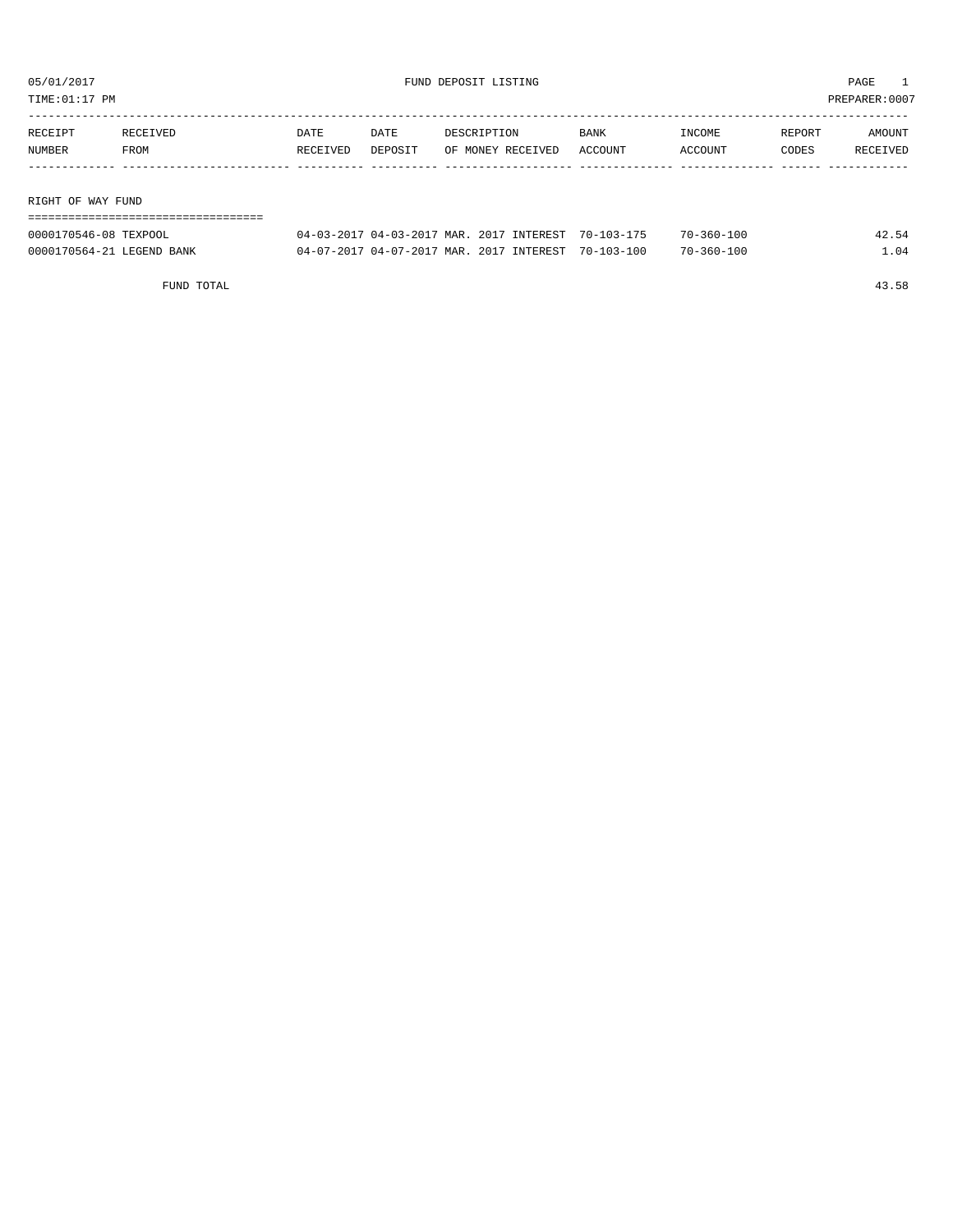| <b>RECEIPT</b> | RECEIVED    | DATE     | DATE    | DESCRIPTION       | <b>BANK</b>    | INCOME  | REPORT | AMOUNT          |
|----------------|-------------|----------|---------|-------------------|----------------|---------|--------|-----------------|
| NUMBER         | <b>FROM</b> | RECEIVED | DEPOSIT | OF MONEY RECEIVED | <b>ACCOUNT</b> | ACCOUNT | CODES  | <b>RECEIVED</b> |
|                |             |          |         |                   |                |         |        |                 |

JUVENILE PROBATION

===================================

| 0000170601-01 JUVENILE PROBATION | 04-21-2017 04-21-2017 PID-2134 RESTITUTIO 87-103-187 | 7-340-576<br>$\Omega$ | 40.00 |
|----------------------------------|------------------------------------------------------|-----------------------|-------|
|                                  |                                                      |                       |       |

FUND TOTAL 40.00

TIME:01:17 PM PREPARER:0007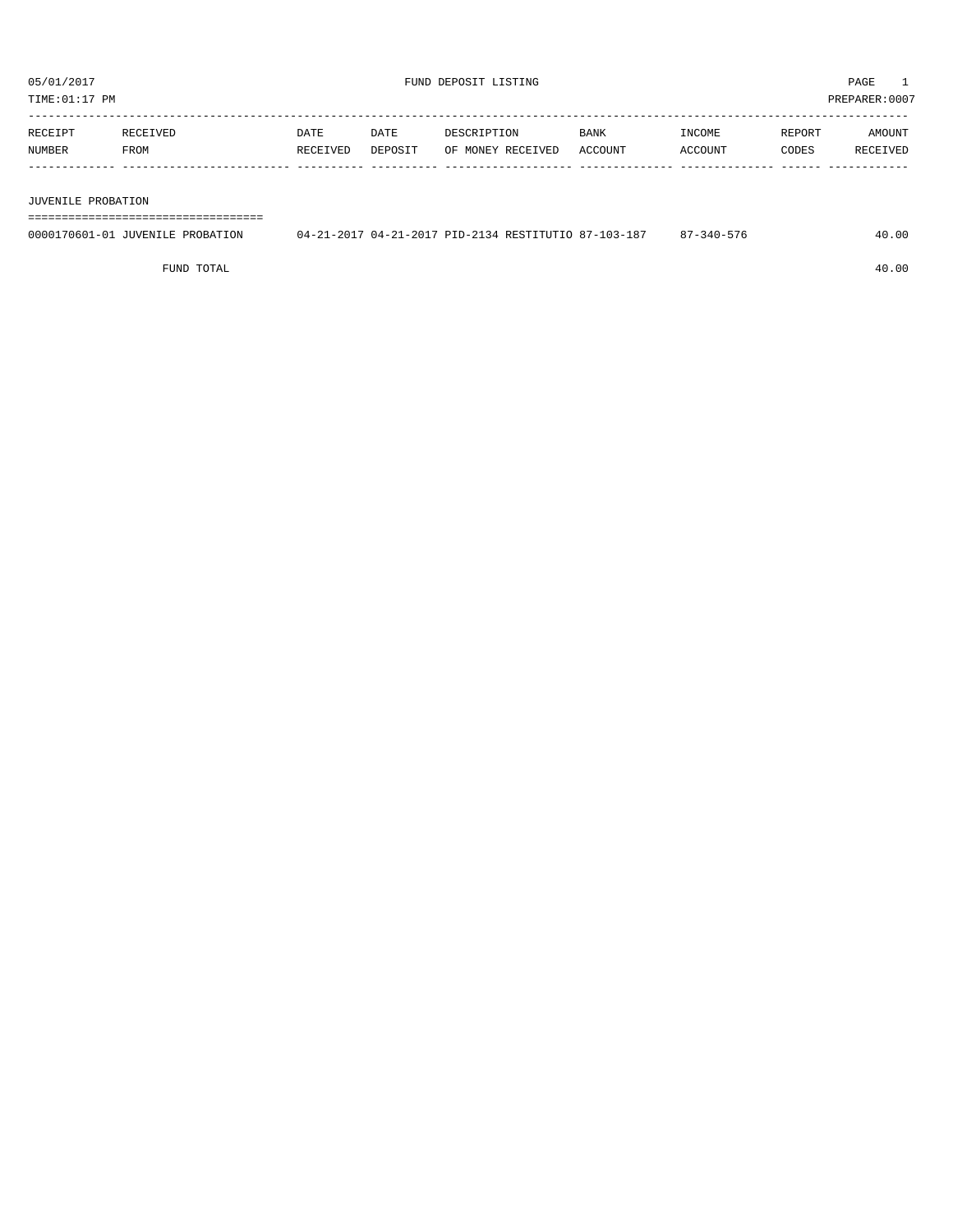05/01/2017 FUND DEPOSIT LISTING PAGE 1

| RECEIPT | <b>RECEIVED</b> | DATE     | DATE    | DESCRIPTION       | <b>BANK</b> | INCOME  | REPORT | AMOUNT          |
|---------|-----------------|----------|---------|-------------------|-------------|---------|--------|-----------------|
| NUMBER  | FROM            | RECEIVED | DEPOSIT | OF MONEY RECEIVED | ACCOUNT     | ACCOUNT | CODES  | <b>RECEIVED</b> |
|         |                 |          |         |                   |             |         |        |                 |

#### TEXAS JUVENILE JUSTICE DEPT.

| =================================== |                                          |                  |                  |           |
|-------------------------------------|------------------------------------------|------------------|------------------|-----------|
| 0000170564-28 LEGEND BANK           | 04-07-2017 04-07-2017 MAR. 2017 INTEREST | $89 - 103 - 992$ | $89 - 360 - 189$ | 1.06      |
| 0000170607-01 GOVERNOR - FISCAL     | 04-24-2017 04-24-2017 LIBERTY RESOURCES  | 89-103-689       | $89 - 330 - 908$ | 23,428.66 |
| 0000170624-01 T.J.J.D.              | 04-28-2017 04-28-2017 MENTAL HEALTH      | 89-103-998       | $89 - 330 - 919$ | 1,404.00  |
| 0000170624-02 T.J.J.D.              | 04-28-2017 04-28-2017 COMM. DIV.         | $89 - 103 - 997$ | $89 - 330 - 918$ | 1,260.00  |
| 0000170624-03 T.J.J.D.              | 04-28-2017 04-28-2017 PRE./POST          | $89 - 103 - 996$ | $89 - 330 - 917$ | 1,196.00  |
| 0000170624-04 T.J.J.D.              | 04-28-2017 04-28-2017 COMM. PROG.        | $89 - 103 - 994$ | 89-330-916       | 6,342.00  |
| $0000170624 - 05$ T.J.J.D.          | 04-28-2017 04-28-2017 BASIC              | $89 - 103 - 993$ | $89 - 330 - 915$ | 10,042.00 |

FUND TOTAL  $^{43}$ , 673.72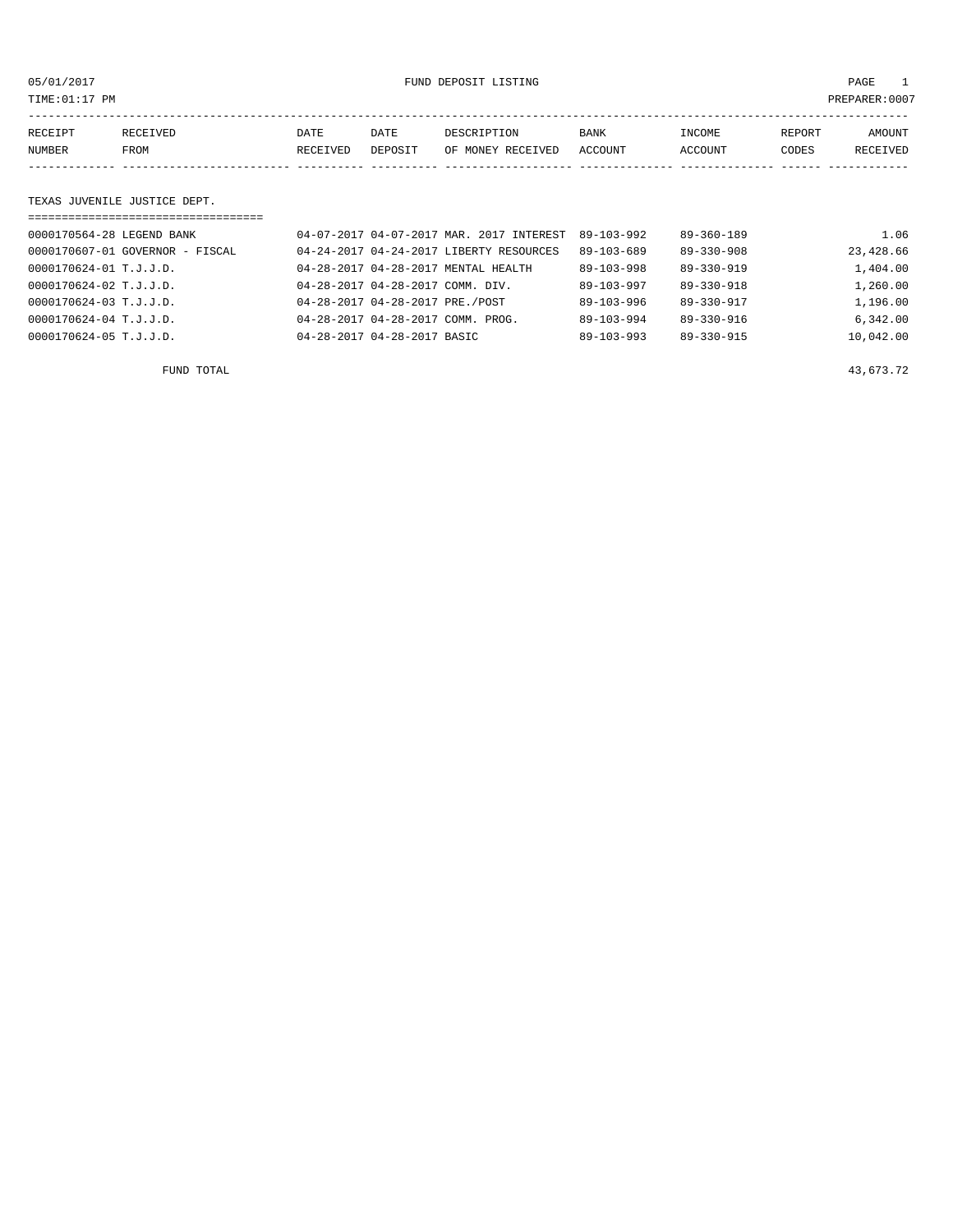TIME:01:17 PM PREPARER:0007

| RECEIPT | RECEIVED | DATE     | DATE    | DESCRIPTION       | <b>BANK</b> | INCOME  | REPORT | AMOUNT   |
|---------|----------|----------|---------|-------------------|-------------|---------|--------|----------|
| NUMBER  | FROM     | RECEIVED | DEPOSIT | OF MONEY RECEIVED | ACCOUNT     | ACCOUNT | CODES  | RECEIVED |
|         |          |          |         |                   |             |         |        |          |
|         |          |          |         |                   |             |         |        |          |

#### STATZER FUND

| 0000170546-09 TEXPOOL     | 04-03-2017 04-03-2017 MAR. 2017 INTEREST 92-103-175 |  | $92 - 360 - 100$ | 20.80 |
|---------------------------|-----------------------------------------------------|--|------------------|-------|
| 0000170564-22 LEGEND BANK | 04-07-2017 04-07-2017 MAR. 2017 INTEREST 92-103-100 |  | $92 - 360 - 100$ | 0.24  |

FUND TOTAL 21.04